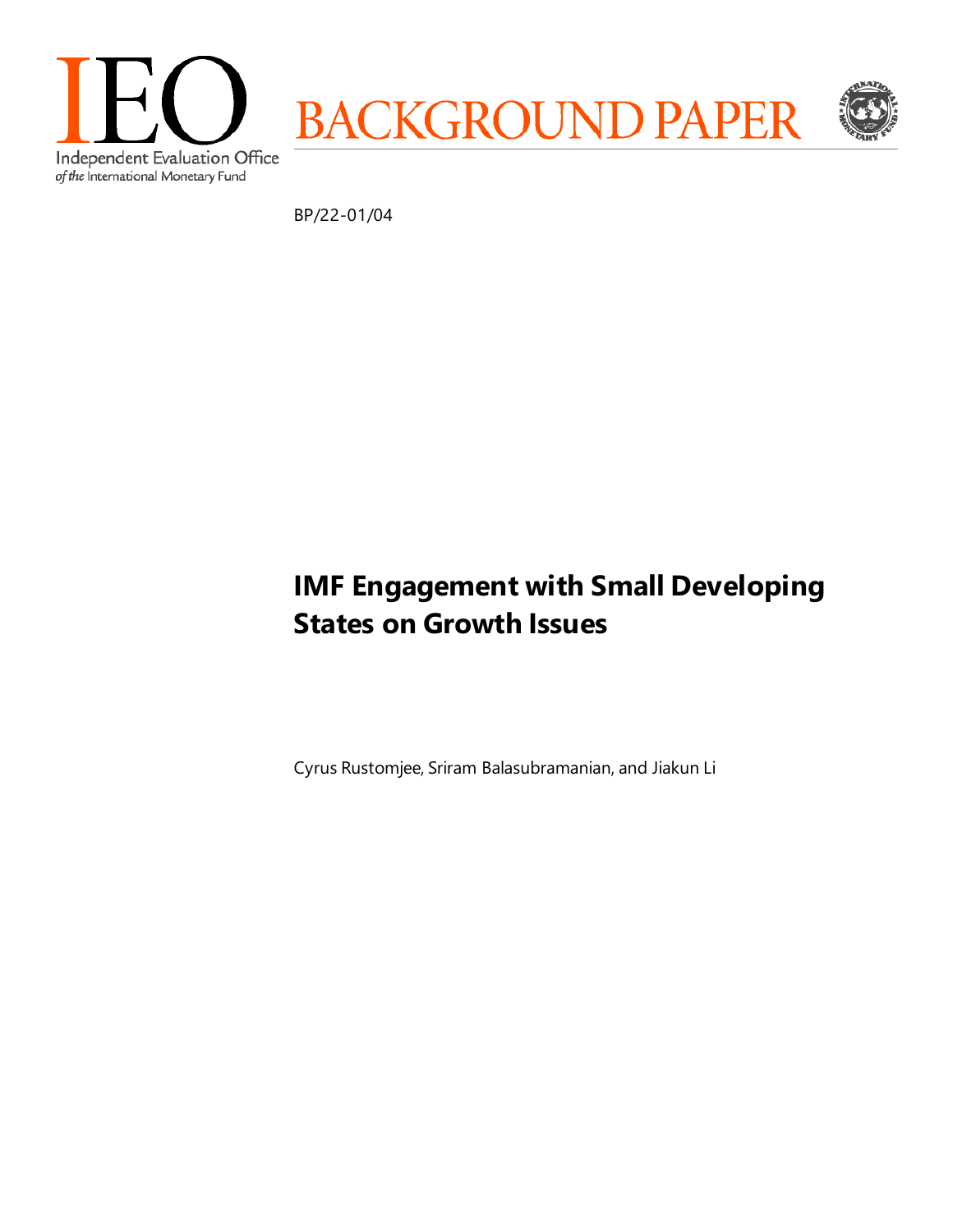# IEO Background Paper Independent Evaluation Office of the International Monetary Fund

#### IMF Engagement with Small Developing States on Growth Issues

Prepared by Cyrus Rustomjee,\* Sriram Balasubramanian,† and Jiakun Li‡

March 30, 2022

The views expressed in this Background Paper are those of the authors and do not necessarily represent those of the IEO, the IMF, or IMF policy. Background Papers report analyses related to the work of the IEO and are published to elicit comments and to further debate.

\_\_\_\_\_\_\_\_\_\_\_\_\_\_\_\_\_\_\_\_\_\_\_\_\_\_\_\_\_\_

<sup>\*</sup> Assistant Director, Independent Evaluation Office of the IMF.

<sup>†</sup> Senior Research Officer, Independent Evaluation Office of the IMF.

<sup>‡</sup> Research Officer, Independent Evaluation Office of the IMF.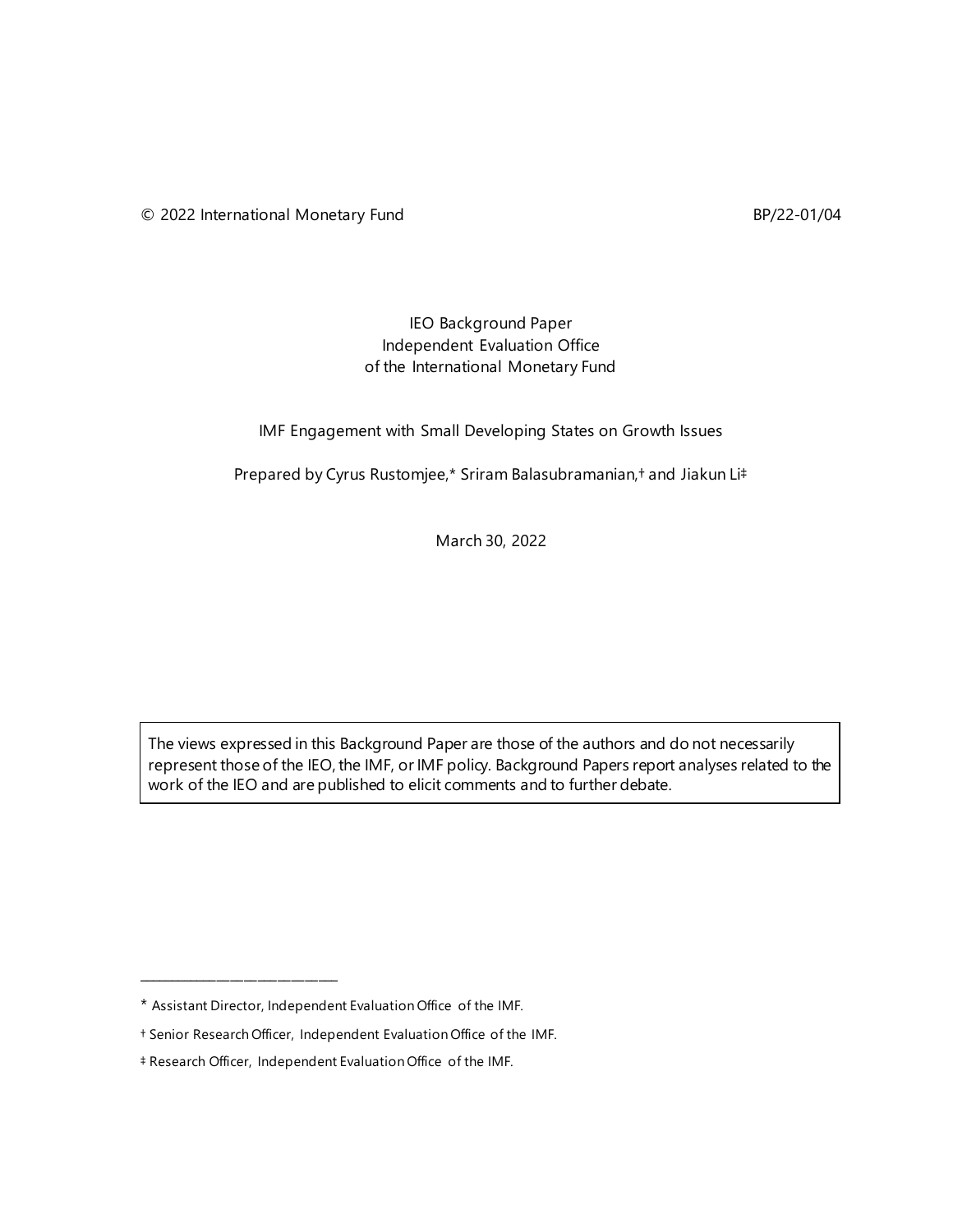| Contents                                                                                            | Page |
|-----------------------------------------------------------------------------------------------------|------|
|                                                                                                     |      |
|                                                                                                     |      |
|                                                                                                     |      |
|                                                                                                     |      |
|                                                                                                     |      |
|                                                                                                     |      |
|                                                                                                     |      |
|                                                                                                     |      |
|                                                                                                     |      |
|                                                                                                     |      |
|                                                                                                     |      |
|                                                                                                     |      |
|                                                                                                     |      |
|                                                                                                     |      |
|                                                                                                     |      |
|                                                                                                     |      |
| Figures                                                                                             |      |
|                                                                                                     |      |
|                                                                                                     |      |
| 3. GFC and COVID-19 Impacts on Path of Real GDP by Country Categories_______________________5       |      |
|                                                                                                     |      |
| 5. GFC and COVID-19 Impacts on Path of Real GDP by Country Characteristics _______________________6 |      |
| 6. Years to Recover from GFC and COVID-19 Pandemic by Country Categories _________________7         |      |
|                                                                                                     |      |
| 8. SDS Growth-Related SIP Chapters by Topic and Region, 2010-2019___________________________21      |      |
|                                                                                                     |      |
| 10. Horizontal and Vertical Diversification Policies in SDS AIV Reports: References                 |      |
|                                                                                                     |      |
|                                                                                                     |      |
|                                                                                                     |      |
| <b>Tables</b>                                                                                       |      |
| 1. Program Performance over the Evaluation Period_______________________________                    | 29   |
| 2. Structural Conditions by Depth, Content, and Sector __________________________                   | 30   |

iii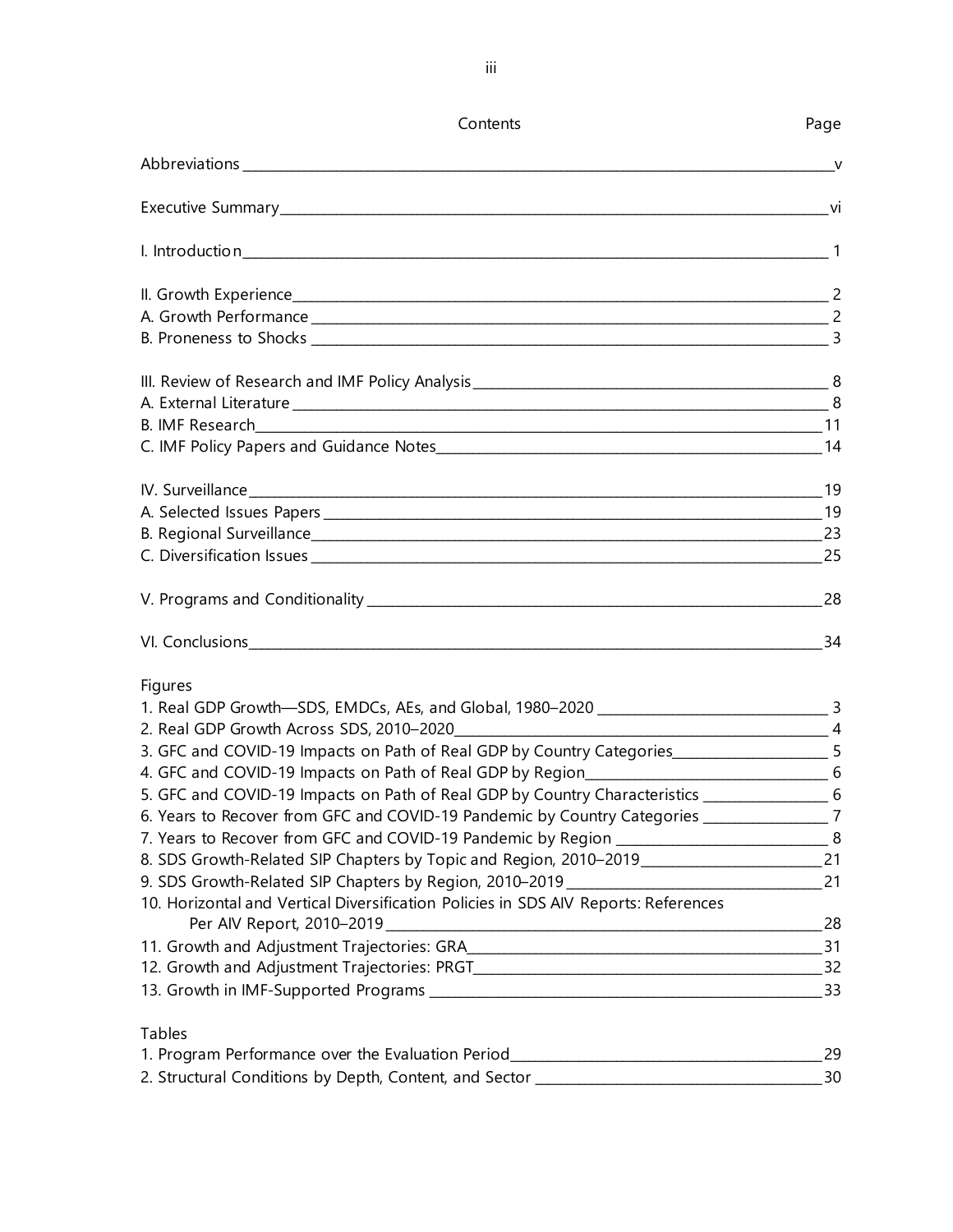| Annexes<br>I. Treatment of Diversification issues in SDS Article IV Reports—Text Analysis |  |
|-------------------------------------------------------------------------------------------|--|
| <b>References</b>                                                                         |  |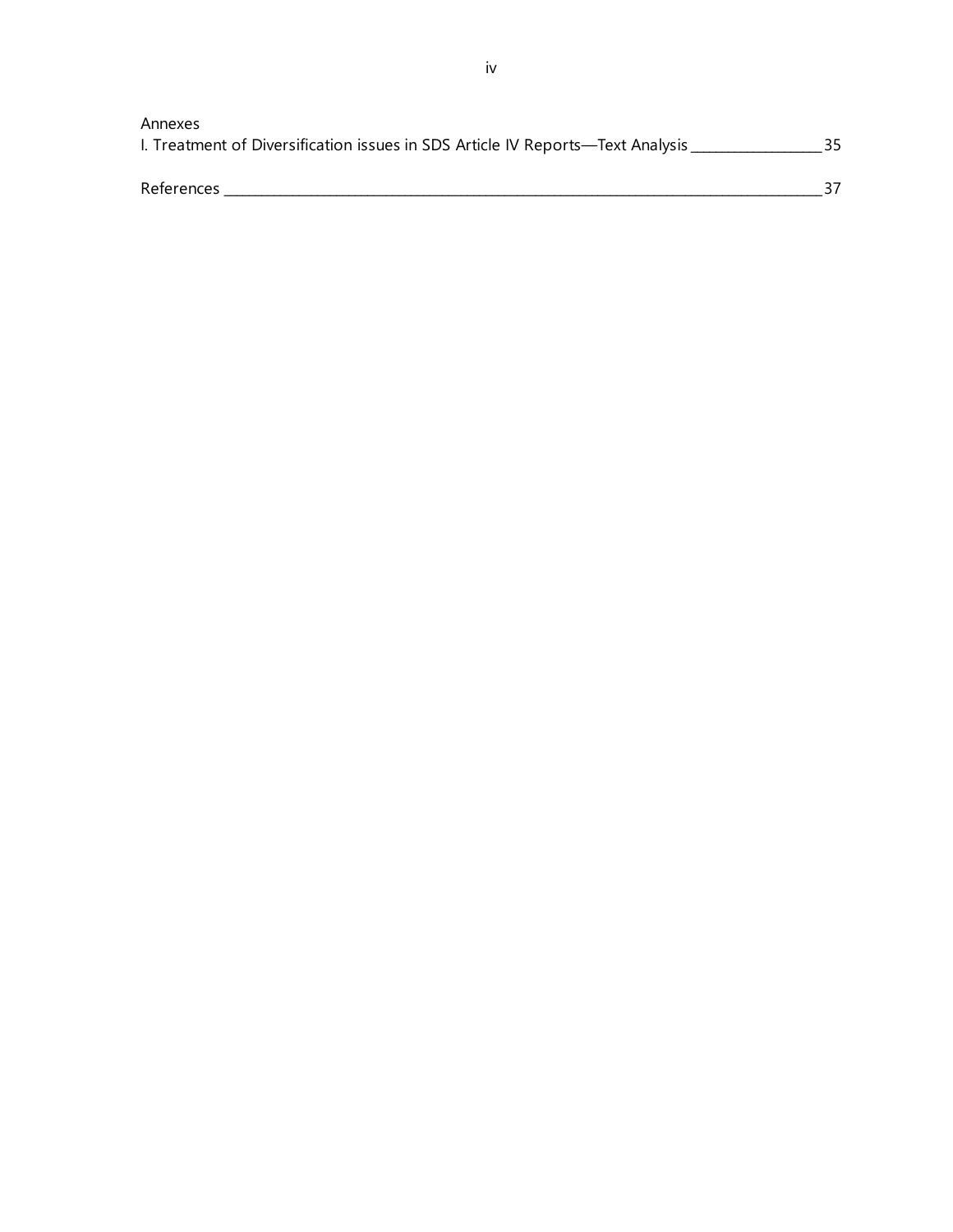#### **ABBREVIATIONS**

| <b>AFR</b>  | African Department (IMF)                      |
|-------------|-----------------------------------------------|
| AIV         | Article IV                                    |
| <b>APD</b>  | Asia and Pacific Department (IMF)             |
| CD          | <b>Capacity Development</b>                   |
| <b>EUR</b>  | European Department (IMF)                     |
| <b>FCS</b>  | Fragile and Conflict-Affected State           |
| <b>FDI</b>  | Foreign Direct Investment                     |
| <b>GDP</b>  | <b>Gross Domestic Product</b>                 |
| GFC         | <b>Global Financial Crisis</b>                |
| <b>GRA</b>  | <b>General Resources Account</b>              |
| ICT         | Information and Communications Technology     |
| LIC         | Low-income Country                            |
| <b>MCD</b>  | Middle East and Central Asia Department (IMF) |
| ND&CC       | Natural Disaster and Climate Change           |
| <b>PIC</b>  | Pacific Island country                        |
| <b>PRGT</b> | Poverty Reduction and Growth Trust            |
| <b>REO</b>  | Regional Economic Outlook                     |
| SC          | <b>Structural Condition</b>                   |
| <b>SDS</b>  | Small Developing State                        |
| SGN         | <b>Staff Guidance Note</b>                    |
| <b>SIP</b>  | Selected Issues Paper                         |
| <b>UCT</b>  | <b>Upper Credit Tranche</b>                   |
| <b>WEO</b>  | World Economic Outlook                        |
| <b>WHD</b>  | Western Hemisphere Department (IMF)           |
|             |                                               |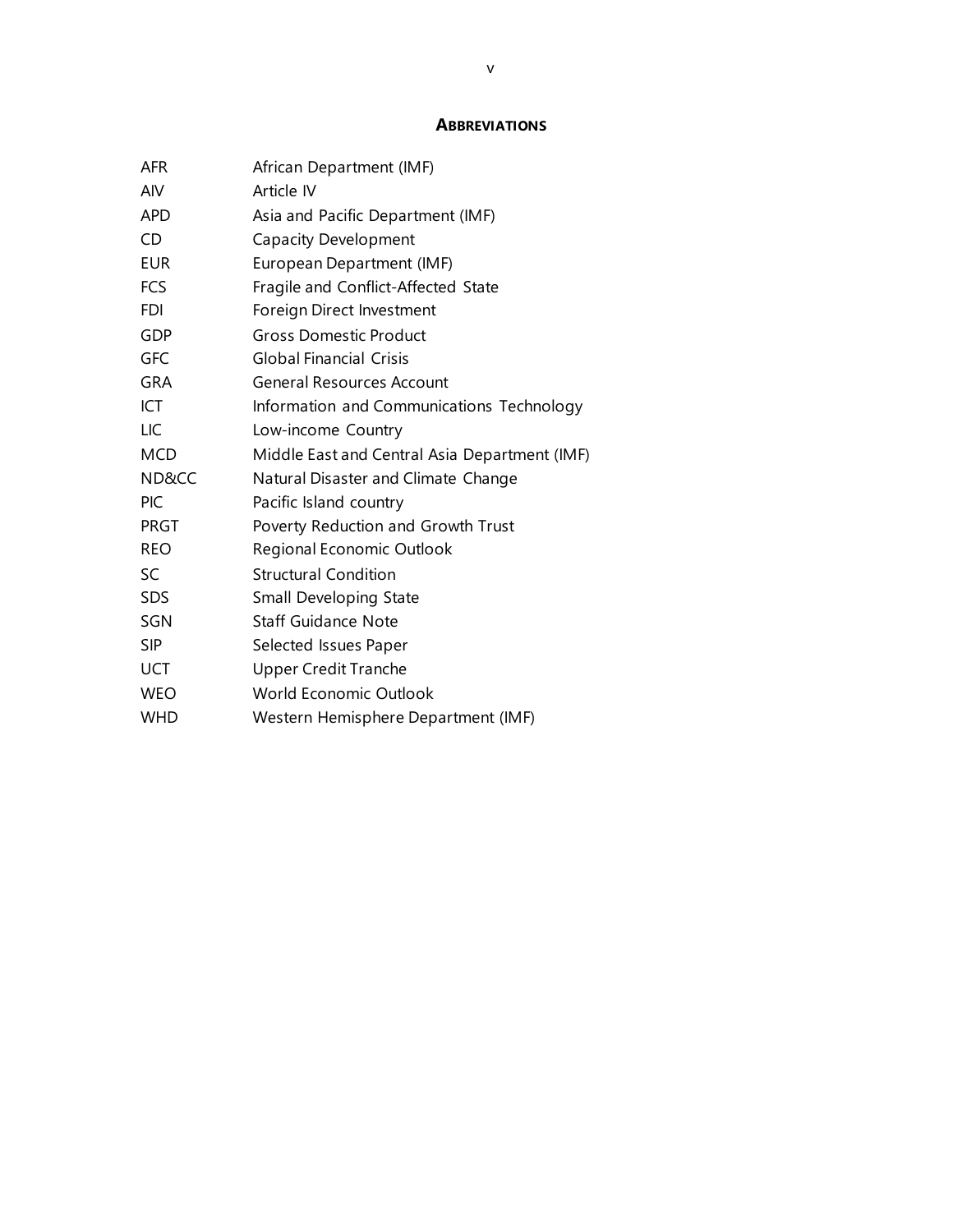#### **EXECUTIVE SUMMARY**

This paper reviews Fund engagement with Small Developing States (SDS) on growth policy issues. It draws on an extensive review of the literature since 2000 on the challenges to growth in SDS (Briguglio, 2022), which found that SDS experience vulnerabilities due to small population and economic size, proneness to natural disasters and challenges in developing well-diversified, resilient economies, all of which pose challenges for achieving sustained economic growth. Reflecting these challenges, growth rates in SDS have persistently lagged those of other emerging markets and developing countries over the past four decades, including during the evaluation period. Moreover, both the GFC and the COVID-19 pandemic shocks had a much greater adverse impact on SDS than on LICs and fragile, non-SDS members. SDS in all regions were in fact much worse affected by the COVID-19 pandemic than the GFC, especially Caribbean SDS and tourism-dependent SDS. Recovery for SDS after the COVID-19 pandemic is expected to take far longer than for LICs and for non-SDS fragile states, particularly for Caribbean SDS.

Overall, IMF research publications and policy papers contributed important value-added to the broader literature on growth challenges and policy options in SDS. The Fund's contribution increased during the evaluation period, particularly on the role of fiscal policy in creating room for SDS to respond to adverse external shocks. Areas receiving less attention included: (i) how growth strategies could encourage more inclusive growth over the longer term; (ii) how growth challenges due to lack of diversity and reliance on a single sector can be overcome; and (iii) on growth-related aspects of financial sector policies.

Country authorities were broadly satisfied with Fund surveillance on growth policy issues but saw opportunities to increase value added. They called for more granular policy guidance and advice; more attention to drawing on experience of other SDS, including through regionally-oriented policy guidance; and more granular advice on diversification policies. Selected Issues Papers were generally informative and focused on relevant growth-related challenges, although relatively few chapters were prepared for Pacific SDS, where particular concerns about growth have been identified in Fund and external literature.

Area Departments used differing methods to prepare and communicate research, policy analysis and information related to growth. Lessons can be drawn from each approach, particularly from APD's use of a dedicated Small States Monitor. Coverage of diversification issues in Fund surveillance expanded, with references to horizontal and vertical diversification policies in Article IV reports growing considerably. There is ample scope for staff to extend treatment of vertical policies in bilateral surveillance. An update of the 2017 Staff Guidance Notes would present an opportunity to encourage this.

Growth outcomes of SDS programs were mixed, with limited overall improvement in growth rates, and a tendency toward growth optimism in program projections. Compared to other General Resource Account and Poverty Reduction and Growth Trust programs, structural conditions (SCs) in SDS programs exhibited a somewhat higher share of growth and efficiencyrelated SCs; and a relatively high share of both fiscal and other structural SCs, but a low share of SCs related to vulnerability management.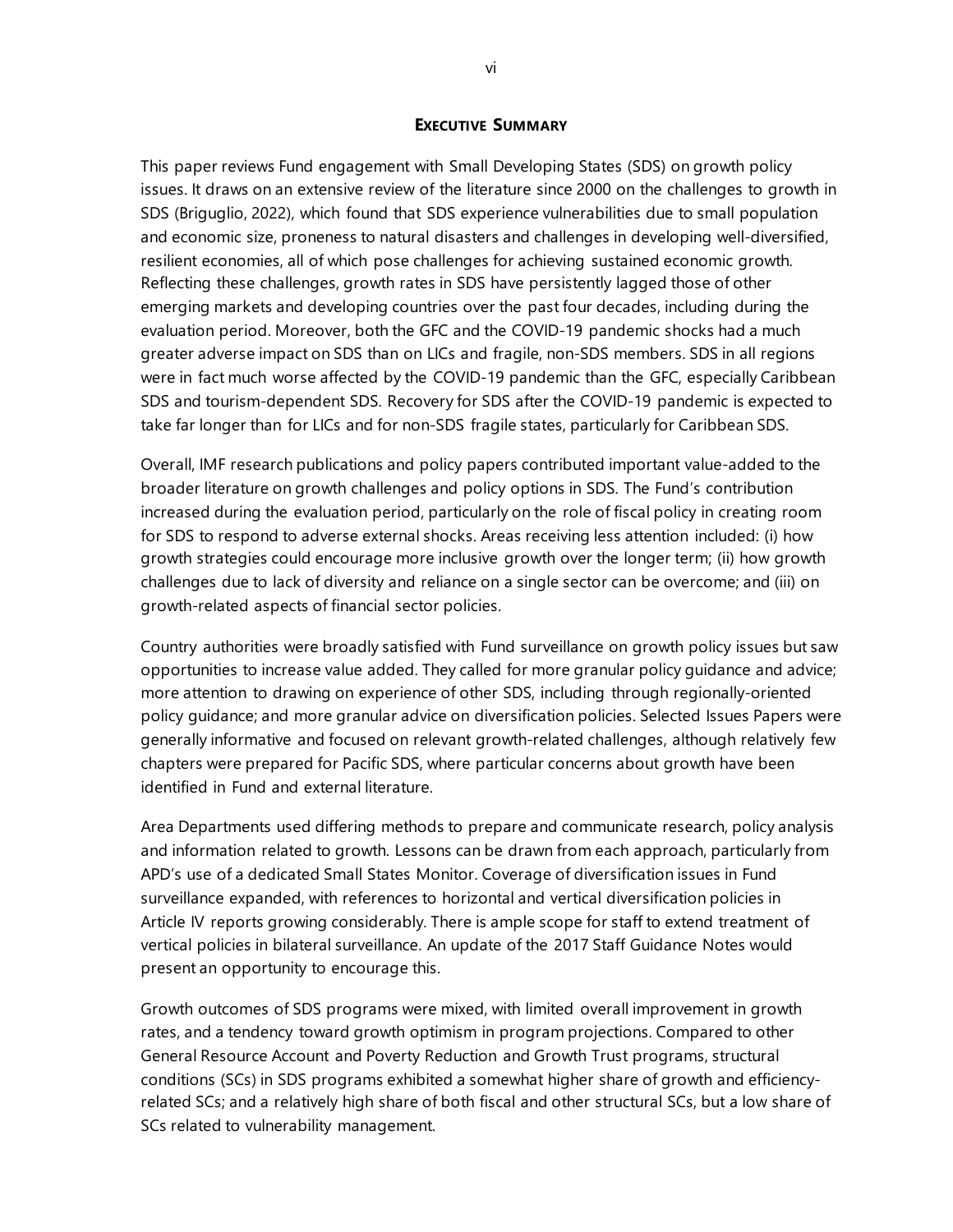# **I. INTRODUCTION**

1. This paper assesses the IMF's engagement with its 34 Small Developing States (SDS) members support efforts to achieve sustainable economic growth. SDS comprise a heterogeneous group but share many similar characteristics and vulnerabilities which pose particular challenges for macroeconomic stability and sustained growth. Due to their small population and economic size, they have narrow production and export bases. Many experience high youth unemployment while outward migration by the highly educated limits skills needed to drive sustained economic growth. In addition, their narrow economic bases mean that they are relatively open, making them more susceptible to macroeconomic volatility, commodity price fluctuations and disruptions in world markets, and are highly exposed to terms-of-trade shocks and volatile trade tax revenues. In addition, many SDS also suffer from remoteness and insularity, raising trade transportation costs. All these factors challenge policymaker's efforts to achieve well diversified resilient economies and sustained economic growth.

2. SDS are also among the most vulnerable countries to natural disasters and climate change (ND&CC). Eighteen out of the 20 most exposed countries in the world are on the Fund´s list of SDS.<sup>[1](#page-6-0)</sup> Especially in the Caribbean and Pacific regions, they suffer much greater economic consequences from natural disasters, and more frequently, than other economies (Lombardi and Rustomjee, 2022a). Many SDS are located in regions prone to hurricanes, cyclones, and tsunamis and those in the Pacific region are also highly vulnerable to sea-level rise. These factors have adversely impacted growth in SDS and have had several macro-critical effects, including immediate economic disruption from disasters, sizeable contractions in output and exports, disaster-related expenditures for social needs and rebuilding, abrupt declines in fiscal revenues, and increased imports. At the same time, increased vulnerability translates into a need for ample buffers to provide resilience against disaster risks, including adequate official reserves, low debt levels, strong fiscal and external positions, effective insurance mechanisms, and reliable access to financing.

3. The vulnerabilities and particular characteristics of SDS pose challenges, both for authorities in grappling with these constraints and for staff, in calibrating Fund support to help SDS address these challenges. This paper considers the extent to which these vulnerabilities and characteristics have impacted growth in SDS; and assesses the value provided by Fund's engagement with SDS on growth-related issues, in IMF surveillance and policy advice, program support, and capacity development (CD) activities during the evaluation period of 2010–2020.

4. The ongoing COVID-19 pandemic commenced in the final year of the evaluation period, imposing a heavy toll on most small states, with the initial health-related shock quickly transforming into a sustained macroeconomic shock. Many of the most severely impacted SDS were largely tourism-dependent and saw their tourism sectors coming to an abrupt halt from

<span id="page-6-0"></span><sup>&</sup>lt;sup>1</sup> Based on the United Nations 2020 Exposure Index.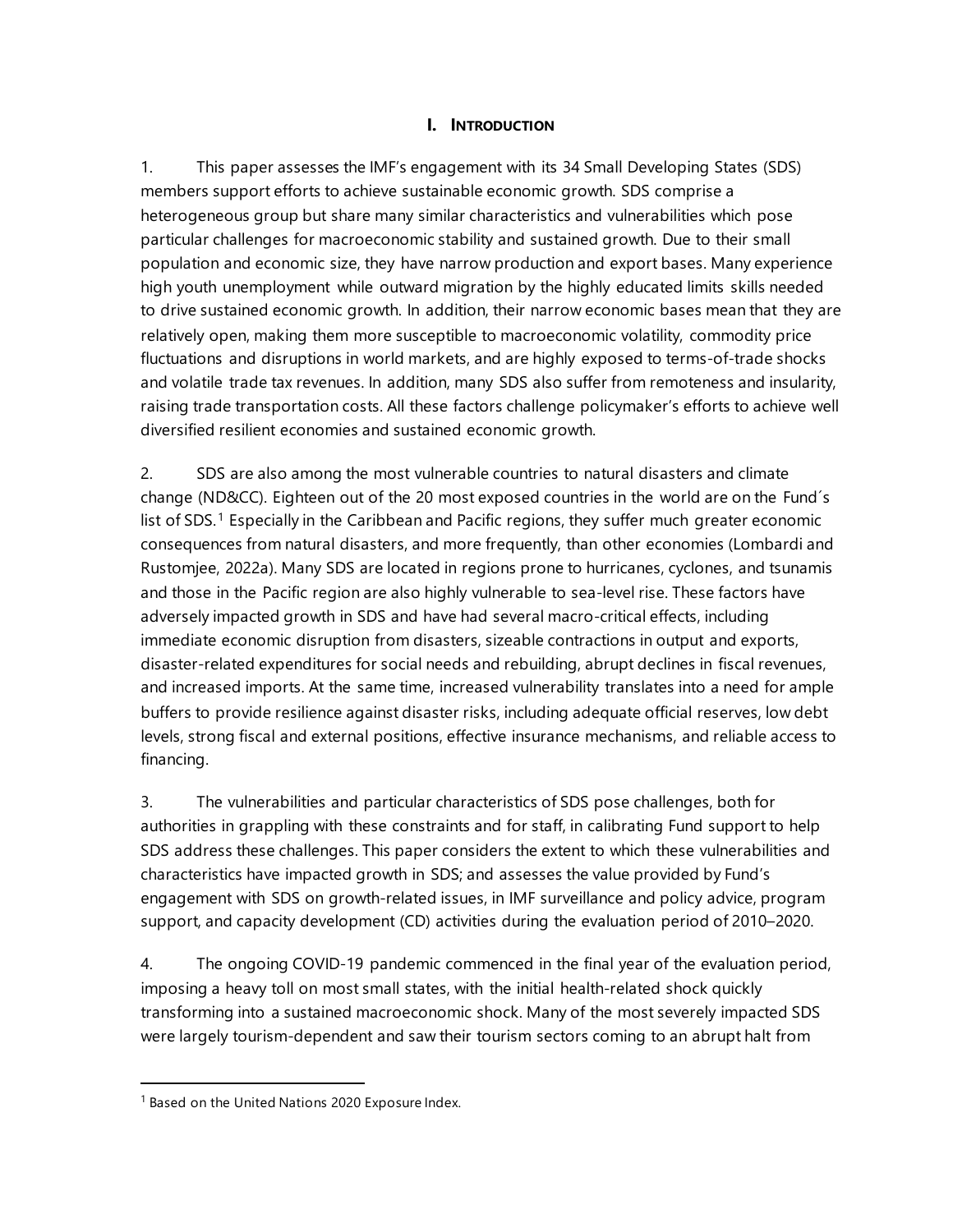mid-March 2020. The rapid curtailment of commercial activity and additional direct health and social expenditure and balance of payments pressures brought growth to a halt, and reversed years of developmental gains.

5. Key evaluation questions include: (i) How effectively did the IMF absorb, adapt and integrate the extensive body of external literature and analytical work on growth in SDS in its engagement with these countries? (ii) Was IMF research dealing with challenges to growth in SDS useful, relevant, timely, and of good quality? (iii) Was the Fund's policy advice on growth issues appropriately tailored to country circumstances? (iv) Given that SDS face many common challenges in fostering sustained economic growth and are regionally concentrated, how well was the Fund's Regional Economic Outlook, used to identify and discuss growth-related challenges facing groups of SDS members? (v) How effectively did bilateral surveillance cover diversification issues? (vi) Did Fund-supported SDS programs include attention, through the presence of relevant structural conditionalities, to supporting policies that can help improve growth in SDS?

6. The paper is structured as follows. Section II traces SDS' growth performance since 2010; compares the impact on growth in SDS arising from the Global Financial Crisis (GFC), which closely preceded the start of the evaluation period, and the COVID-19 pandemic shock, and assesses the time period likely to be needed for SDS to return to their pre-pandemic growth path. Section III reviews external literature as well as IMF research and policy papers related to the Fund's engagement on growth-related policy issues in SDS. Section IV evaluates coverage of growth-related issues in surveillance activities, including in Selected Issues Papers (SIPs) for Article IV (AIV) consultations; in regional surveillance, through an assessment of the flagship Regional Economic Outlooks; and specific policy analysis and advice on issues related to diversification. Section V draws on the methodologies used in the IEO's recent evaluation of *Growth and Adjustment in IMF-Supported Programs* (IEO, 2021), to review the composition of growth-related and other program objectives in 18 Fund-supported programs in 11 SDS members; and considers the growth impact of structural conditionalities used in a smaller sample of these programs. Section VI concludes.

# **II. GROWTH EXPERIENCE**

# **A. Growth Performance**

7. SDS growth performance has persistently lagged that of other emerging markets and developing countries, registering lower average real GDP growth rates in each of the past four decades, including during the evaluation period. Growth rates have also consistently fallen short of the global average (Figure 1).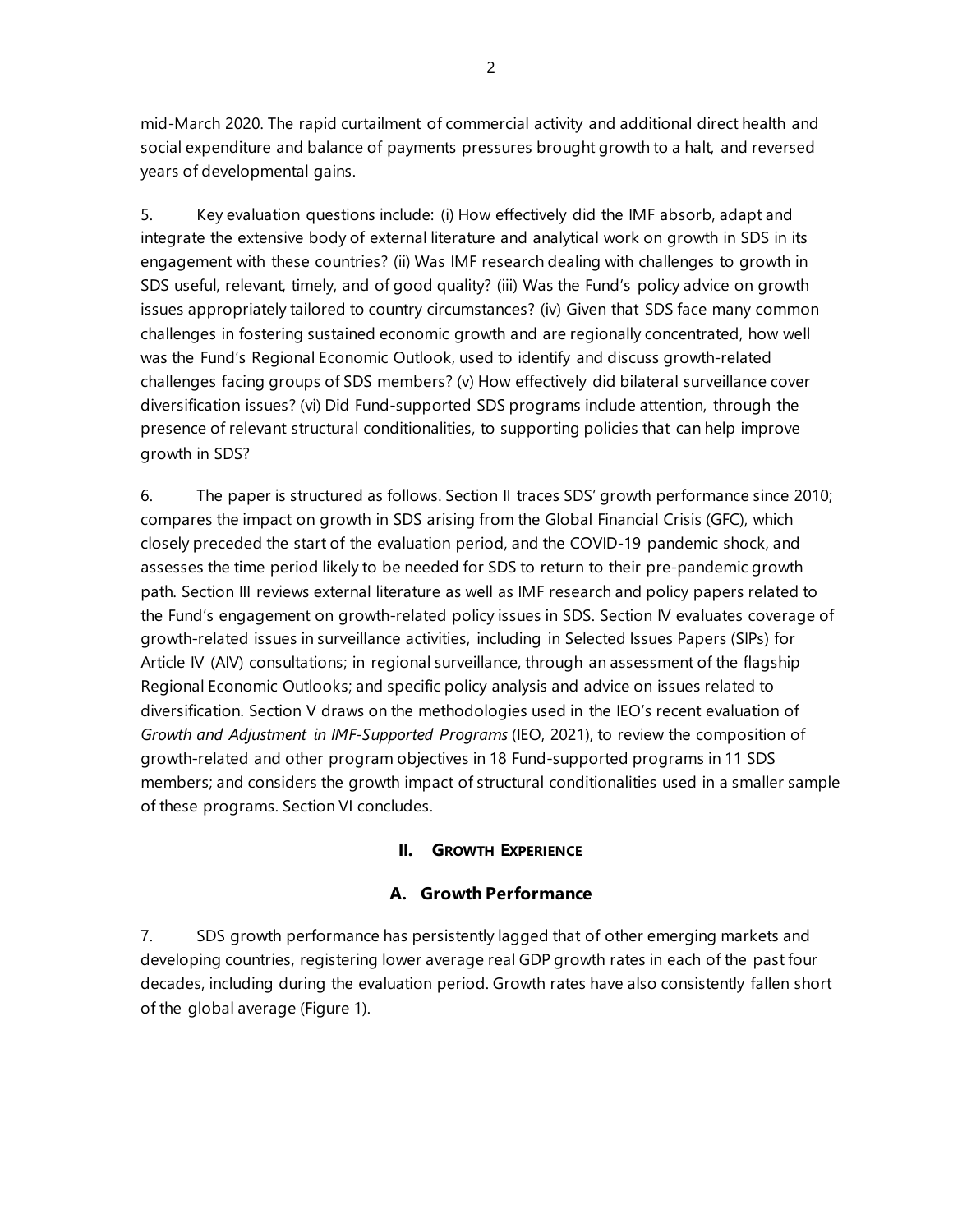

8. Growth experience has varied widely across SDS (Figure 2). Over the evaluation period, less than a third of SDS attained average growth rates higher than the global average. Four of seven commodity-exporting SDS were among the top ten fastest growing SDS, including two (Solomon Islands and Timor-Leste) that are also FCS. Among tourism-dependent SDS—which comprise almost a half of SDS members—only four achieved growth rates higher than the global average. Of 15 microstates, only 5 (Grenada, Kiribati, Nauru, Seychelles, and Tuvalu) achieved average growth rates above the SDS average, while 10 others experienced much lower growth rates. Among SDS regional groupings, growth rates were particularly low among Caribbean SDS over the evaluation period. Growth exceeded the SDS average in only one Caribbean SDS, while Caribbean members comprised 7 of 10 SDS with the lowest growth outturns. The Caribbean region has experienced stagnant growth for an extended period, a challenge identified in several studies.<sup>[2](#page-8-0)</sup>

# **B. Proneness to Shocks**

9. A key aspect of SDS growth dynamics is that growth performance has been particularly compromised by their proneness to exogenous shocks. This characteristic is well demonstrated by looking at the impact of both the GFC and the COVID-19 pandemic on: (i) the real GDP growth path of SDS and other country groups, SDS regions, and intra-SDS groups (including microstates and tourism-dependent SDS); and (ii) by assessing the period of time required for SDS and other country groups to restore their pre-crisis real GDP growth path.

<span id="page-8-0"></span><sup>2</sup> For example, see IMF (2013d) and Ruprah, Melgarejo, and Sierra (2014).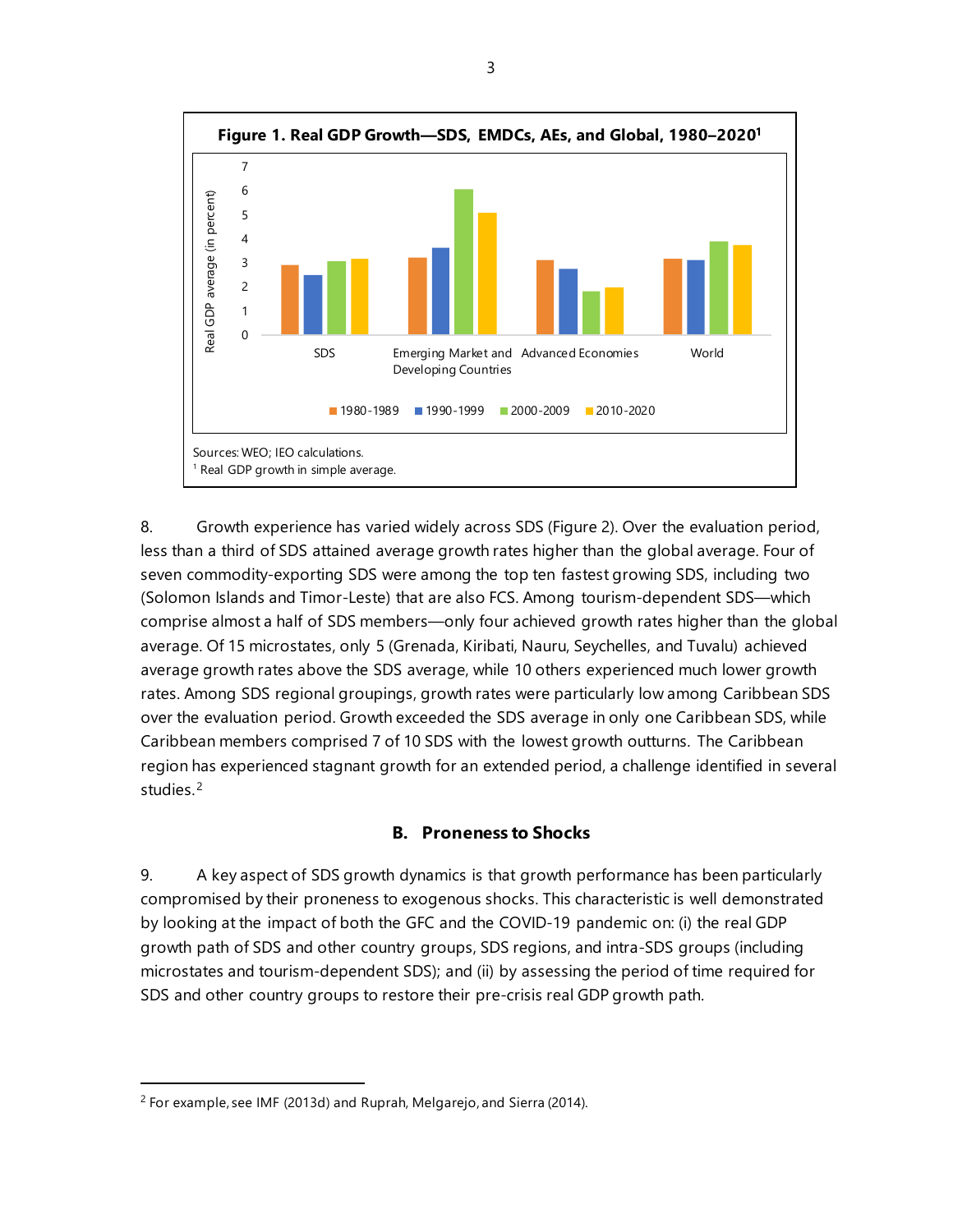

10. Figure 3 compares experience of SDS, LICs and non-SDS fragile states, in terms of the real GDP path following the GFC and the COVID-19 pandemic, respectively, with t=1 representing the year in which each crisis occurred.<sup>[3](#page-9-0)</sup> The figures present the median of the real GDP path post-GFC and post-COVID, as well as the interquartile range for the COVID GDP growth path, with WEO projections for 2021–2026.

11. Three key findings emerge: First, both the GFC and the COVID-19 pandemic had a much greater adverse impact on SDS than on LICs and fragile, non-SDS members. Specifically focusing on the COVID-19 pandemic, SDS activity contracted more sharply in the 2020, and is expected to recover much more slowly. Secondly, the COVID-19 pandemic had a much greater economic impact than the GFC, for all groups. Third, all country groups will need more time to recover from the pandemic than from the GFC.

<span id="page-9-0"></span><sup>&</sup>lt;sup>3</sup> Data is based on the October 2021 WEO. Data from 2021–2026 are projections. To facilitate comparison of impact of the two crises, for GFC, year 2008 is time index 0 and the first year of crisis impact (2009) is therefore measured as t=1. For COVID, year 2019, is time index 0, marking the year in which the crisis hit and the first year of measured impact, 2020, is measured as t=1. For each crisis (GFC or COVID), a timeline is constructed that goes from 3 years prior to the crisis to 5 years after the crisis hit. All real GDP is normalized, respectively for each crisis, so that real GDP at index 0 is 100. Real GDP is calculated as the sample median to rule out the influence of outliers. Due to the absence of complete data for the full period, which is necessary to allow for country comparisons, observations for four countries (Lebanon, Somalia, South Sudan, and Syria) were not included.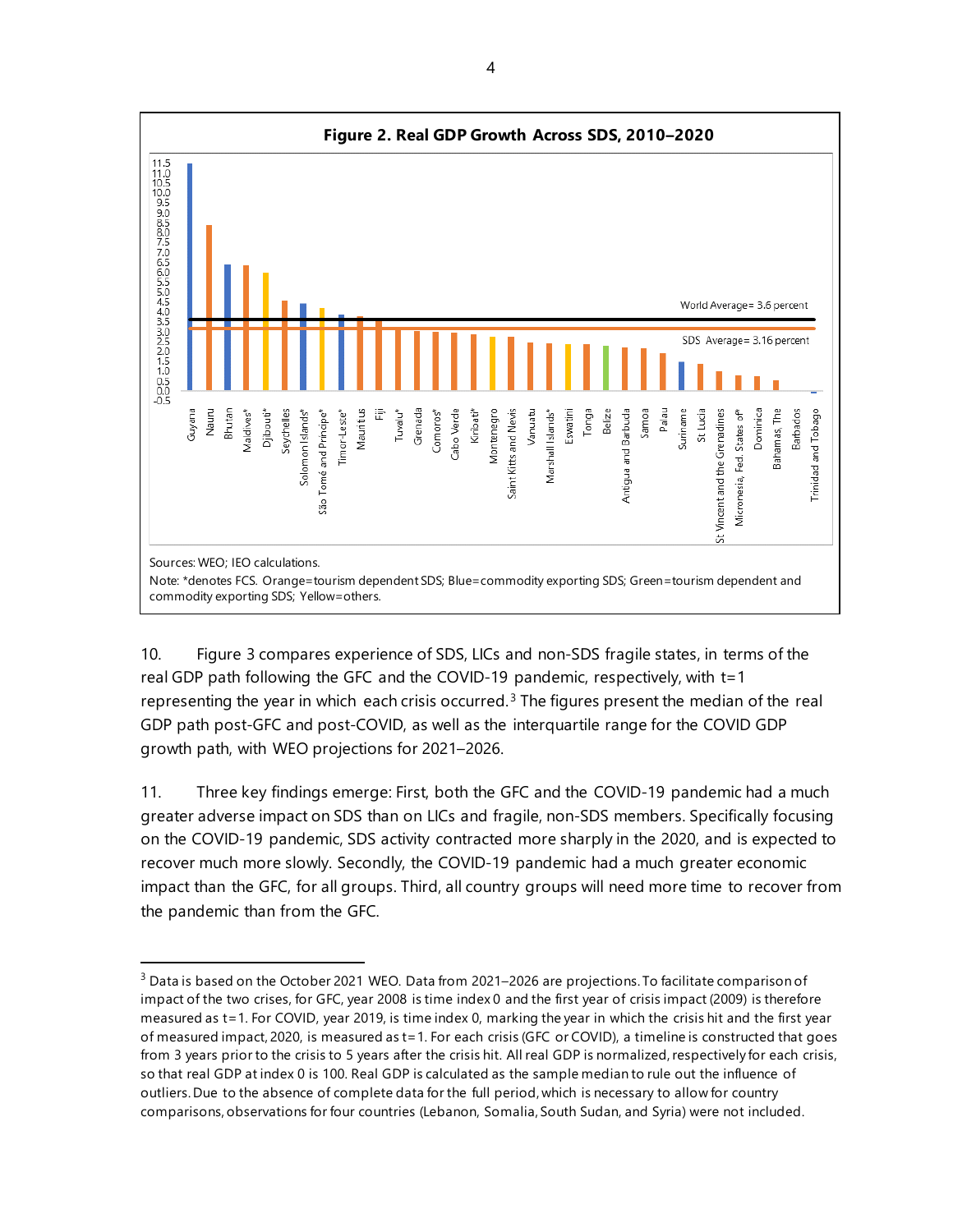

12. Figure 4 shows the comparative impacts of the GFC and the COVID-19 pandemic on Caribbean, Asia-Pacific and other SDS. It highlights that SDS in all regions have been much worse affected by the COVID-19 pandemic than the GFC. Furthermore, the impact of the COVID-19 pandemic has been far greater for Caribbean SDS, most notably severe deterioration of the real GDP path in 2020 following the outbreak of the pandemic. Caribbean SDS are also projected, based on median, to take much longer to recover from the pandemic than Asia and Pacific, as well as Other SDS<sup>4</sup>—five years to return to the pre-pandemic income level—compared to four years in Asia and Pacific SDS and three years in the other SDS.

13. Using the same methodology, Figures 5 compares experience among microstates and other SDS with a population greater than 200,000, as well as the experience of tourismdependent and non-tourism dependent SDS. The results show that both microstates and nonmicro SDS were much more substantially affected by the COVID-19 pandemic than the GFC. While microstates suffered a comparatively milder deterioration in the path of real GDP, these members are expected to take four years to recover just as their larger SDS counterparts. Tourism-dependent SDS suffered a much greater hit to real GDP following the pandemic, compared to non-tourism dependent SDS; and based on the median real GDP path, are projected to take about four years to recover pre-pandemic income levels.

<span id="page-10-0"></span><sup>4</sup> Other SDS comprise all African SDS, Djibouti and Montenegro.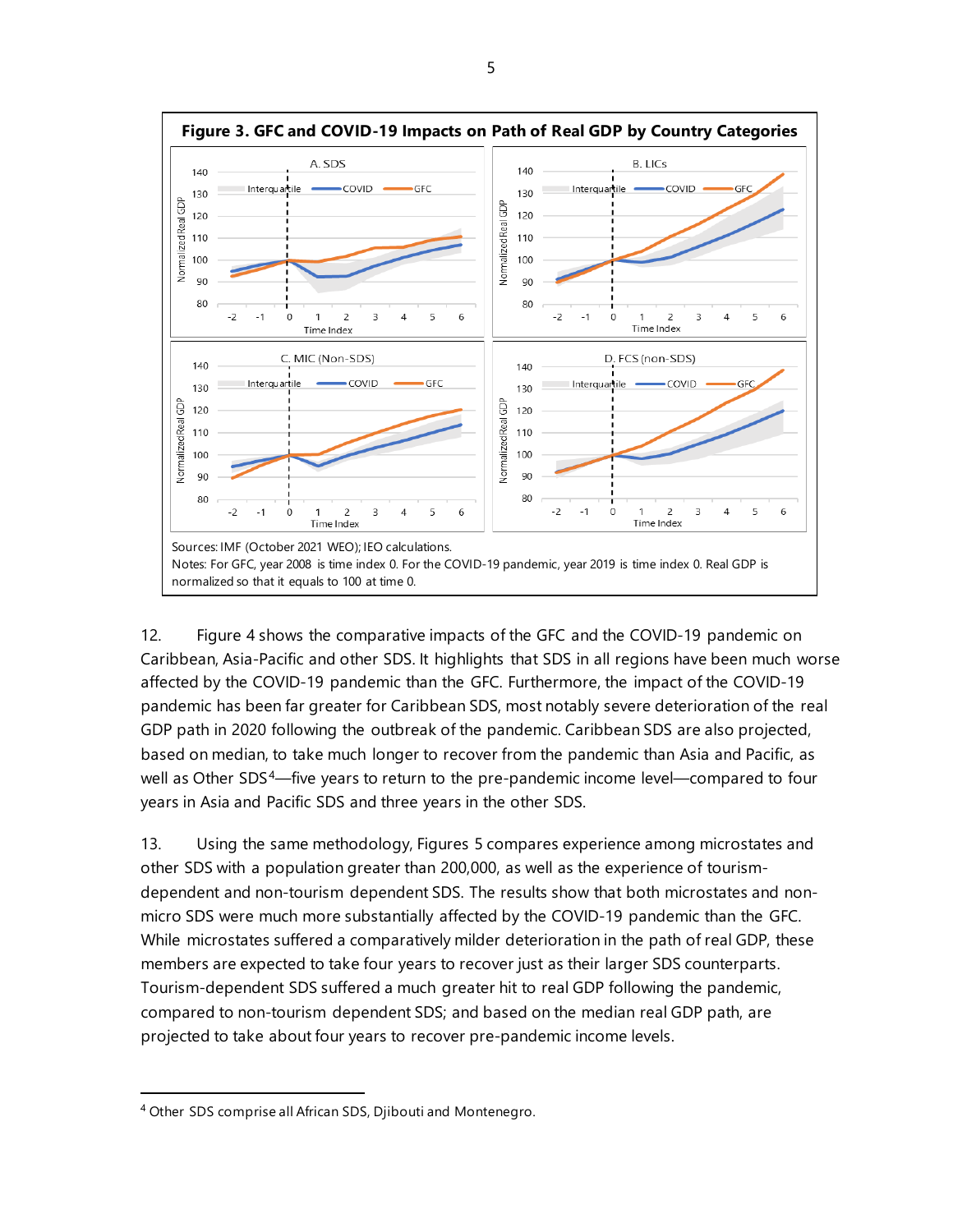

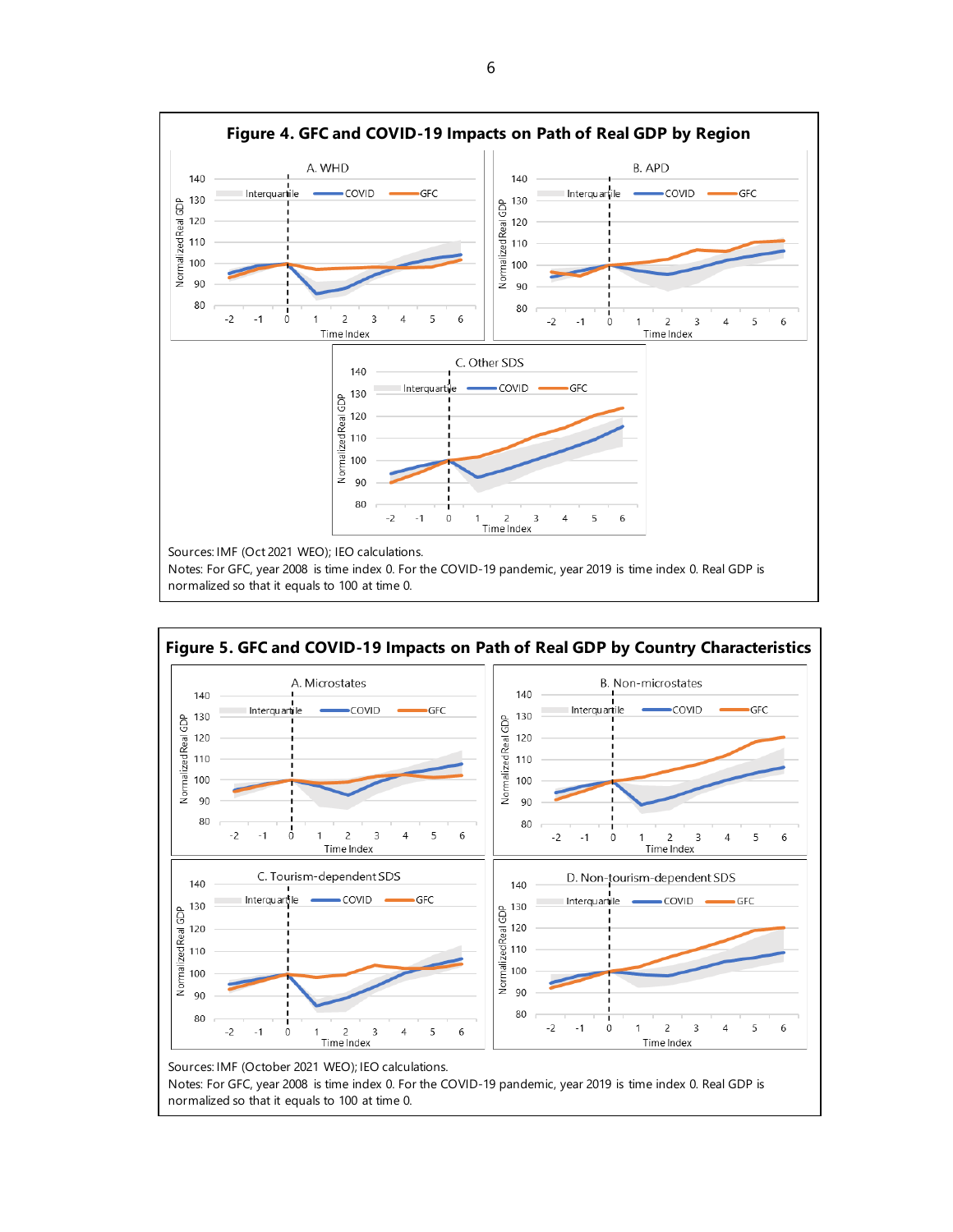14. Figures 6 and 7 provide an alternative metric showing the prolonged impact of exogenous shocks on activity in SDS: the recovery period, measured as the estimated number of years required to return to the pre-crisis real GDP level following the COVID-19 shock, for SDS, LICs and non-SDS fragile states. The results illustrate that the recovery period for SDS members after the COVID-19 pandemic is expected to be far longer than that for LICs and non-SDS Fragile States. Caribbean SDS are expected to take about five years, based on the median level for this group, to recover from the pandemic. And recovery is expected to be prolonged for a much larger proportion of SDS, compared to SDS' experience during the GFC. While all but 2 SDS recovered to their real GDP level, within the first two years following the crisis, 22 SDS, or two-thirds of SDS members, will need at least three years to recover. Among SDS, half of Caribbean SDS are currently expected to take at least four years to recover, while a half of all Asia and Pacific SDS will take three or more years to do so.

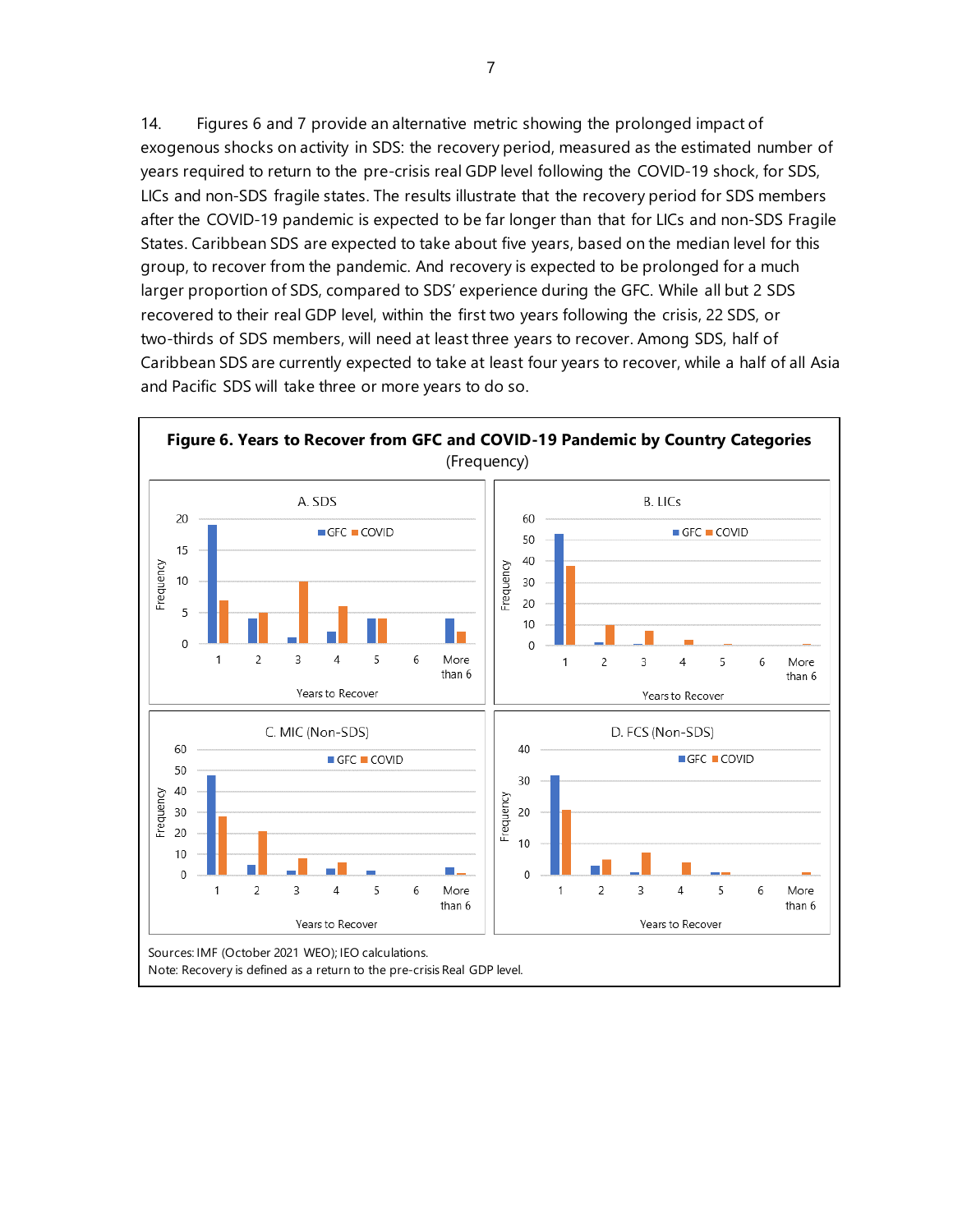

# **III. REVIEW OF RESEARCH AND IMF POLICY ANALYSIS[5](#page-13-0)**

#### **A. External Literature**

15. An extensive literature on the challenges to growth in SDS has developed over the past two decades. Some early studies considered whether, in matters relating to economic growth, SDS were different from larger countries. Easterly and Kraay (2000) found that keeping other relevant factors constant, small states tended to have higher per capita GDP than other states. Armstrong and Read (2002a, 2003), drawing on empirical research on the growth implications of size, found evidence to be inconclusive, irrespective of definitions of size, the sample data sets and the stratification of data, concluding that size is not a systematic barrier to economic growth and, in addition, that the economic performance of some small states outstripped that of many larger states. Similarly, Aiyar (2008), found no specific evidence that smallness is a disadvantage to economic growth, that small states in general had a higher GDP per capita when compared to other developing states, and that while small states may have some special disadvantages, they also had some advantages as well.

<span id="page-13-0"></span><sup>5</sup> This section is drawn from findings of a Policy Note prepared for the SDS Evaluation, prepared by Professor Briguglio (Policy Note on Economic Growth of Small Developing States and the Role of the IMF (Briguglio, 2021a).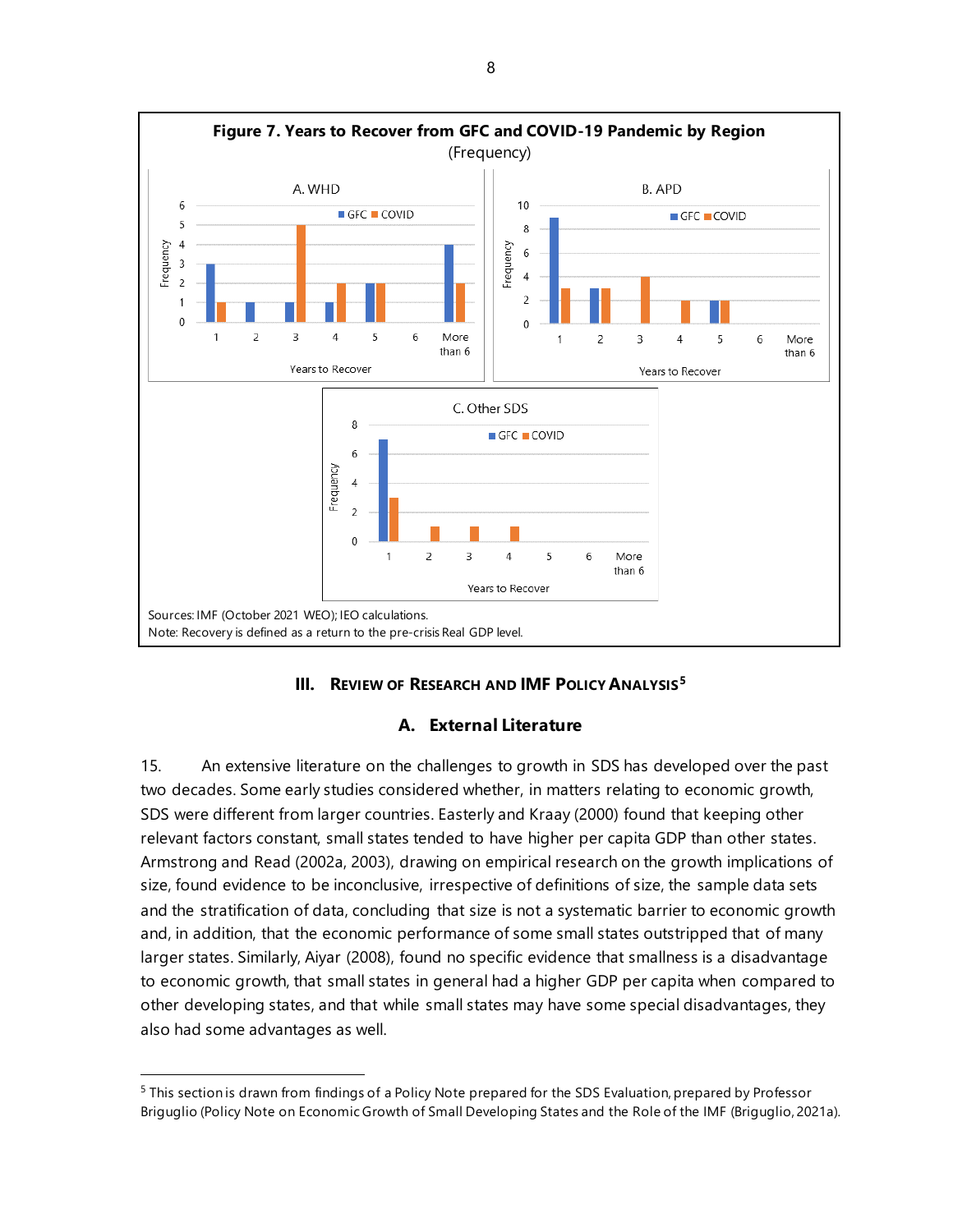16. More recently, Briguglio (2009; 2016) found that small size poses disadvantages to growth, mostly due to limited possibilities in reaping the benefits of economies of scale and due to high exposure to external shocks, though they also concluded that growth in a particular small state benefits from policy-induced changes. The authors constructed and juxtaposed vulnerability and resilience indices and classified countries according to their vulnerability and resilience scores, deriving a Vulnerability and Resilience Framework. Their index of economic resilience, includes policies that lead to macroeconomic stability, as well as market flexibility, among components of the index.<sup>[6](#page-14-0)</sup> They found that achieving internal balance, through a sustainable fiscal position, low price inflation and an unemployment rate close to the natural rate, as well as external balance, reflected in the international current account position or by the level of external debt, provided economies with room to manoeuvre when hit by external shocks. Moreover, the presence of market flexibility, allowing the economy to adjust rapidly following an external shock, reduced the risk of being negatively affected by shocks. Building on their findings, the authors found that small states, even if highly vulnerable economically, can nurture growth and competitiveness by adopting economic policies aimed at enabling the country to withstand, adjust to or recover from adverse shocks.

17. Several studies also identified high costs as a particular constraint facing small states. For example, Briguglio (1998) found that that country size affects cost per unit of manufactured products, with large states benefitting from economies of scale in manufacturing, as expected. Similarly, Winters and Martins (2004) found that small states experience high costs, even in areas where they can enjoy comparative advantage, such as tourism. By contrast, Spolare (2004) observed that for highly integrated small states in close proximity to large international markets, factors other than size, including close proximity to large international markets, lack of remoteness, rather that size, may benefit competitiveness even though costs may be high.

18. Trade openness is also cited as a factor that can positively affect growth in small states, although most studies acknowledge that trade openness can also lead to GDP and terms of trade volatility (Easterly and Kraay, 2000; Armstrong and Read, 2002a and 2003; Alesina, 2005). Briguglio (1995) and Briguglio and Vella (2016) note that trade openness makes small states highly exposed to external shocks, leading to volatility in terms of trade and GDP growth. Openness can therefore have undesirable negative effects by generating volatility (Briguglio and Vella, 2018). Volatility itself has been considered undesirable, including in generating a welfare loss through the negative effect of economic, political and policy-related uncertainty, (Loayza and others*,* 2007) and in prompting a higher risk of policy failure (Gavin and Hausmann, 1996; Fatás and Mihov, 2013); and may also lead to lower growth, ceteris paribus (Ramey and Ramey, 1995; Hnatkovska and Loayza, 2005).

19. Geographical location and distance to main commercial centres are found to be important determinants of growth in small states. Remoteness and distance can result in higher

<span id="page-14-0"></span><sup>&</sup>lt;sup>6</sup> The resilience index, as constructed in Briguglio (2016) includes: (i) macroeconomic stability; (ii) prudent market flexibility; and (iii) political, social and environmental governance.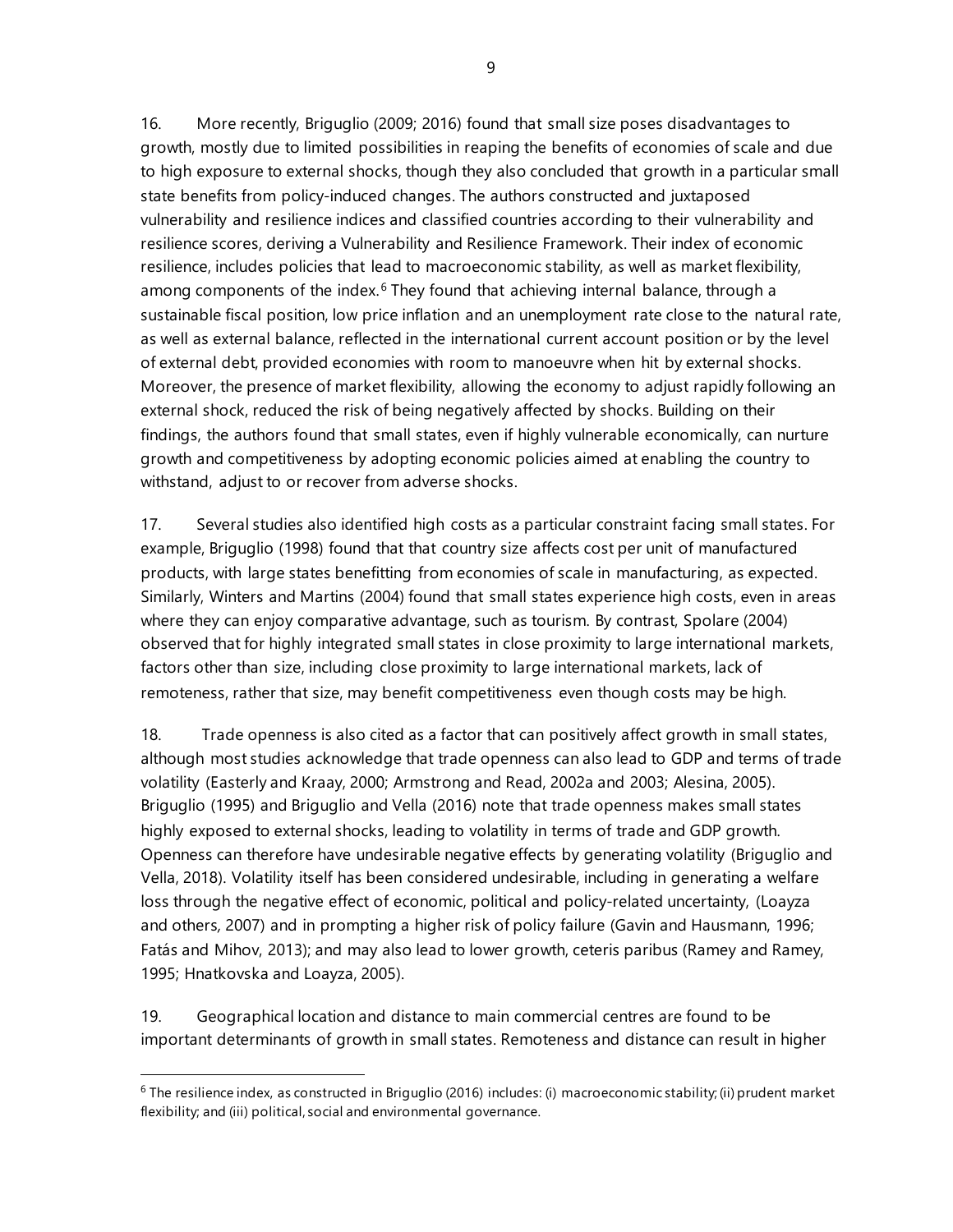foreign trade costs, reducing export competitiveness and attractiveness of foreign direct investment (FDI) (Armstrong and Read, 2006). At the same time, changing trade patterns and investment in ICT may reduce the disadvantage brought about by remoteness (Gibson, 2019).

20. Tourism is widely identified as having a positive benefit for economic growth in small states, providing an important source of income and employment. See, for example, Narayan and others (2010) and Everett and others (2018), for Pacific small states; and Cannonier and Galloway Burke (2019) and Apergis and Payne (2012), for Caribbean small states. However, there can also be disadvantages to heavy reliance on tourism, given small states' high degree of trade openness and limited range of merchandise exports, which make these countries highly vulnerable to terms of trade shocks. Goodwin (2017) and Martin and others (2018) highlighted risks of overdependence on tourism. In addition, high levels of tourism in small states can also lead to environmental degradation and social discomfort (Archer and others, 2005).

21. For several reasons, levels of human capital, quality of institutions and governancerelated factors also have a strong influence on growth in small states. Human capital—including education, training and "learning-by doing"—is considered to be key determinant of the underlying comparative advantage of some small states (Armstrong and Read, 2004) and a "conditioning variable" for small state development. Yet, small states face acute challenges in retaining human capital, as a result of loss of skills and brain drain through large outward migration, leading to a loss of a larger proportion of their skilled labor force than larger states. Several constraints also adversely affect small states' institutional development, including higher per capita cost of public administration compared to larger economies and the limited pool of skills in the public sector (Brown, 2010).

22. Many authors study the economic consequences of the environmental vulnerability of SDS. Both the Commonwealth Secretariat (Atkins and others, 2000; and Briguglio, 2016) developed vulnerability indices that include proneness to natural disasters as one of the index components. Due to the fact that many small states are prone to natural disasters, some authors emphasized the need to strengthen disaster management in such states. Jayaraman (2006) pointed out that the economies of small states in the Caribbean and the Pacific regions are frequently affected by natural disasters, and such occurrences lead to the contraction of output, pressures on the balance of payments and on government budgets. The author suggested that measures conducive to reducing the adverse consequences of natural disasters include improving preparedness, better management of the environment, improved land use planning, and provision of relief measures involving non-government organizations. Natural disasters in small states and policies conducive to reducing their harmful effects are also discussed in Marto and others (2018), Roberts and Bonne (2019), and Zhang and Managi (2020).

23. Several studies focused on the relationship between natural disasters and growth in SDS, finding that natural disasters have negative effects on public finances and on growth (Mitchell and others, 2017; Rasmussen, 2006). Several earlier studies considered the relative impacts of natural disasters on short-term and longer-term growth. Raddatz (2007) examined the short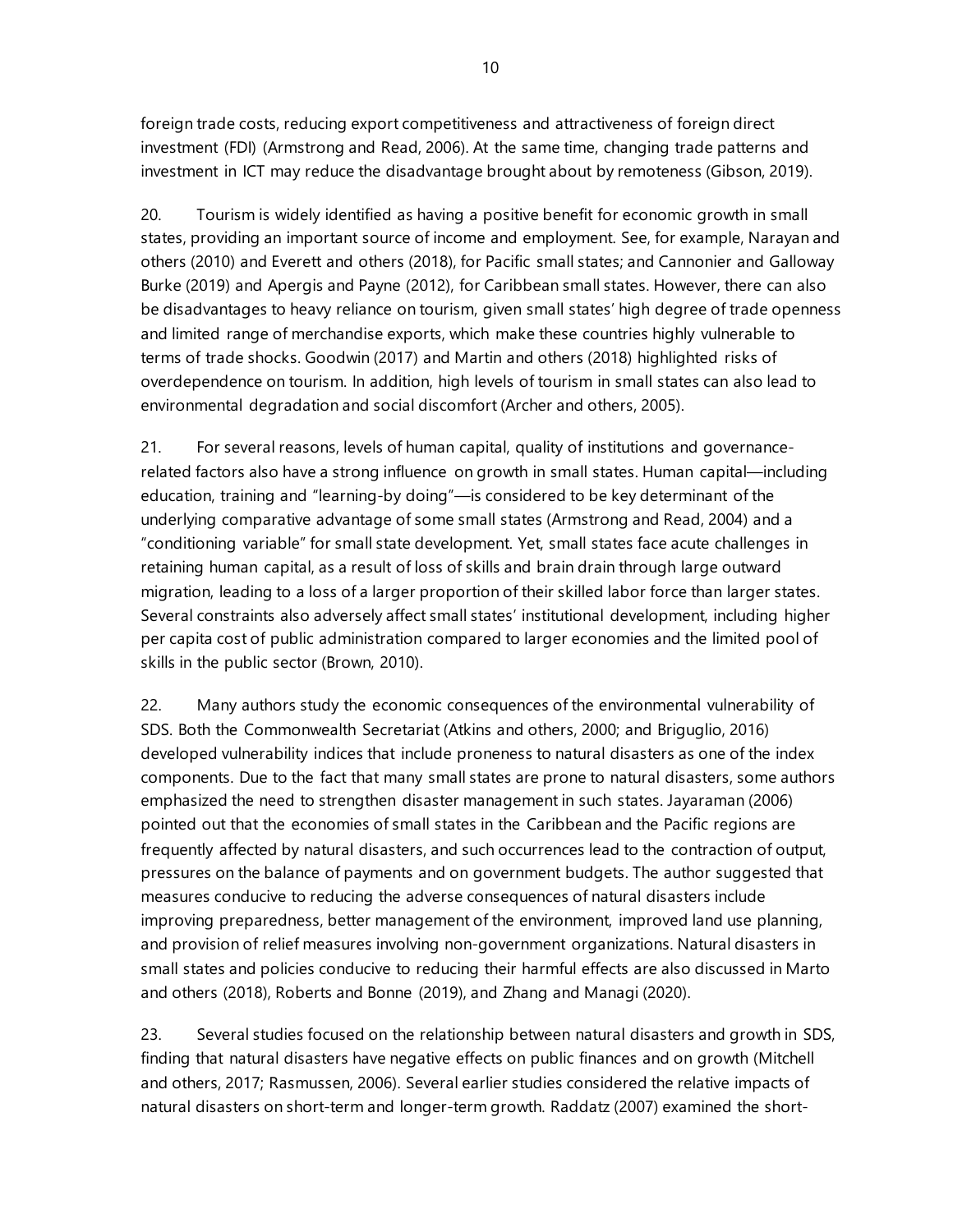term impacts of external and exogenous shocks, finding that natural disasters have adverse short-run effects on output. A similar study by Noy (2009) identified structural and institutional factors that exacerbate impacts on output. Raddatz (2009) found that smaller and poorer states are more vulnerable to natural disasters and climatic events, with most of the impact on output occurring in the year in which disaster event takes place. Findings from research on the longerterm impacts of natural disasters have been more ambiguous. Noy and Nualsri (2008), Raddatz (2009), and Jaramillo (2009) found long-term adverse impacts on growth, while Skidmore and Hideki (2002) found natural disasters to have a positive long-term impact on growth, as, in the aftermath of disasters, capital stock is updated and new technologies are adopted, leading to enhanced growth performance.

# **B. IMF Research**

24. Prior to 2009, and with few exceptions, the literature on SDS growth and associated economic policy and development challenges originated and proliferated largely outside the IMF. Subsequently, the IMF joined the discussion on small states economic policy issues more actively, particularly on issues related to growth in SDS, building on the extensive literature on small states that emerged during the 1990s and 2000s. Initially appearing as IMF working papers, this work evolved over time to include several books and compilations of regionally-oriented studies focusing particularly on Caribbean and Pacific SDS. There has also been substantial work at the country level, discussed in Section IV, although relatively little looking across SDS as a group.

25. Fund research on the factors affecting economic growth initially focused on the role of fiscal policy, but quickly expanded to consider many other factors identified in the external literature as influencing growth in SDS, including geographic isolation from major economic centres, trade openness, the role of structural reform in supporting growth, factors influencing growth surges, impacts of natural disasters on per capita GDP and debt, the influence of location and social stability on growth, and the role of export diversification in strengthening growth. Consequently, over the evaluation period there has been a steady acceleration in the number and range of IMF research products on SDS-related issues, including those focusing on determinants of growth in SDS. Collectively these papers have provided critical empirical findings on the factors influencing growth in SDS and helped inform a growing body of SDS-related policy papers and guidance notes, as discussed further below.

26. Among this material, an early paper on small states focused on the fiscal characteristics of small states which can influence the implementation of sound economic policies (Ota and Medina Cas, 2009). The authors highlighted economies of scale constraints, relatively large public sector, and high degree of trade openness, which could lead to high exposure to external shocks; emphasized the erosion of trade preferences and natural disasters which contributed to rising debt in some SDS, particularly those located in the Caribbean; and drew policy recommendations for small states. It argued that fiscal tightening could reduce the dangers stemming from high public debt and economic volatility, by boosting flexibility and creating space to respond to shocks. It also presented evidence linking better and more effective governance policies to lower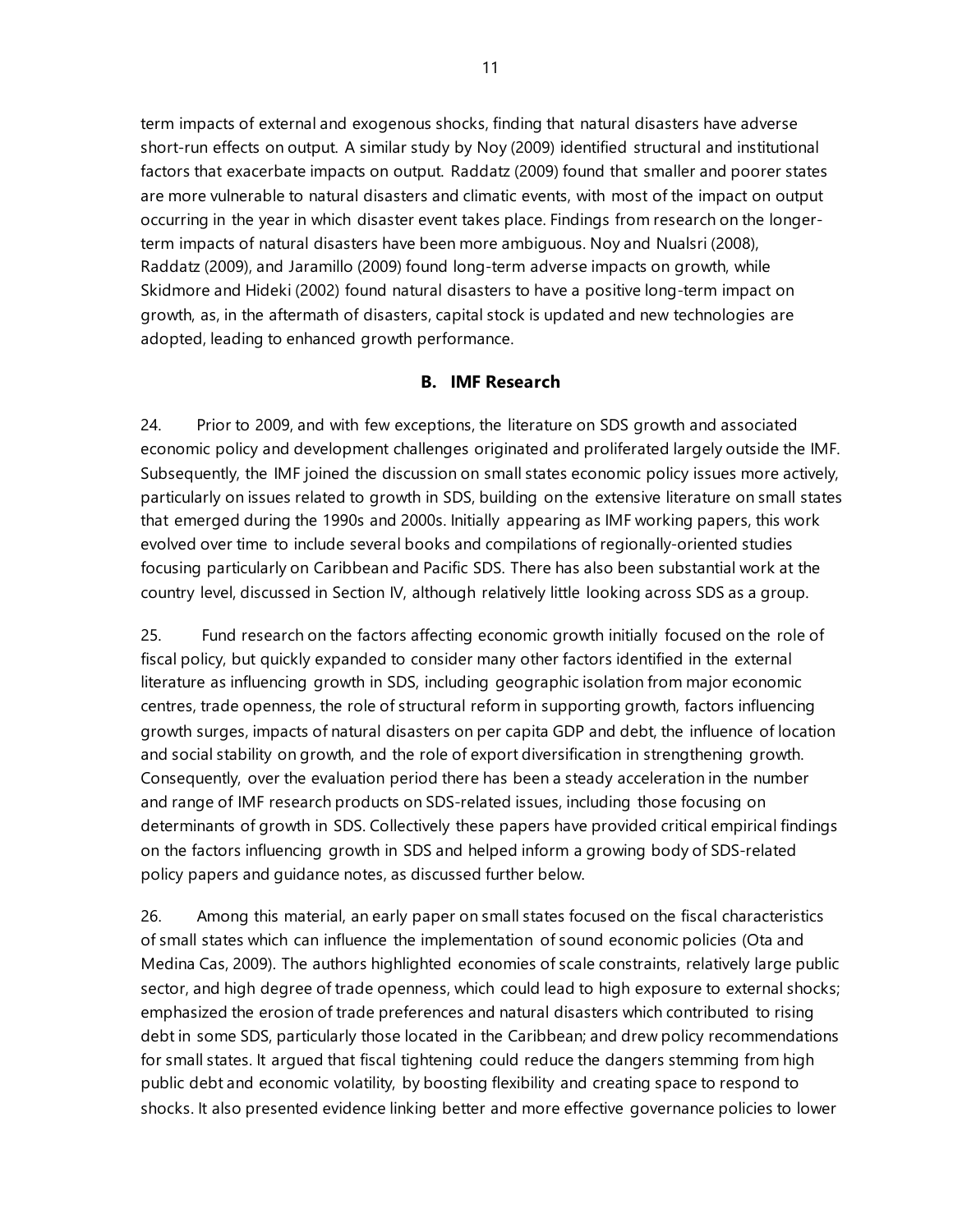public and external debt. A second study highlighted the influence of remoteness (geographical isolation from main business centers) as a constraint on development and growth (Becker, 2012). A third paper (Papageorgiou and others, 2013) considered a variety of structural reforms and their impacts on growth in SDS. The paper examined the institutional environment in which reforms are implemented and the influence of this environment on prospects for growth.

27. From 2013, a proliferation of research helped advanced knowledge of various aspects of the growth challenges facing SDS. Most studies took a regional approach, focusing on the challenges faced by SDS in the Caribbean and in Pacific island SDS respectively. For Caribbean SDS, Acevedo and others (IMF, 2013c) discussed the fiscal and growth-related challenges facing Caribbean SDS, particularly when faced by natural disasters and found that these SDS, while sharing many features of other small states, have specific characteristics which negatively affect growth and fiscal balances, including the instability associated with the aftermath of the 2008/09 GFC and the high and increasing costs of frequent natural disasters. While many cost disadvantages were structural, some, such as high labor and utility costs, were policy-driven, eroding competitiveness and giving rise to high current account deficits, high debt ratios and slow growth. Fiscal adjustment could help correct for domestic and external imbalances, but the authors noted that the smallness and vulnerabilities of these countries made adjustment exceptionally difficult. The study urged a Caribbean-wide regional surveillance exercise, building on the success of the Caribbean Regional Technical Assistance Center for delivering technical assistance in a regional framework, observing that a region-wide approach would take the spotlight off any individual country's failure to succeed and could foster peer support.

28. More recently, a detailed volume by Srinivasan and others (2018) provided several chapters dealing with challenges facing Caribbean policymakers. The book discussed policy options for promoting a sustained and inclusive economic growth, arguing that the Caribbean economies need to improve their fiscal positions, their thin financial market and their monopolistic structures for this purpose. The authors also referred to the prevalence of violent crime in some Caribbean small states, which, the authors argued, tends to negatively affect investment and growth. The book also emphasized the need for regional collaboration and deeper integration with Latin American countries in dealing with these challenges, and for reducing economies of scale constraints, all of which could also be conducive to improving Caribbean SDS ability to withstand their economic vulnerabilities.

29. Several Fund staff papers and books have examined challenges to growth in Pacific SDS. Yang and others (2013) considered the determinants of growth among Pacific SDS. Tumbarello and others, 2013 assessed whether and how SDS in the region differed in their characteristics from SDS elsewhere and examined structural reforms that could contribute to raising growth rates in Pacific SDS. In 2016, Khor, Kronenberg, and Tumbarello (2016a) discussed the factors that affected economic growth in Pacific SDS, provided an overview of the policy issues and challenges faced by these countries and sought to identify policies that could help raise growth performance in a way that is both inclusive and sustainable. This collection of papers argued that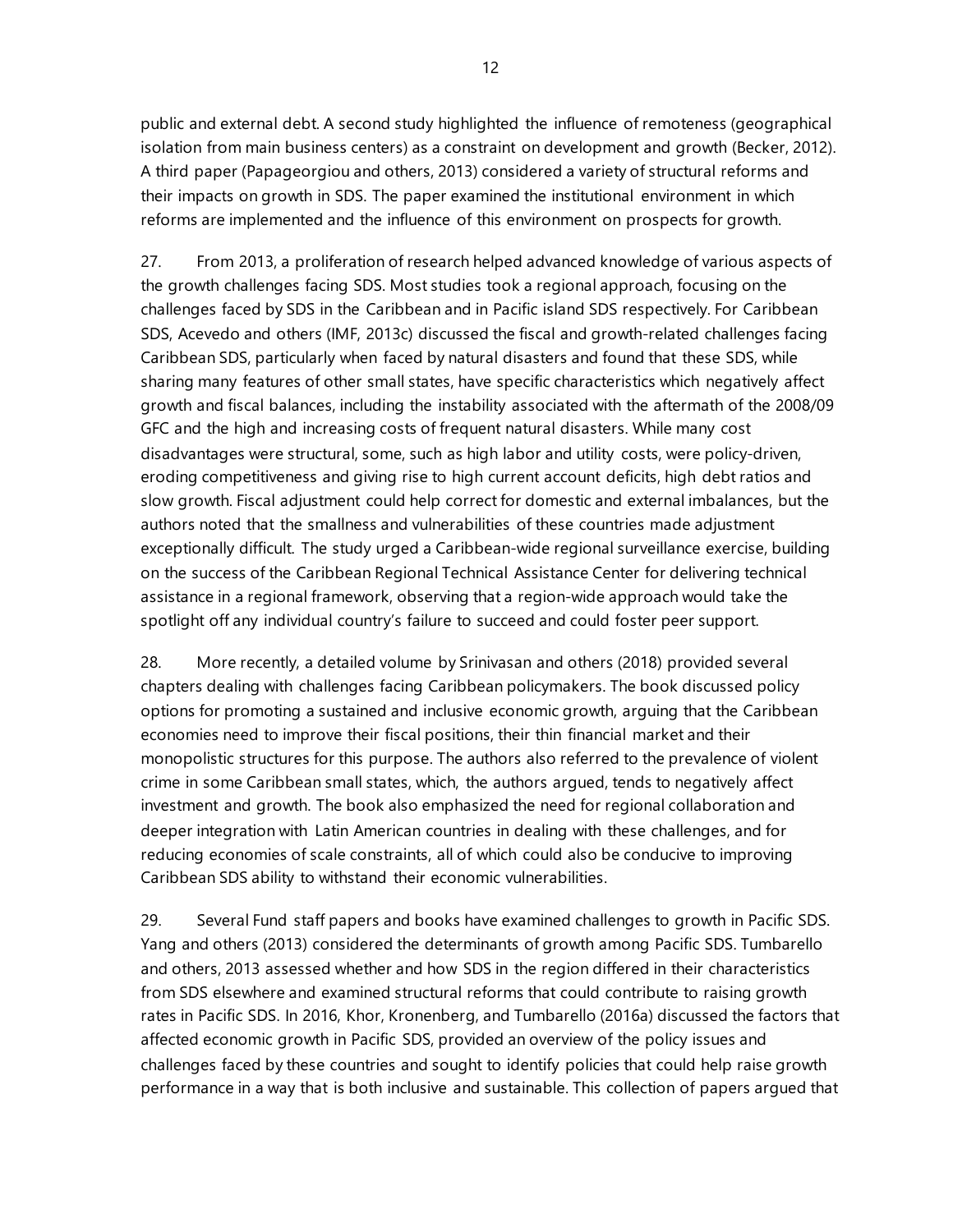the slow rate of growth of Pacific SDS could be partly explained by the region's unique characteristics, including small populations and small internal markets, remoteness, vulnerability to ND&CC, narrow production bases due to smallness and therefore economies of scale constraints. While these were inherent features, economic policies also mattered. These included weak macroeconomic policy frameworks, which led at times to unsustainable exploitation of natural resources, weak policy implementation capacity, limited financial depth, laws and customs that limited the flexibility of product and factor markets, for example, land tenure, high levels of public debt in some countries, and high dependence on foreign aid and remittances. Political instability also hampered investment and the development of sound institutions. Improving growth required putting in place policies that promoted macroeconomic stability and debt sustainability, attracting FDI and strengthening institutions. The authors considered regional collaboration as very useful to mitigate the economies of scale constraints, enhance competition, protect and promote regional interests, and allow greater specialization in areas of comparative advantage.

30. More recently, Cabezon and others (2019) dealt with ND&CC in the Pacific SDS, arguing that these events worsen countries' fiscal positions and damage growth prospects. The authors calculated that in the region, for damage and losses equivalent to 1 per cent of GDP, growth drops by 0.7 percentage points in the year of the disaster. The paper also discussed a multi-pillar framework to enhance resilience to natural disasters at the national, regional, and multilateral levels and the importance of enhancing countries' risk management capacities. McIntyre and others (2018) assessed the economic performance of different groups of SDS between 1990- 2015 and found those that were more diversified experienced lower output volatility and higher average growth than most other SDS, though also that export diversification has a more significant impact on reducing output volatility than improving long run growth in SDS, with diversification requiring fundamental changes and should be contemplated in the context of a cohesive development strategy. Similarly, Lee and Zhang (2019) considered whether country size and income levels matter when LICs and SDS pursue export diversification, finding that export structure to be less diversified in SDS that face resource constraints and small economic size; and that export diversification may promote economic growth and reduce economic volatility in these countries, although benefits tend to be greater for relatively larger and poorer countries within the group of LICs and small states. In addition, Al Hassan and others (2020) analyzed how Caribbean integration has evolved, discussed obstacles to progress, and considered potential benefits from greater integration. The authors found that further liberalization of trade and greater labor mobility across the Caribbean can generate significant economic benefits, with improved factors and skills allocation providing opportunities to increase labor productivity and create long-term growth benefits for the region, including by helping to limit loss of skills through outward migration.

31. Beyond regionally-focused research, staff have produced only limited in-depth pan-SDS analysis. One example is a paper, developed mid-way through the evaluation period, by Cabezon and others (2015) which shows how the unique characteristics of SDS make fiscal management

13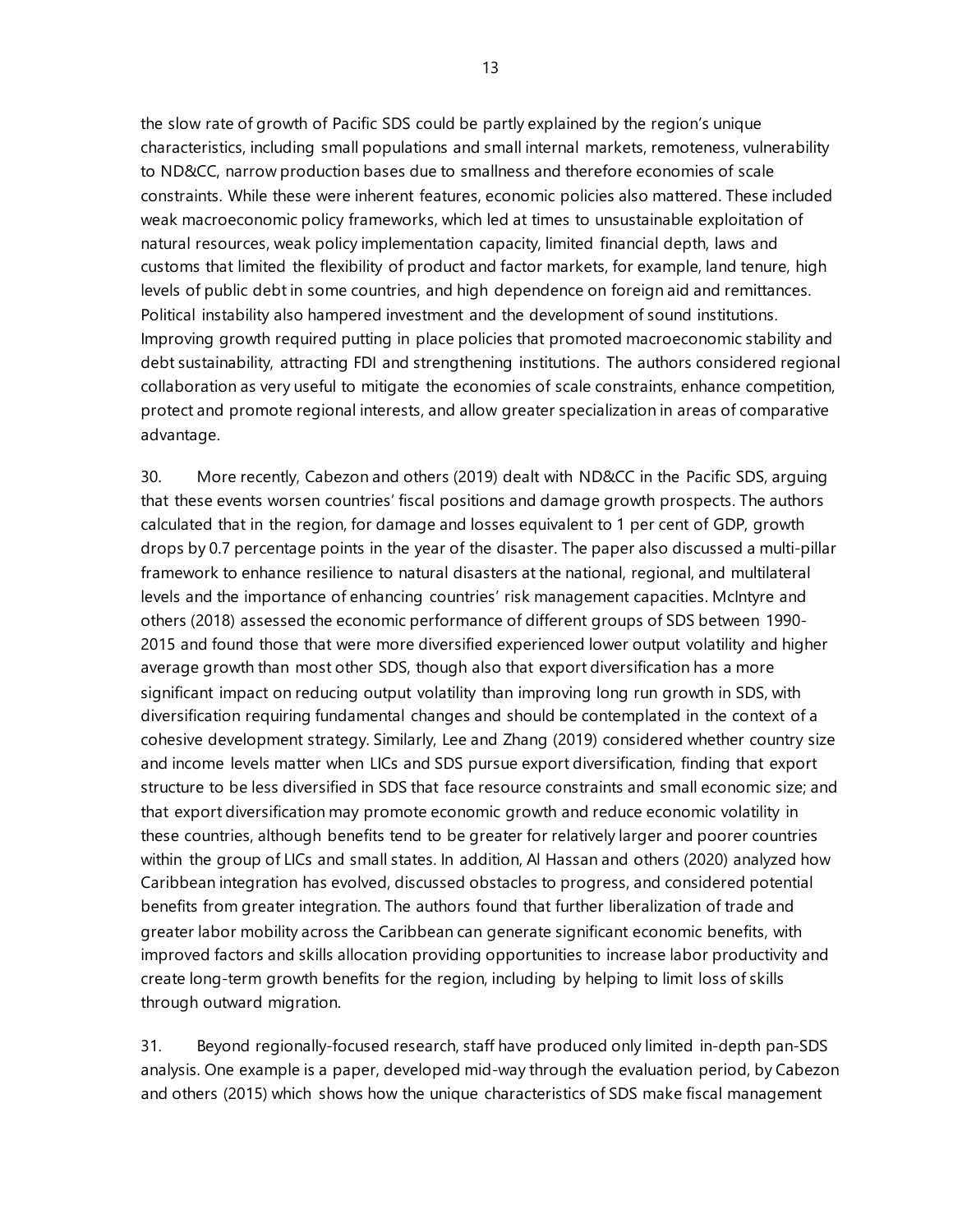more challenging than elsewhere. It found that the indivisibility of expenditure in the provision of public goods and public sectors, which are the main employers, introduce rigidities into budgets, tilting the composition of spending toward recurrent outlays. The authors argued that this led to limited fiscal resources and high recurrent spending, possibly crowding out private investment in growth-enhancing areas. They further contended that SDS generally—and particularly fragile SDS and commodity exporters—faced greater revenue volatility than other country groups owing to their exposure to exogenous shocks and narrow production bases; and also often lacked the capacity to dampen revenue volatility because of difficulties relating to shallow domestic banking systems, with limited access to international capital markets. A negative consequence was often resort to procyclical fiscal policy. In this regard, the authors referred to fiscal anchors, such as debt and deficit targets, to help smooth spending and isolate budgets from revenue volatility; and recommended fiscal buffers to create possibilities for spending on infrastructure and human capital, including education and health. Mobilizing revenues by bolstering administrative capacity and reforming the domestic tax system were also needed to increase fiscal space to meet critical development spending needs while improving the business environment, with reforms tailored according to the particular country circumstances.

# **C. IMF Policy Papers and Guidance Notes**

32. Building on the IMF's collection of Working Papers and regional analytical work as well as the external literature, the IMF also prepared three policy papers addressing macroeconomic policy challenges in SDS during the evaluation period. The first, in 2013, focused on macroeconomic issues in small states and implications for Fund engagement (IMF, 2013a). It provided a framework for examining the growth-related and other challenges of small states, including limitations on their ability to reap the benefit of economies of scale leading to higher costs per capita, limited diversification possibilities and exposure to natural disasters. The paper referred to the small domestic market of SDS, often compelling them to rely heavily on exports and therefore rendering them highly exposed to external shocks. It found that their limited capacity often constrains SDS' ability to diversify tax revenue, leading these members to rely heavily on trade taxes. A common problem stemmed from high levels of public debt resulting from fiscal imbalances. The paper emphasized the need for sustained fiscal consolidation and exchange rate flexibility; highlighted challenges to the development of SDS' financial sectors, which were often underdeveloped in many SDS and therefore could not play their full role in alleviating volatility and fostering growth; and emphasized that SDS' commercial banks often provide a captive market for government financing, causing the financial sector soundness to become closely linked to fiscal sustainability.

33. The paper also argued that small states experienced substantially higher costs of natural disasters relative to the size of their economies—roughly triple that in larger middle-income countries. It suggested ways for SDS to strengthen their disaster risk mitigation and responsiveness by, inter alia, identifying and integrating natural disaster risks into macro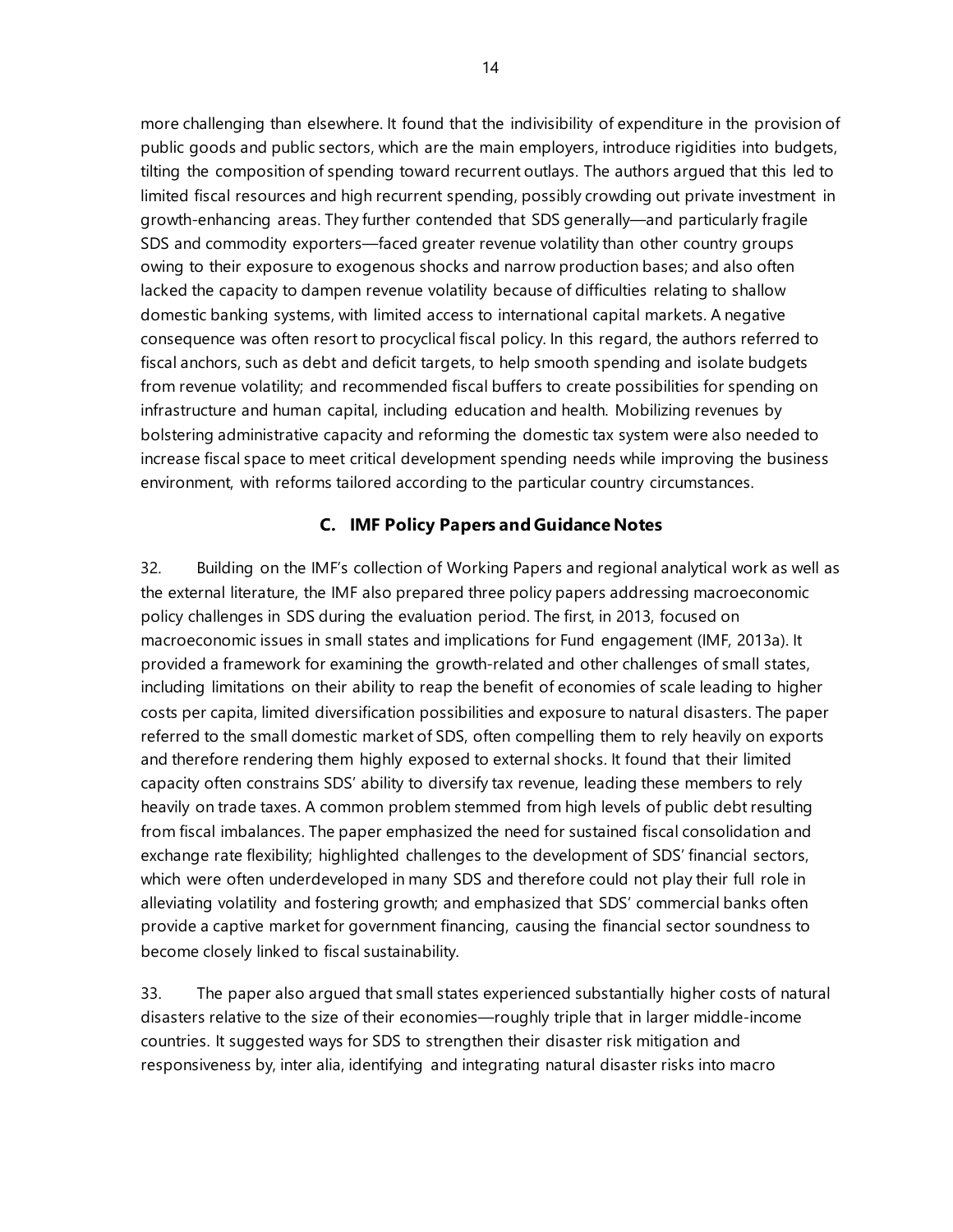frameworks, ensuring sufficient fiscal space and flexibility within their fiscal frameworks to help redeploy spending rapidly, and exploring how to promote insurance coverage.

34. The paper concluded that IMF engagement with SDS on growth should be extended and deepened. It proposed that the Fund build on a continuing analytical work program to better understand issues such as growth under-performance and how policy advice and program design could help these countries to reinvigorate their growth strategies. It asserted that the growth challenges facing SDS be given particular emphasis in policy advice for small states, given limited diversification of SDS economies; and signaled that the enhanced focus on growth could include a sectoral focus, informed by continuing analytical work and with Fund staff building greater familiarity with the growth challenges facing individual production sectors, for example, tourism and resource extraction than might be typical for larger, more diversified states. The paper also proposed that Fund programs should also reflect the particular needs of SDS, given their growth challenges. With sectoral and targeted business climate reforms likely to be more critical than for larger economies, it encouraged greater emphasis on growth-related conditionality in Fund-supported programs.

35. A second paper, (IMF, 2015a) updated and built further on the 2013 paper. It dealt with macroeconomic developments and selected issues in SDS and described the economic outlook for these states referring to economic vulnerability and slow growth. Three in-depth studies were included, together with policy recommendations related to fiscal management, exchange rate devaluation and financial inclusion. The paper contended that expenditure rigidity and revenue volatility in the face of limited fiscal buffers often resulted in procyclical fiscal policy, requiring efforts to streamline and prioritize recurrent spending to create fiscal space for capital spending; and found that the quality of expenditure could be improved through fiscal anchors and public financial management reforms. As regards financial services, it acknowledged that in many SDS the banking sector was typically small and highly concentrated, and that lack of competition constrained the effective delivery of financial services. For lower-income SDS in particular, weak financial inclusion limited access to credit, with consequences for investment and growth. The paper recommended that where possible, SDS should foster competition as a way to develop financial inclusion.

36. A third policy paper (IMF, 2016) focused on the role of the IMF with regard to resilience to ND&CC in SDS. It argued that these countries are disproportionately vulnerable to such calamities and observed that on average, the annual cost of disasters for these states was nearly 2 percent of GDP—more than four times that for larger countries. It found that that disaster proneness had major macroeconomic repercussions, including debt problems; and proposed a range of macroeconomic pro-active policy approaches, including disaster response, risk reduction and preparedness, integrated into core investment and debt management frameworks.

37. The evolution of IMF research and policy work on growth and macroeconomic policies in SDS was embedded in staff guidance documents on the Fund's engagement with SDS. An initial version (IMF, 2014a) was later updated (IMF, 2018). These documents drew together the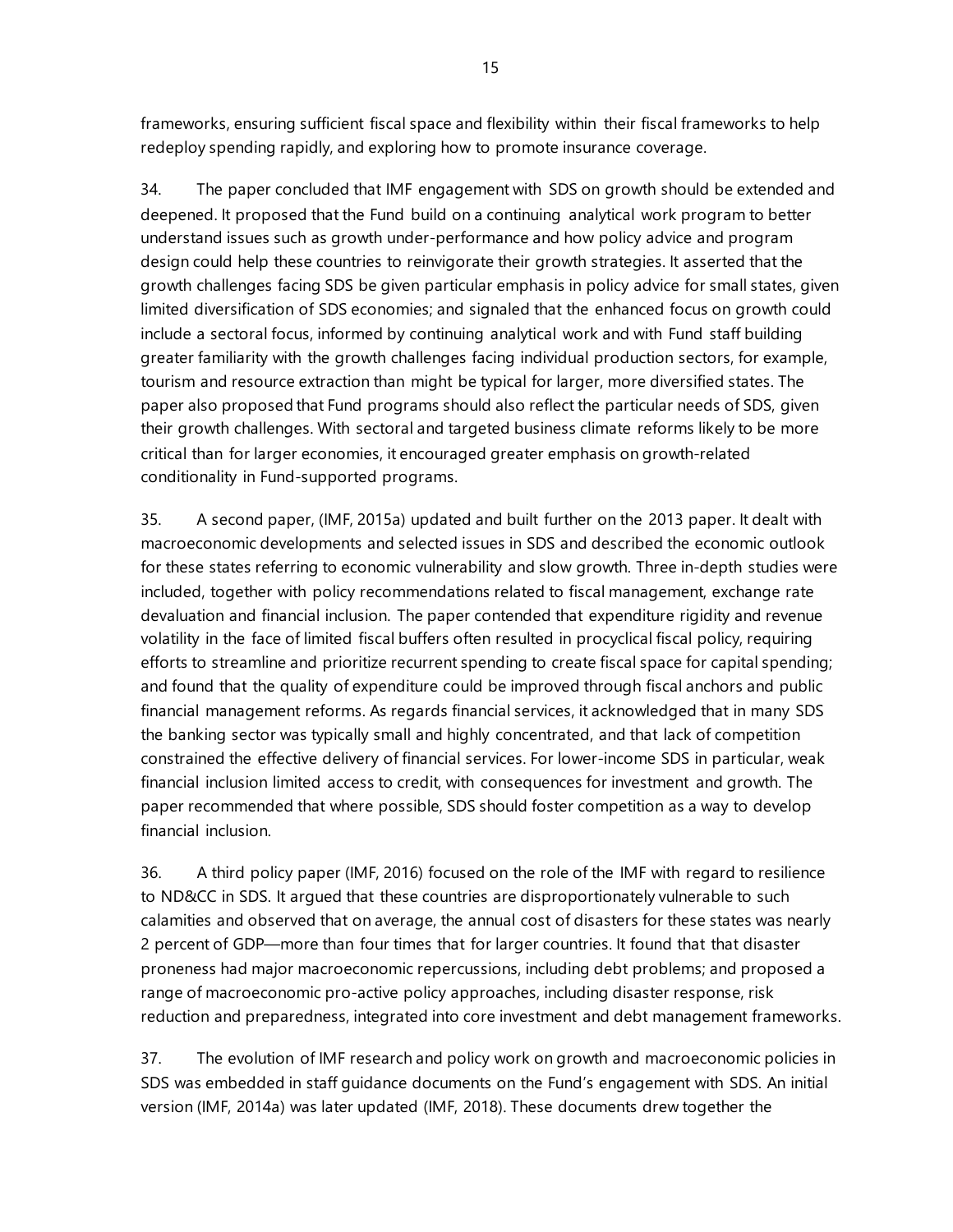analytical and policy threads from earlier research and policy papers on SDS. They emphasised that the main areas of concern of the IMF with regard to SDS focused on improved growth performance, through the improvement in economic governance relating mainly to fiscal policy, exchange rate management, promotion of competitiveness, and public sector efficiency.

38. The guidance notes also reflected several strands of SDS policy issues identified in the external literature. They referred to the unique economic characteristics and constraints faced by SDS and provided operational guidance on policy advice offered by the IMF to SDS members, together with information on the manner in which these states may make use of Fund facilities and instruments, program design, capacity building activities, and collaboration with other institutions and donors. Both SGNs identified the special characteristics and vulnerabilities of SDS, suggesting that the Fund considered small country size as an element meriting special analysis and advice. At the same time, the Fund acknowledged that SDS are heterogeneous in terms of economic development and therefore that a one-size-fits-all policy advice may not be appropriate.

39. Both documents also identified themes emphasised in the external literature as crucial challenges and underlying vulnerabilities for SDS. These included: first, SDS' volatility due to inherent factors that render these states highly exposed to shocks, including external economic changes, ND&CC; and second, challenges in strengthening economic resilience, building on an insight in an earlier IMF paper that resilience is not only associated with economic solutions but also with public institutions and good governance in general, calling for a balance between setting fiscal anchors and allocating sufficient budget resources this purpose, while promoting social consensus on the appropriate sequencing of development projects. The 2017 SGN in particular singled out resilience as one of the main pillars of policies conducive to stability and growth, noting that SDS experiencing higher macroeconomic volatility due to shocks including frequent natural disasters, and macroeconomic policies should aim at enhancing the ability of SDS to recover from such shocks; and emphasizing the importance of resilience building of SDS in fragile situations.

40. Both SGNs also highlighted the role of the public sector and called for public sector reform, given that in many SDS the public sector is relatively large with extensive economic intervention and owning key economic assets. This, in turn, affects the fiscal sustainability of many SDS and potential for new public sector investment and growth. IMF guidance for teams working in SDS related to a large extent to rebalancing of public and private sector roles, with a closer working relationship between the two sectors, including levelling the playing field for new private sector entrants. There was also considerable emphasis on fiscal sustainability and the creation of room for manoeuvre in order to enable SDS to withstand and recover from adverse economic shocks, including ND&CC.

41. The guidance documents included information as to how the characteristics of SDS should shape Fund surveillance and financial support, program design, capacity building activities, and collaboration with other institutions and donors. The documents used the acronym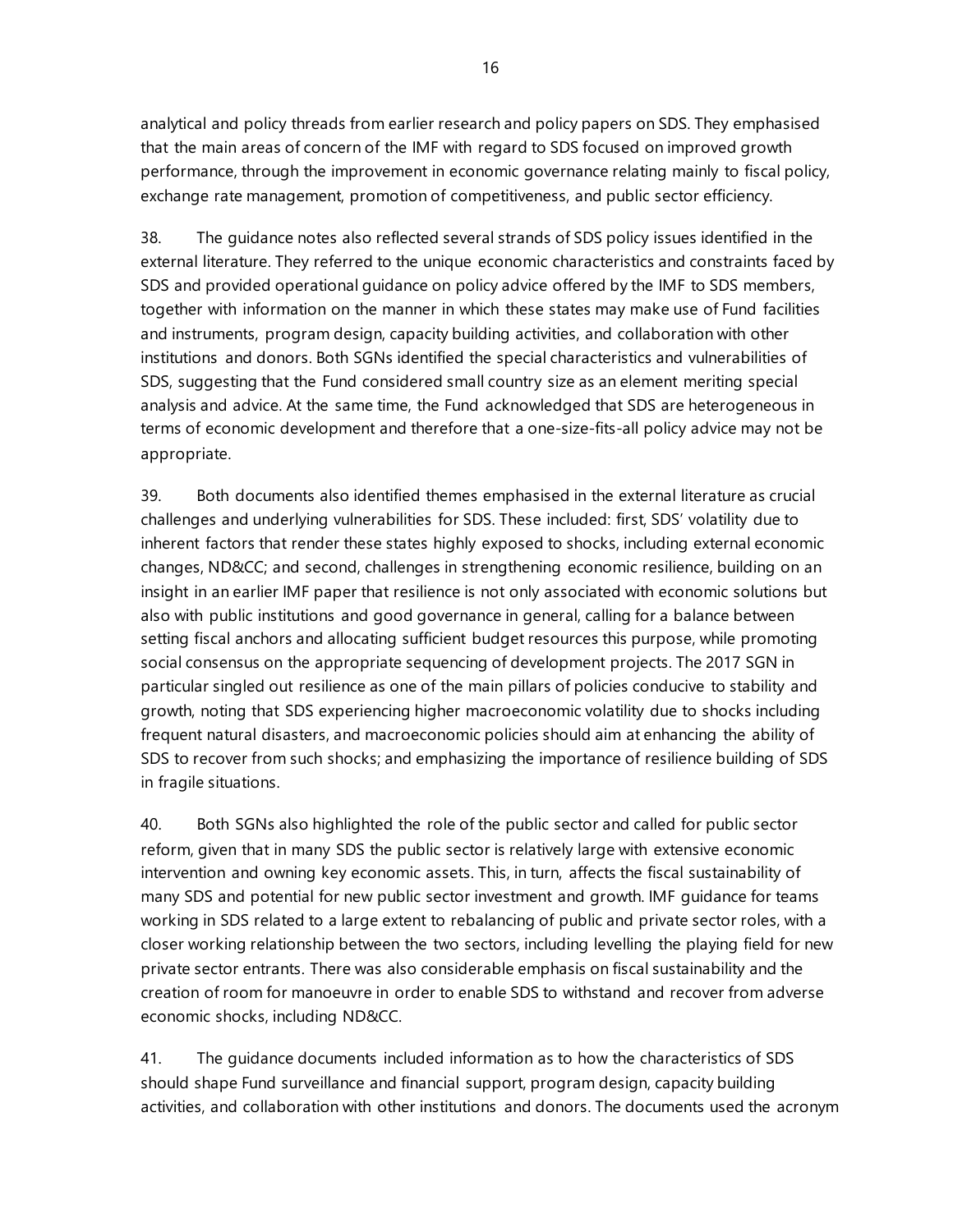GROWTh to refer to five key thematic areas as central to the policy dialogue. These are: (i) **G**rowth and job creation; (ii) **R**esilience to shocks; (iii) **O**verall competitiveness; (iv) **W**orkable fiscal and debt sustainability options; and (v) **Th**in financial sectors. These documents cautioned that in applying this guidance, staff should continue to tailor their engagement to specific country circumstances. They also emphasized that given limited policy analysis capacity in SDS, the emphasis of staff analytical work should be on immediate policy-relevant issues rather than on basic research. This exercise should be supported by improved information systems and data, and policy prescriptions that require analytical toolkits, which should be provided by Fund staff to SDS authorities for policy analysis.

42. Reflecting similar analysis in the external literature, the SGNs noted the importance of social matters, such as inclusiveness, equity, poverty reduction, social safety nets and income distribution. The 2017 SGN made several references to the need that the Fund considers social matters. However, considerations relating to social matters were given marginal importance, and are generally inserted as a caution to reduce the possible social damage of economic reforms.

# **Assessment**

43. Over the evaluation period, Fund staff made important contributions to the overall body of research and policy analysis on SDS growth issues, particularly in identifying policy solutions intended to solve problems associated with economic instability and growth of SDS.

44. The external literature can be grouped under three main headings, namely, (i) those that emphasise structural SDS' weaknesses and adopt a quasi-fatalistic stance as if these handicaps cannot be overcome; (ii) those that argue that SDS can mitigate their disadvantages and handicaps by appropriate policies; and (iii) those that conclude that SDS are no different from larger states in so far as economic policy is concerned. IMF work fell largely into the second of these groups, looking for policy solutions to address the growth-related constraints facing SDS associated mostly with small population size, a high degree of trade openness and proneness to natural disasters, while also recognizing heterogeneity and lessons to be learned from other countries facing similar issues.

45. While the external literature on growth in SDS was heterogeneous, IMF work on growth issues was more focused, particularly on the roles of fiscal policy and, more recently, governance, in addressing challenges to growth. IMF papers consistently proposed policies for fiscal adjustments aimed at creating room for manoeuvre for SDS to respond to adverse external shocks and suggested that weak governance, or low government effectiveness, is associated with higher total public and external debt. These documents also highlighted that fiscal adjustment can be growth-supportive in SDS, especially if implemented through cuts in current primary spending rather than revenue increases; and recognized that given the limitations on monetary policy in SDS, fiscal policy is crucial since it is one of the few policy options SDS have to respond counter-cyclically to economic downturns and shocks. Furthermore, these documents emphasized that fiscal policy underpins the credibility of the fixed exchange rate regime of many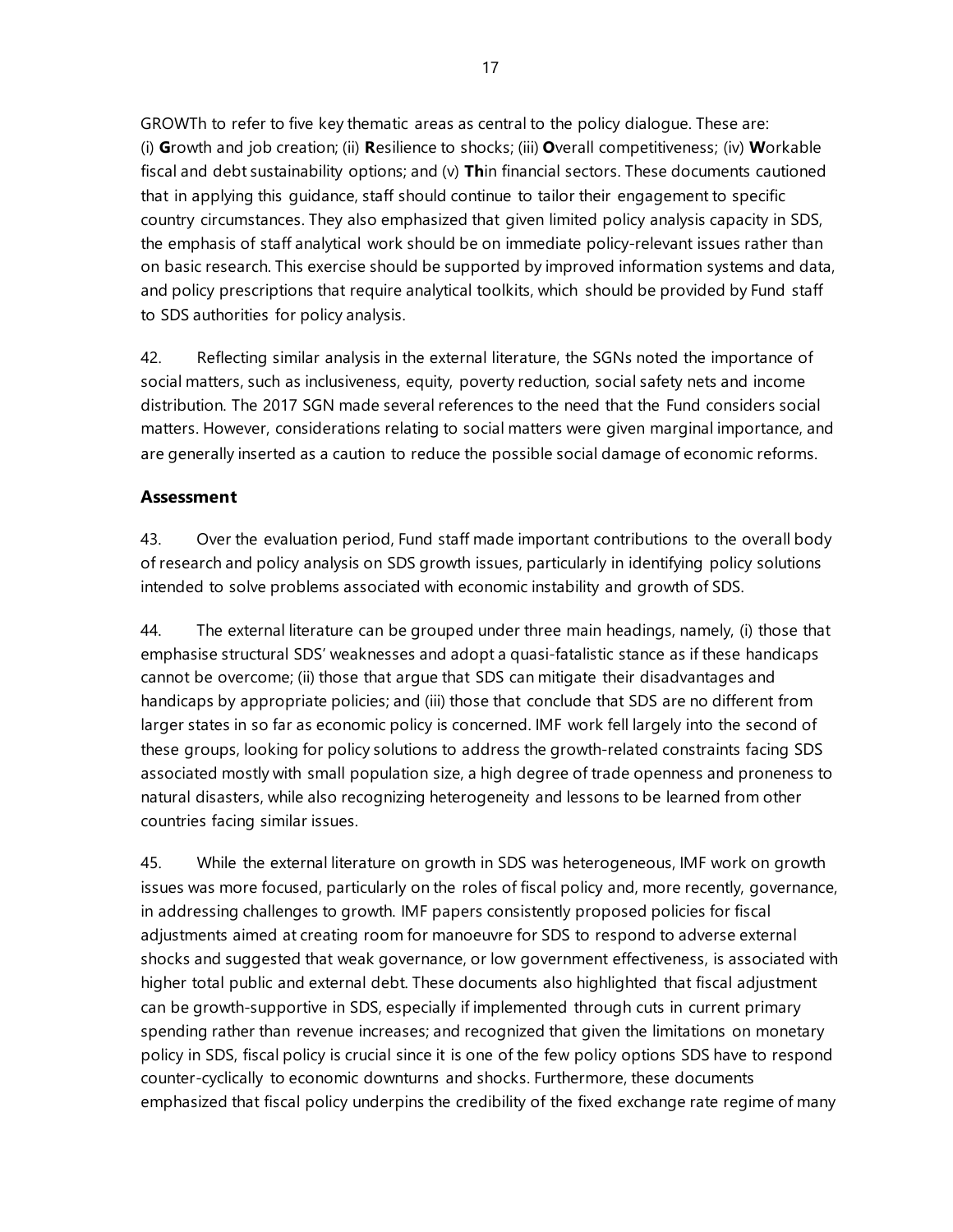SDS. IMF work also highlighted that a variety of other factors play a role in affecting growth and competitiveness in SDS, including exchange rate regimes and dependency of many SDS on exports, commodities and the tourism sector, reinforcing the need to have a deeper understanding growth and competitiveness dynamics in the context of SDS countries.

46. Four areas of relatively less attention can be highlighted. First, less attention was paid to distributional dimensions of economic growth than in the external literature. Although inclusiveness, equity, poverty reduction, social safety nets and income distribution were mentioned in Fund work on SDS, the impression left is that these were postscripts as if to acknowledge that social hardship could possibly ensue in the short run as a result of remedial action, such as fiscal tightening. There was relatively little work on how growth strategies could encourage more inclusive growth over the longer term.

47. Second, while there were some useful examples of research on the group of SDS as a whole, there was generally less attention to research looking across the whole group of SDS, looking for cross-cutting lessons. This gap partly reflected that most of the research and analytical work on SDS was done within two separate departments responsible for the Western Hemisphere and Asia Pacific. To a degree, the challenges facing growth in SDS in the Caribbean and the Pacific are somewhat distinct, but there should still be benefits reaped from a more holistic research agenda, as shown in the external literature. More recent initiatives, such as cross-departmental research work highlighting the impact of tourism in the aftermath of the pandemic across Western Hemisphere and Asia Pacific countries (IMF, 2021) are therefore encouraging.

48. Third, there was relatively little research and analytical work on overcoming the growth challenges from lack of diversity and heavy reliance on a single sector or even a single very large firm. While such work would have required more attention to micro-economic and supply side issues that do not fall squarely within IMF economists' core competencies, such issues are clearly macro-relevant in the context of SDS.

49. Fourth, there was relatively little research and analytical work on growth-related aspects of financial sector policies, a point also made in the separate background paper on financial sector issues in SDS (Marston, 2022). Most financial sector analysis has been directed at stability issues—which are certainly important—but much less on how financial sector development can contribute to growth, for example, by providing credit needed for diversification and extending access to financial services to foster inclusion. Overall, IMF publications as well as policy papers on macroeconomic challenges and vulnerability to natural disasters contributed important valueadded to the broader literature on SDS, principally in terms of rigor in assessing the effects of fiscal policy on growth and competitiveness. The IMF contributions also emphasised the role of good economic governance in SDS, underscoring the fact that such governance is of major importance for SDS in particular, in view of the inherent constraints that are faced by these countries. But there were also significant gaps related to social issues and inclusion, crossregional research and attention to supply side issues.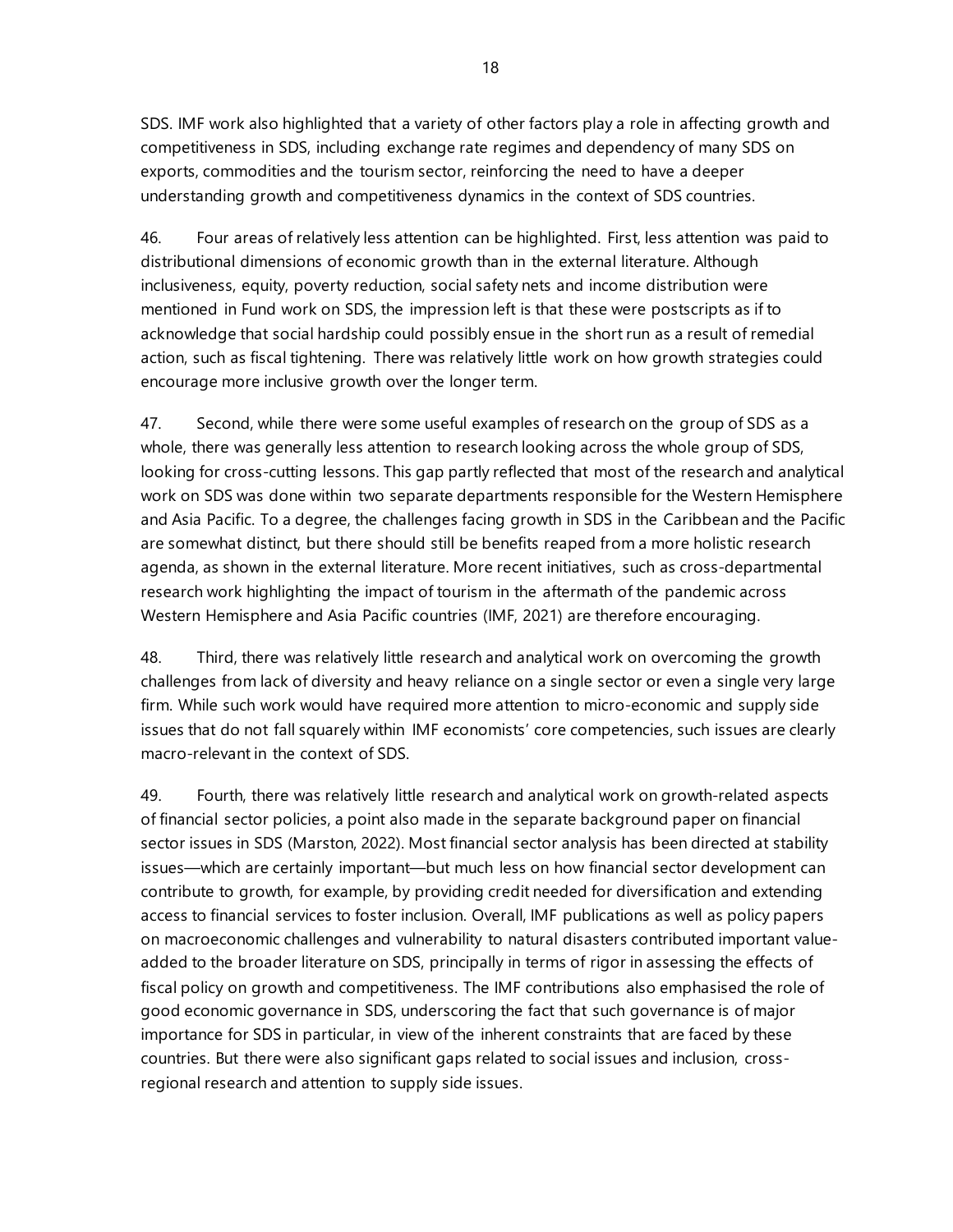## **IV. SURVEILLANCE**

50. The 2014 SGN, updated in 2017, provided an explicit focus for staff engagement with SDS on growth challenges. Guidance includes the need for particular emphasis on the effects of fiscal, monetary and exchange rate developments on growth and employment; the need to build resilience to support growth; the need to ensure country specificity; and a focus on competitiveness.

51. Interviews with country authorities highlighted that while authorities were broadly satisfied with the content of the Fund surveillance on growth-related issues, they flagged areas where the Fund could improve the quality and depth of engagement in policy guidance and advice. They typically noted three specific contexts: first, the value of granular growth-related analysis in country's SIPs; second, the opportunity to learn from experiences of other SDS, including through regionally-oriented policy guidance; and, third, as corroborated by the IEO desk analysis, granular policy guidance and advice on opportunities and options for SDS to diversify their economies, to help broaden currently narrow economic base. The next section reviews Fund engagement in each of these three areas during the evaluation period.

# **A. Selected Issues Papers**

52. Staff research and analysis of growth-related issues at the country level is typically presented in chapters for SIPs prepared as part of AIV consultations. To assess the coverage of staff analytical work on SDS's growth agenda, the evaluation reviewed country-specific analytical work in staff SIPs. During the evaluation period 2010–2020, 53 SDS SIPS were prepared, with a total of 91 separate chapters. SIP contents varied widely, including chapters related to: (i) growth, job creation and structural challenges; (ii) ND&CCand other exogenous shocks; (iii) monetary and exchange rate policy; (iv) financial sector issues; and (v) fiscal policy and debt sustainability options. Among SIPS prepared during the evaluation period, 22 SIPS included at least one chapter on a growth-related topic. These SIPS were prepared for 19 SDS, or just over a half of all SDS members; and contained a total of 29 separate chapters related to growth, job creation and structural challenges.<sup>[7](#page-24-0)</sup>

53. Growth-related chapters focused in most instances exclusively on the challenges faced by the country itself. However, on a few occasions, chapters included informative comparative information, on growth experience in other SDS. Examples include a chapter in the 2018 SIP for Belize, which provided comparative information on energy consumption and rates in several other Caribbean SDS for benchmarking purposes; a chapter on growth constraints in the 2018 SIP for São Tomé and Principe, which includes a comparative analysis of economic performance

<span id="page-24-0"></span> $^7$  Among these 19 SDS, 8 were prepared for Caribbean (Bahamas, Barbados, Belize, Domenica, Grenada, Guyana, Suriname, Trinidad and Tobago), 4 for African SDS (Comoros, Eswatini, São Tomé and Principe, Seychelles), 2 for Pacific Island SDS (Marshall Islands, Solomon Islands), 2 for other Asian members (Bhutan, Maldives), and 1 for MCD (Djibouti).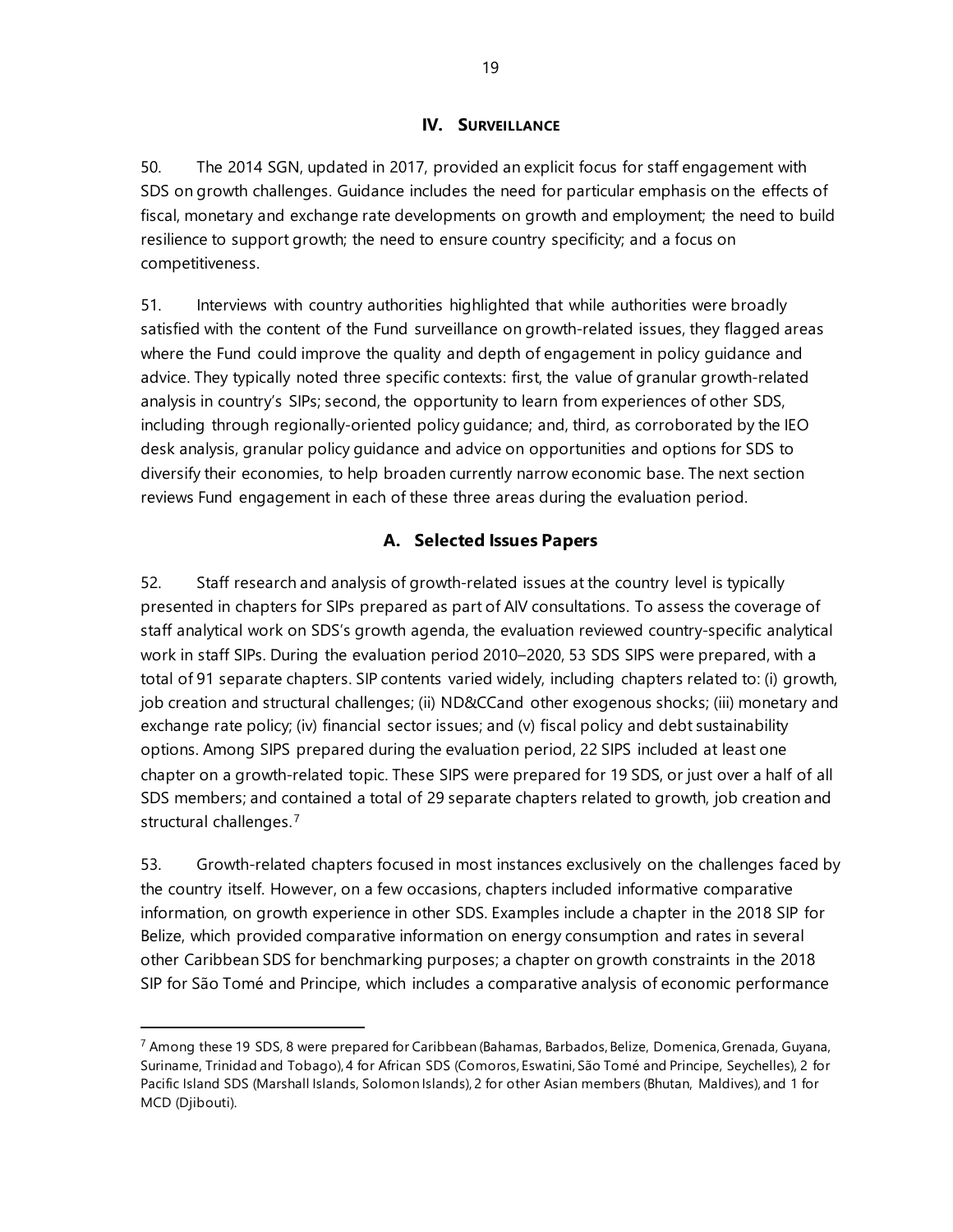in São Tomé and Príncipe with three other SDS (Cabo Verde, Mauritius, and Seychelles), highlighting factors that have caused growth to lag behind other small island-states in Africa. In one instance, in 2012, a single SIP covered three countries simultaneously, providing comparative analysis of various challenges in two SDS (Cabo Verde, Eswatini) as well as Namibia. The SIP focused on these three countries in the context of their status as small middle-income countries in AFR. A chapter on enhancing inclusive growth and employment in small middle-income countries noted that notwithstanding their positive growth record over the previous decades, the benefits of strong growth had not been evenly shared across the population in each country. Trend growth in many small middle-income countries in Sub-Saharan Africa had also generally declined in recent years, while unemployment remained high. The chapter compared growth experience among several small and other middle-income countries; identified structural impediments to productivity that could be addressed, including the quantity of high quality human capital, reducing skill mismatches in the labor market through efficient investments in education and healthcare, increasing access to finance to help overcome low levels of intermediation and reducing the relatively large size of governments. It highlighted key policy lessons for all three countries, including that reducing income inequalities had the potential to lead to significant gains in terms of increasing the duration of growth spells in small middleincome countries; and that policies that led to a more sustained reduction in structural unemployment would also help to enhance more inclusive growth.

54. Topics for country-specific growth challenges varied widely, including: (i) ten chapters related to sectoral policies, including tourism (5 chapters), commodities (2 chapters) and energy  $(1$  chapters);<sup>[8](#page-25-0)</sup> (ii) labour markets and labour-market institutions (2 chapters); and (iii) a wide range of other topics closely associated with growth (18 chapters).<sup>[9](#page-25-1)</sup>

55. Between 2010–2019, most growth-related SIP chapters were prepared by WHD (12) and AFR (9) (Figure 8). About two-thirds of all chapters in AFR, MCD and WHD focused on broader growth policy and structural issues, while the remaining chapters in these regions discussed sectoral issues, including tourism, commodities and energy policy (AFR, WHD) or labour markets (MCD). Most growth-related SIP chapters in APD dealt with sectoral challenges to growth.

<span id="page-25-0"></span><sup>&</sup>lt;sup>8</sup> Sector-focused chapters were prepared for The Bahamas, Barbados, Belize, Bhutan, Comoros, Eswatini, Guyana, Marshall Islands, São Tomé and Principe, and Solomon Islands.

<span id="page-25-1"></span> $9$  Chapter topics included: competitiveness, diversification, productivity, structural reforms and economic transformation, modelling countries' demand response, trade, impacts of inward spillovers on growth, export sector performance, improvements in the business environment, the impact of demand and price volatility on growth, gender inequality and the impact of corruption on growth.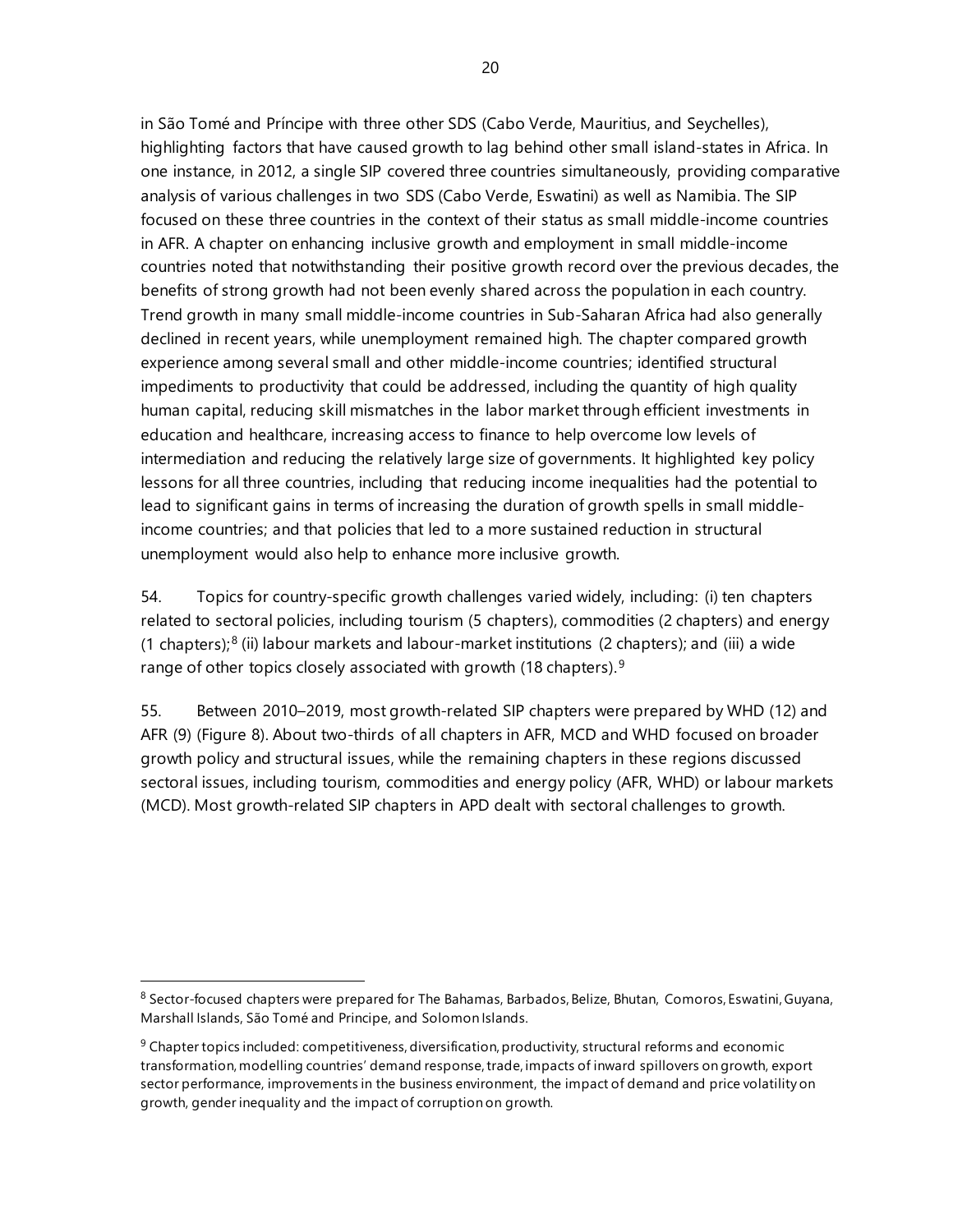

56. Staff attention to growth-related challenges in SIPs stepped up significantly over the evaluation period. Between 2010–2014, staff prepared 7 growth-focused SDS SIP chapters, while in the subsequent five-year period 2015–2019, staff prepared 23 SIP chapters (Figure 9). The number of chapters prepared rose considerably in 2015, following publication of the 2013 paper on Macroeconomic Issues in Small States (IMF, 2013) and issuance of the 2014 SGN. From 2016–2019, the average number of SIP chapters on growth-related issues has averaged just over four per year, with the largest number (7) in a single year, in 2018. With the exception of 2012, WHD produced prepared at least one growth-related SIP per year consistently through the evaluation period, while AFR has prepared at least one SIP per year since 2015.

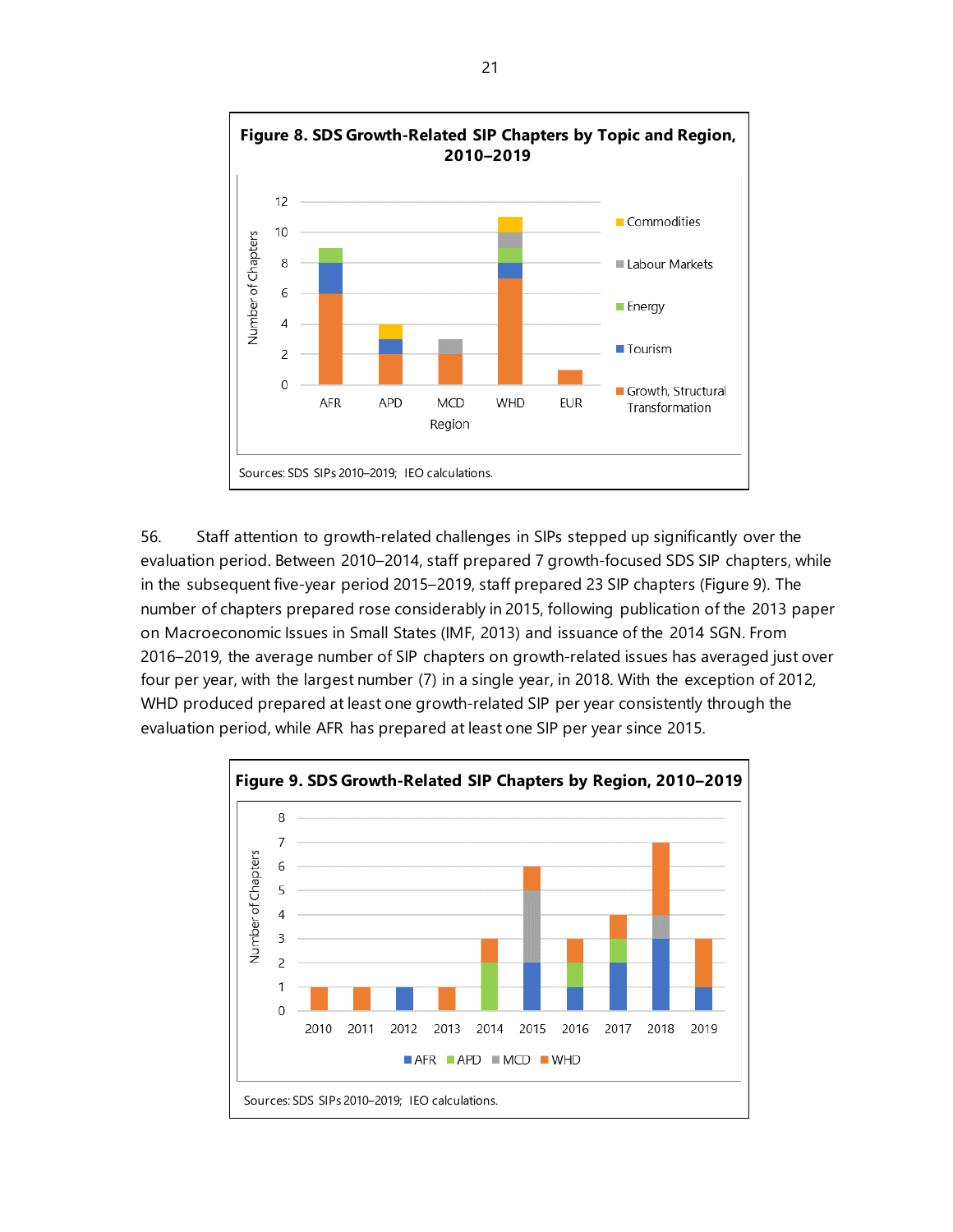57. Staff's country-specific analytical focus on growth also increased in comparison with the previous decade: while 13 chapters on growth or a related structural agenda were prepared in the period 2000–2009,<sup>[10](#page-27-0)</sup> the number of SIP chapters on growth almost trebled, to 30 chapters, from 2010–2020. The increase in coverage of sectoral issues has been particularly marked. All 11 SIP chapters on growth that assessed sector-specific policies were prepared during the evaluation period.

58. SIP growth chapters utilized a variety of approaches and analytical tools. For example, a chapter on growth in the 2018 SIP for Sao Tome and Principe assessed growth challenges, considered the characteristics and challenges facing the tourism sector and provided comparisons with other African SDS. A 2017 SIP for Solomon Islands also included a chapter on growth-related issues, examining the country's infrastructure gap applying the Fund's Debt-Investment-Growth (DIGNAR) model to help illustrate the outcomes of different profiles of public investment and evaluate macroeconomic and financial implications of alternative investment programs, financing strategies and institutional capacity in managing public investment. The analysis also incorporated shocks arising from high vulnerability to natural disasters, with findings illustrating the benefits of climate and natural disaster resilient infrastructure on fiscal indicators, investment and growth. A growth-focused chapter in the 2019 SIP for Dominica reviewed potential to diversify exports, beyond tourism, to other non-commodity exports. It provided a detailed assessment of the country's tourism potential, described challenges in boosting growth from tourism, and provided an assessment of potential for diversification including lessons from other SDS that had successfully diversified exports. A 2019 SIP for Belize also included a growth-related chapter tracing the evolution the tourist sector, identified comparative advantages and identified reforms to help strengthen tourism and its contribution to growth; and analyzed the impact of structural and institutional reforms on tourist arrivals, as well as the impacts on arrivals due to crime and damage from natural disasters. The assessment included comparative analysis based on a sample of 12 Caribbean countries.

# **Assessment**

59. Interviews with country authorities and Executive Directors drew attention to the value attached by SDS authorities to more granular analytical work on growth-related issues, going beyond the Fund's traditional areas of expertise related to the effects of fiscal, monetary and exchange rate developments on growth and employment. They appreciated the increased attention to these issues over the evaluation period, notably on the tourism sector. Nonetheless, they considered that the Fund could provide more granular growth-related policy analysis which would help to provide a wider menu of potential policy choices for strengthening growth

<span id="page-27-0"></span><sup>&</sup>lt;sup>10</sup> These included SIP chapters for The Bahamas (3 Chapters on growth-related issues), Barbados, Belize (two chapters on growth-related topics), Cabo Verde, Eswatini, Fiji, Kiribati, Timor-Leste, Tonga, and Trinidad and Tobago.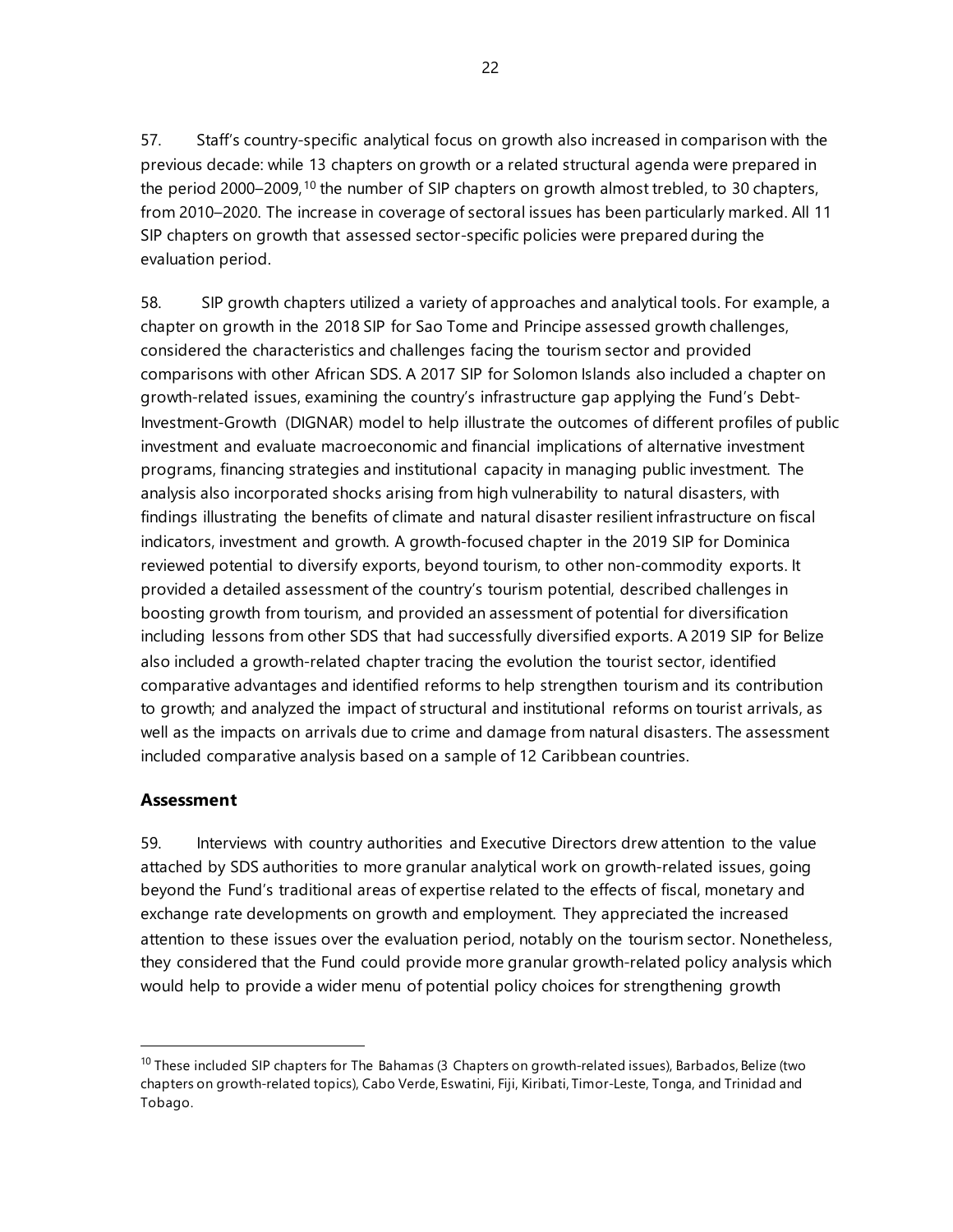performance. There has also been relatively limited attention to sectoral issues related to diversification beyond the tourism sector.

60. A particularly relevant contribution from many growth-focused SIP chapters has been staff's presentation and analysis of comparative data across several SDS with common structural constraints to growth. Examples of SIP chapters for Cabo Verde, Eswatini and Namibia (2012), Belize (2018), Dominica (2019), Sao Tome and Principe (2018, 2019), for example, illustrate that SIP findings can offer amplified insights, for other SDS beyond the country for which the chapter was prepared.

61. An important lacuna has been the relative dearth of growth-related SIP chapters, generally across area departments, limiting opportunities for staff to developed more detailed and granular assessments of growth challenges in SDS and to leverage the opportunity to present cross-country comparative analysis of SDS challenges, particularly where challenges are common to groups of SDS, either with the same region or on a pan-SDS basis.

# **B. Regional Surveillance**

62. Over the evaluation period, bi-annual Regional Economic Outlook (REO) documents for both the APD and WHD regions have provided assessments of growth-related challenges and growth performance of SDS members in each region. REOs for AFR, EUR, and MCD have also periodically reflected on growth performance and related challenges in SDS in these regions, though with lower frequency.

63. APD REOs have covered a variety of growth-related topics for SDS in Asia and the Pacific, including: a detailed Box assessing the impact of the global crisis on Pacific Island Countries (PICs) and a dedicated Box on restoring macroeconomic sustainability in the Maldives (April 2010); fiscal challenge for the Marshall Islands, Micronesia, and Palau, as members of the Compact of Free Association treaty with the United States (October 2010); challenges to growth recovery in PICs, with the REO highlighting that most PICs seemed to be stuck on low-growth path, with recovery from the GFC slower than that of Asian LICs and emerging economies; a discussion of links between PICs to regional economies, highlighting their growth, consequences for inward spillovers and impacts on PIC growth from adverse oil shocks (April 2012 and April 2014); limited potential growth in PICs due to structural impediments to growth, including small size, dispersion, sparse population geographic distance from major markets and higher per capita government costs due to small size and diseconomies of scale in the provision of public services (April, 2013). From 2015, drawing on staff analyses in Working Papers, APD REOs began to reflect on the impact of natural disasters in PICs and the severe macro-critical challenges these events pose for SDS, including humanitarian cost, damage to infrastructure and their effects in increase macroeconomic volatility (April 2015; April 2016). In 2020, the REO focused on the impacts of the pandemic across the region. While noting that most Pacific Islands had been largely free of COVID-19, the REO drew attention to falling remittances in PICs, highlighted that scarring effects of the crisis were likely to be larger in countries that were highly dependent on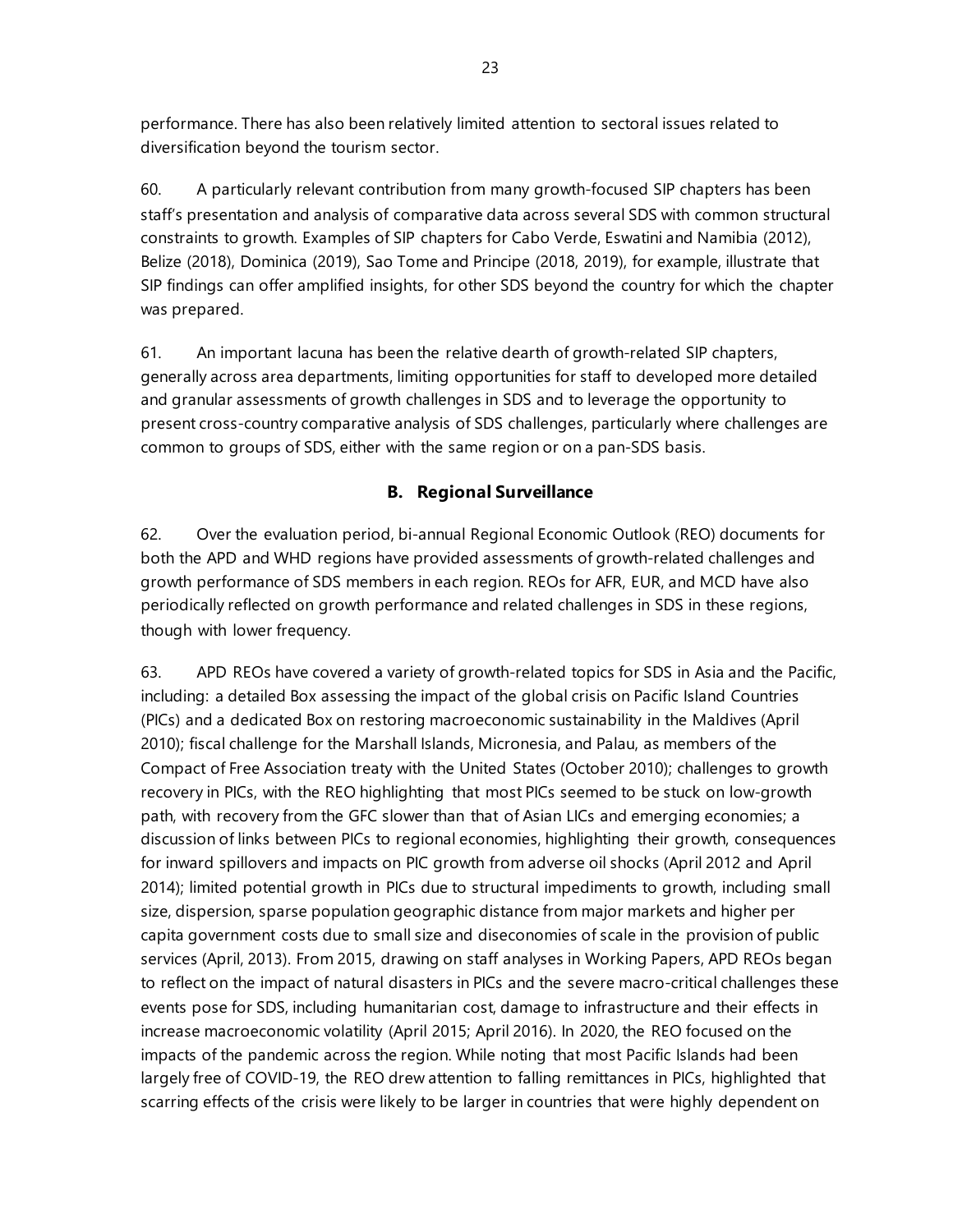tourism and other services that required in-person contact, affecting small states in South Asia and PICs.

64. Approximately midway through the evaluation period, APD also began issuing a Small States Monitor. These short bulletins have provided a blend of information, including summaries of topical regional surveillance issues, together with updates on recent analytical work, conferences, events and useful resources for staff working on SDS. The inaugural bulletin in April 2014 covered regional developments, focused on a special topic (implications for fiscal policy of leveraging fishery resources and provided short country notes on two PICs, highlighted recent media developments including details of DMDs' recent speeches in the region and forthcoming cross-country SDS-related research, and offered useful links to other institutions dealing with SDS and information on upcoming events. Eleven subsequent bulletins, generally issued bi-annually, have followed a similar template and have included a range of policy themes, many related to growth. These include tourism, ND&CC, fiscal multipliers and trade integration (2014); the impact of Cyclone Pam, one of the most destructive natural disasters to have hit a Pacific SDS (Vanuatu), boosting resilience to natural disasters, infrastructure and public investment (2015); the macroeconomic and other impacts of natural disasters (2017); virtual currencies, governance and corruption, and tourism (2018); lessons from Micronesia's recentlyconcluded Climate Change Policy Assessment, fishing revenues, the impacts of Fintech and fibreoptic under-sea cables in increasing connectivity and promoting financial inclusion, and developments with Correspondent Banking Relationships and pressure on remittances in PICs (2019). With the onset of the COVID-19 pandemic, issues covered in the 2020 bulletin covered macroeconomic and other developments in PICs.

65. Throughout the evaluation period, WHD has provided region-wide coverage of key policy issues and challenges in Caribbean SDS, in a subsection of Chapter 2 of its biannual WHD REO. From the beginning of the evaluation period and consistently thereafter, REOs drew attention to the persistence of weak growth performance in most Caribbean SDS, while frequently distinguishing challenges faced by tourism-dependent SDS (for example Belize, Grenada and St. Vincent and the Grenadines) and commodity exporters (including for example Trinidad and Tobago and Suriname).

66. The October 2010 WHD REO included a specific chapter on growth performance, tourism and debt in the region. Subsequently, REOs from 2010–2014 gave particular attention to the protracted challenges Caribbean SDS faced in recovering from the GFC. These included recovery in growth, tourism and efforts to boost competitiveness, high public debt burdens and efforts to strengthen the financial sector, which had been slow to recover from the crisis due to weak credit demand and in some cases damaged bank balance sheets. Policy advice included reducing high public debt levels, improving medium-term fiscal policy frameworks, reducing financial vulnerabilities and pursuing reforms focused on address key structural weaknesses, including high production, labor and energy costs. Over the evaluation period, REOs also provided brief but focused attention on specific challenges, including challenges faced by tourism-intensive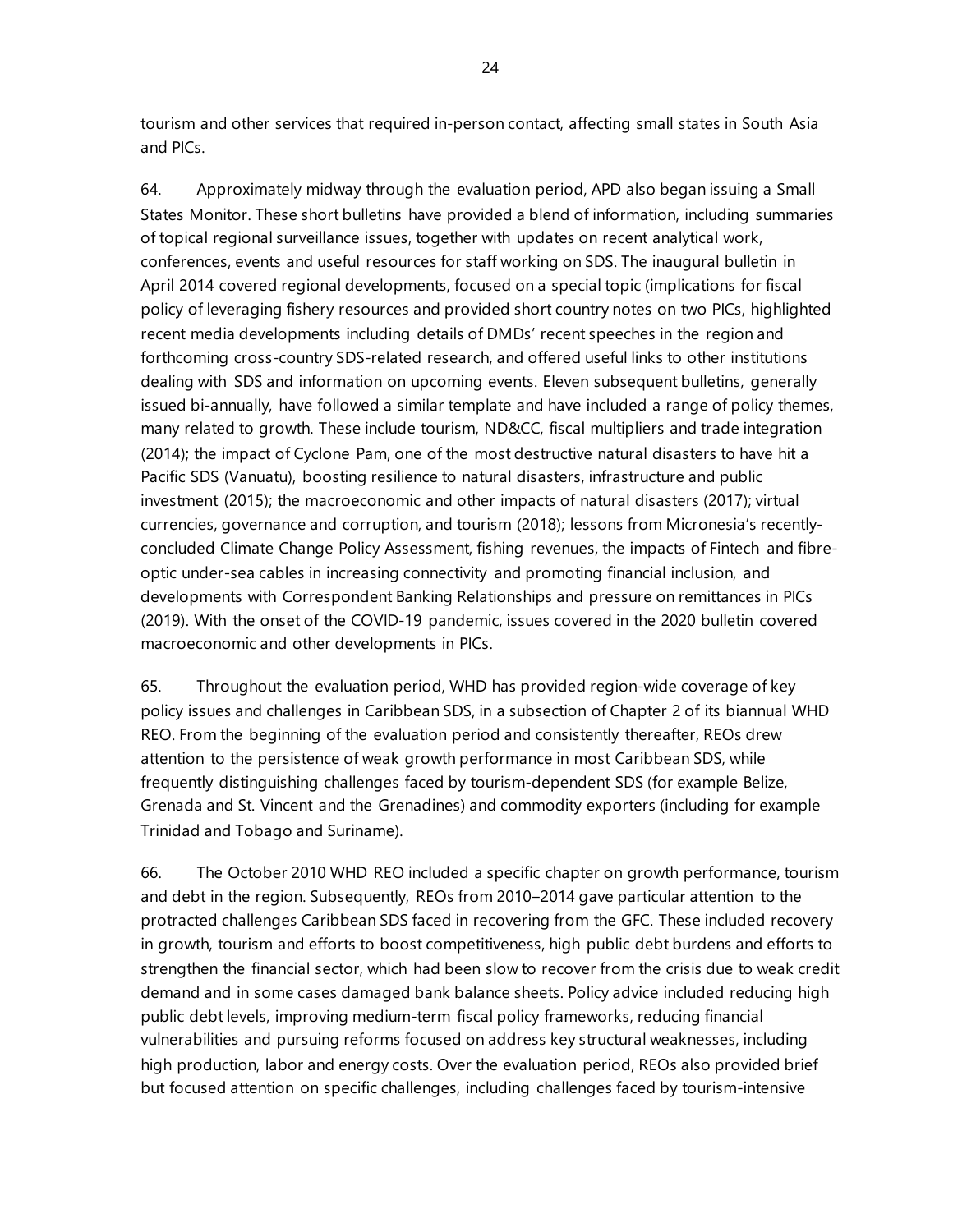Caribbean economies (2010), fiscal consolidation challenges (October 2011), constraints to competitiveness in tourism (April 2012) and broader competitiveness challenges in the region (May 2013). REOs in the second half of the evaluation period continued to draw attention to these constraints to growth, while also pointing to other structural constraints to growth, including overdependence on fossil fuels (October 2015), incidence and effects of natural disasters (October 2016) and resilience to ND&CC (April 2018); Correspondent Banking Relationships (October 2016); crime and growth in the Caribbean and several other countries in the region (April 2018). The 2020 REO focused on the impact of the COVID-19 pandemic across the region, including Caribbean SDS, noting that the collapse in tourism had affected Caribbean SDS particularly severely and that tourism-dependent Caribbean would experience more severe recessions following the pandemic, because of the sharp and long-lasting decline in tourism.

67. Six of the IMF's 34 SDS members are located in the African region. While the growth and related challenges of these members have been addressed in as part of the REO surveillance exercise, when assessing the economic challenges of these and other members, regional surveillance has not differentiated or assessed members according to population size. In selected instances, SDS members have been the subject of particular attention, for example Mauritius (April 2015), though not by virtue of the country's status as an SDS.

# **Assessment**

68. Area departments used differing methods to assemble and communicate research, policy analysis and information related to growth and related policy challenges in SDS. WHD developed a standardized approach, including a regular sub-chapter in biannual REOs, focusing on recent macroeconomic developments in Caribbean SDS. These analyses, although relatively short, nevertheless provided a useful regular snapshot of key macroeconomic and growth-related policy challenges facing Caribbean SDS.

69. By comparison, in APD, coverage of SDS' growth-related challenges was much more sparse, although when provided, included detailed analytical assessments of the identified challenge. APD's regional coverage of SDS was significantly supplemented by the APD Small States Monitor, which substantially augmented APD REO coverage of SDS-related growth policy and related macroeconomic and structural policy developments in Pacific SDS, provided a continuous, condensed update on macroeconomic developments; and offered a mechanism to appraise staff working on SDS policy issues in the region about recent management engagement on SDS issues, and information gleaned from regional SDS-related seminars and CD.

# **C. Diversification Issues**

70. For many SDS members, diversification of the economy is a major development challenge given their narrow economic base and small population size. In interviews, some authorities and Board members highlighted a particular interest for bilateral surveillance to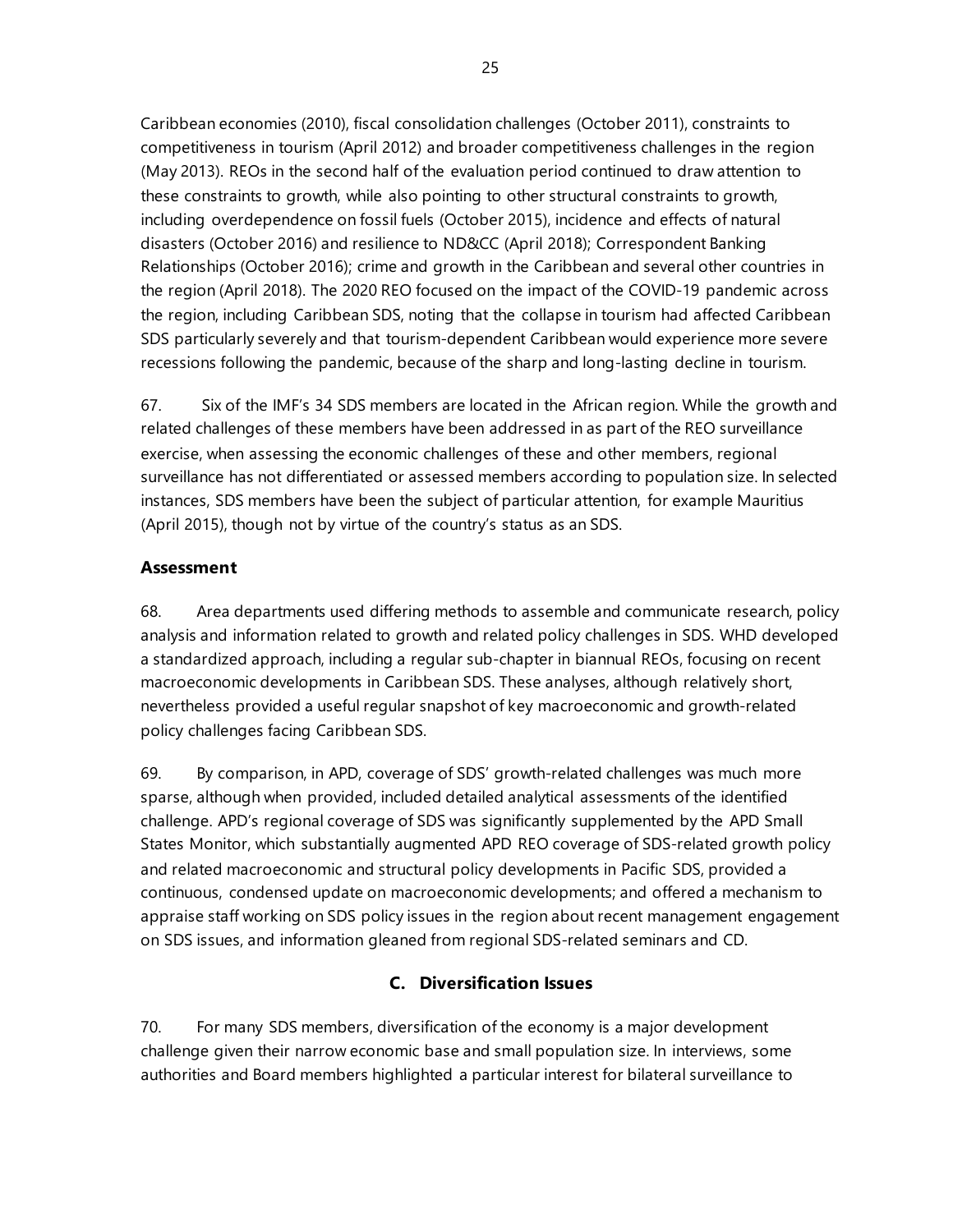provide more detailed insights into the challenges faced by SDS in diversifying their economies; and to offer a wider range of policy options to do so.

71. Staff recognized at an early stage in the evaluation period that challenges to diversification in SDS can be acute, with a 2012 IMF survey of SDS mission chiefs highlighting that diversification was particularly difficult to achieve in SDS. Subsequently, a 2014 Board paper [11](#page-31-0) for a broader group of LICs showed that diversification and structural transformation play important roles in influencing the macroeconomic performance, with increases in income per capita at early stages of development typically accompanied by a transformation in a country's production and export structure, including through diversification into new products and trading partners as well as increases in the quality of existing products. It found that diversification in exports and in domestic production had been conducive to faster economic growth in LICs. Increased diversification was also found to be associated with lower output volatility and greater macroeconomic stability. For SDS specifically, the paper concluded that these economies lacked the capacity to diversify because of their small size, with narrow and undiversified production and export bases often making them more vulnerable to external shocks. The two SDS SGNs reiterated findings from the external literature and staff research, that narrow economic bases presented an important challenge to growth and that greater attention was needed to improving competitiveness and the business climate in SDS, but did not provide specific discussion on how to encourage diversification.

72. Building on the 2014 Board paper, in 2018 an internal Fund Diversification Working Group (DWG) examined how best to promote diversification to boost growth, resilience, and job creation in LICs. It distinguished between "horizontal policies;" and "vertical policies" to achieve diversification.<sup>[12](#page-31-1)</sup> Results of a stock-taking exercise by the DWG, across Fund teams working on LICs, which was presented in an informal Board seminar in May 2021, found that the Fund's bilateral policy advice had focused on horizontal policies, drawing substantially on IMF Export Diversification and Export Quality data toolkits, and Fund research. Staff had occasionally advised on sector-specific policies in an ad hoc fashion, but notwithstanding that many countries were moving ahead with vertical, or sector-specific policies, the absence of structured guidance for country teams limited their ability to engage meaningfully with country authorities on these issues. Staff concluded that requests for policy advice from authorities on vertical policies warranted engagement by staff in so far as they were macro-critical and WTO-compliant.

<span id="page-31-0"></span><sup>11</sup> "Sustaining Long-Run Growth and Macroeconomic Stability in Low-Income Countries – The Role of Structural Transformation and Diversification" (IMF, 2014).

<span id="page-31-1"></span> $12$  "Horizontal policies" include policies that target all sectors by improving their business environment, through measures such as strengthening human capital, institutions, physical infrastructure, access to finance, reducing barriers to trade. "Vertical policies" include policies that targeted specific sectors, through measures including Special Economic Zones, public investment in research and development banks, development banks, and promotion of FDI.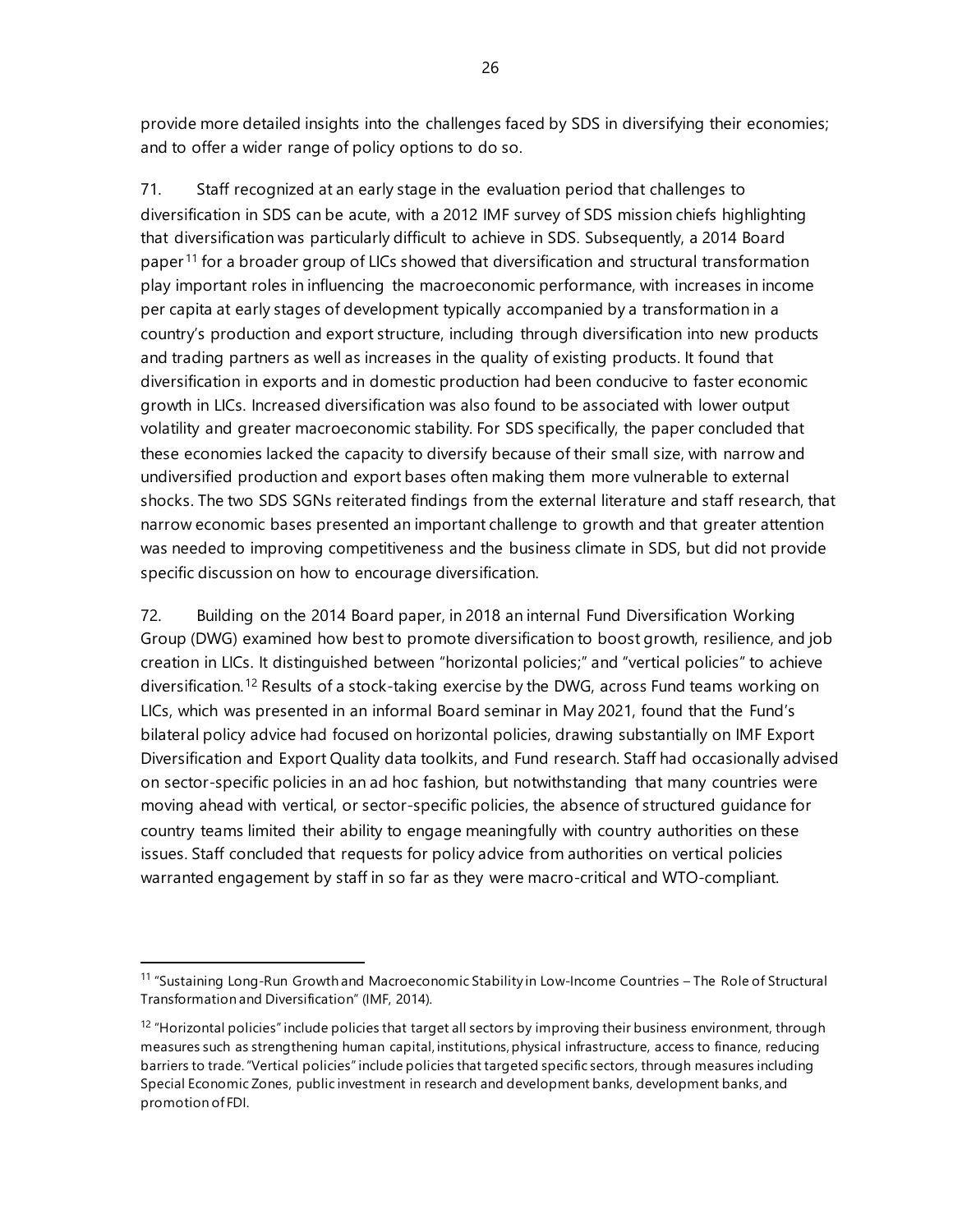73. To assess the extent to which staff offered guidance or policy advice to authorities in the context of diversification, the evaluation reviewed the extent and focus of coverage of diversification policy issues in SDS Article IV consultations using a text analysis approach. The analysis quantified the number of times specified search words were identified in SDS AIV Reports during the evaluation period. In this period, a total of 234 AIV reports were produced for all 34 SDS. Coverage was assessed first by thematic area; and second according to discussion of horizontal and vertical diversification policies. The analysis distinguished between three thematic strands in staff engagement on diversification: (i) coverage in AIV reports of issues related to the general impact of diversification on economic development and growth; (ii) coverage of export diversification; and (iii) staff discussion of more granular issues related to sectoral and product diversification. A description of the key search words and the methodology used is included in Annex I.

74. Results of this exercise show that policy advice and guidance in AIV reports paid greatest attention to export diversification, with 43 percent of all references related to diversification discussing opportunities, challenges and constraints to export diversification. A further 37 percent of references considered broader issues related to members' development and growth potential, while the remaining one fifth of references mentioned sectoral or productspecific diversification issues.

75. A similar analysis identified references to horizontal and vertical policies in SDS AIV reports over the evaluation period. Among these, 85 percent discussed horizontal policies and 15 percent vertical policies. Horizontal policy references covered a wide range of topics related to diversification. When horizontal policy references were included, they discussed labor market policies (39 percent of the time), the overall business environment (27 percent), human capital (13 percent), small and medium enterprise development (7 percent), monopolies (5 percent) and other policies related to infrastructure, strengthening institutions, promoting FDI and reducing red tape (9 percent).

76. When vertical policies were discussed, in 75 percent of these cases, staff referred to trade policy issues. In just over 3 percent of the total sample of horizontal and vertical policy references were vertical policies relating to issues such as Special Economic Zones, sectoral FDI, sectoral reallocation or value-added, targeted lending or investment, industry development plans or industrial policy, mentioned in staff reports.

77. Staff attention to both horizontal and vertical diversification policy issues in bilateral surveillance stepped up considerably over the evaluation period. Over the evaluation period, the average number of references to both horizontal and vertical diversification policy issues, per AIV report, increased steadily, with the number of references to horizontal policies per report trebling and the number of references to vertical policies more than doubling (Figure 10). Staff generally paid more attention to horizontal policies, particularly between 2012–2016, although this gap has narrowed considerably in the later stages of the evaluation period.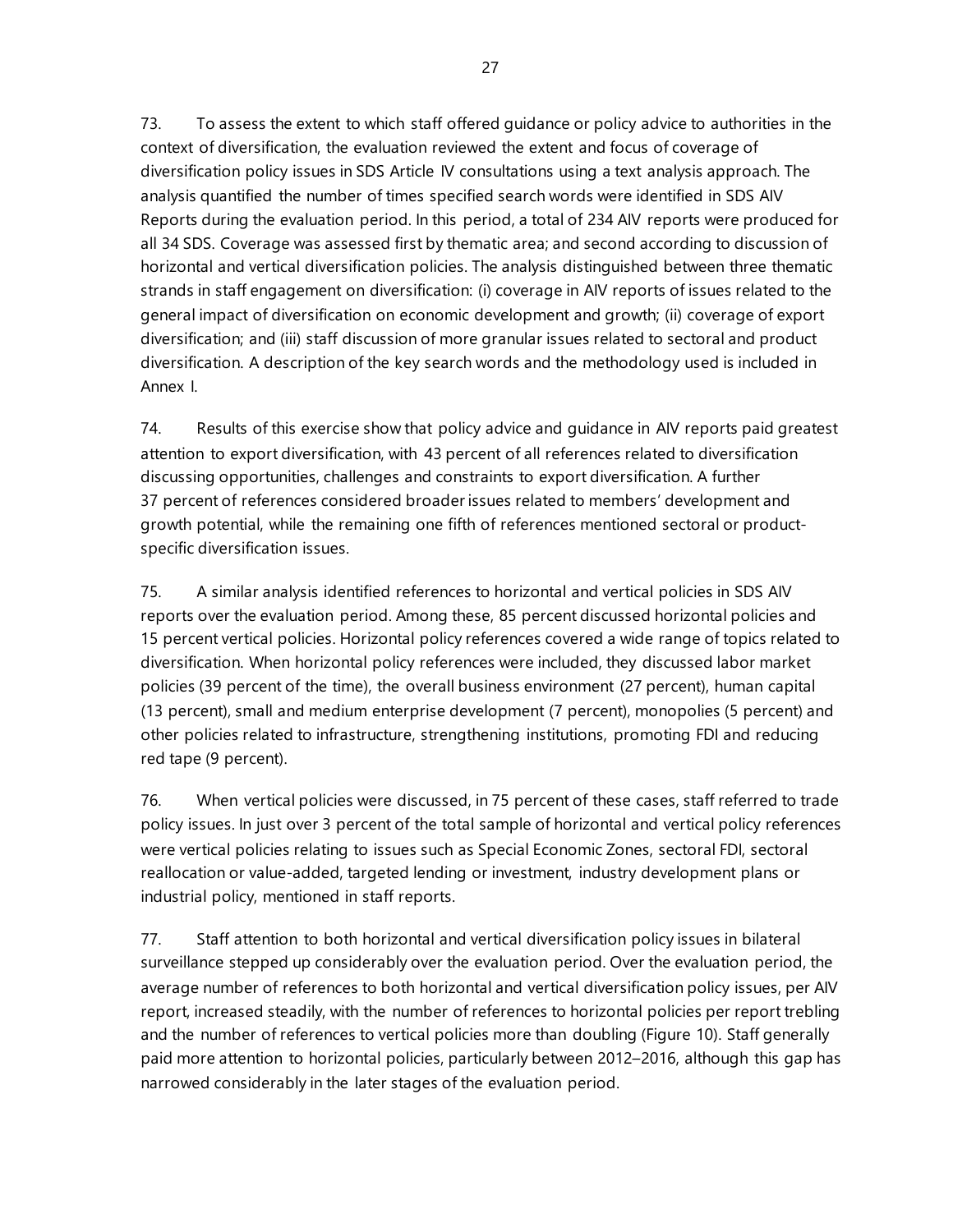

# **Assessment**

78. Country authorities and some board members have highlighted that SDS can benefit from Fund policy guidance and advice on diversification policies. Evidence from a text analysis review of AIV reports over the evaluation period shows that rising attention has been given to diversification policies over the evaluation period. Attention has concentrated on horizontal policies, rather than vertical policy issues, including sectoral policy issues of particular interest to policy makers.

79. While AIV reports have regularly commented on issues related to horizontal diversification, there is ample scope for staff to extend treatment and coverage of vertical policies when addressing diversification issues in bilateral surveillance. An update of the 2017 SGN would present an opportunity to introducing more granular guidance to staff, on scope, parameters and possible limitations to staff engagement with authorities when discussing and providing policy guidance and advice on vertical integration issues in bilateral surveillance.

# **V. PROGRAMS AND CONDITIONALITY**

80. This section uses methodology from the recent IEO evaluation of *Growth and Adjustment in IMF-Supported Programs* (IEO, 2021) to look at growth-related issues in programs with SDS during the evaluation period.

81. During the evaluation period, 11 SDS either had ongoing upper-credit tranche (UCT) programs, or entered into new programs, for a total of 18 programs in all. Of these, 6 SDS used a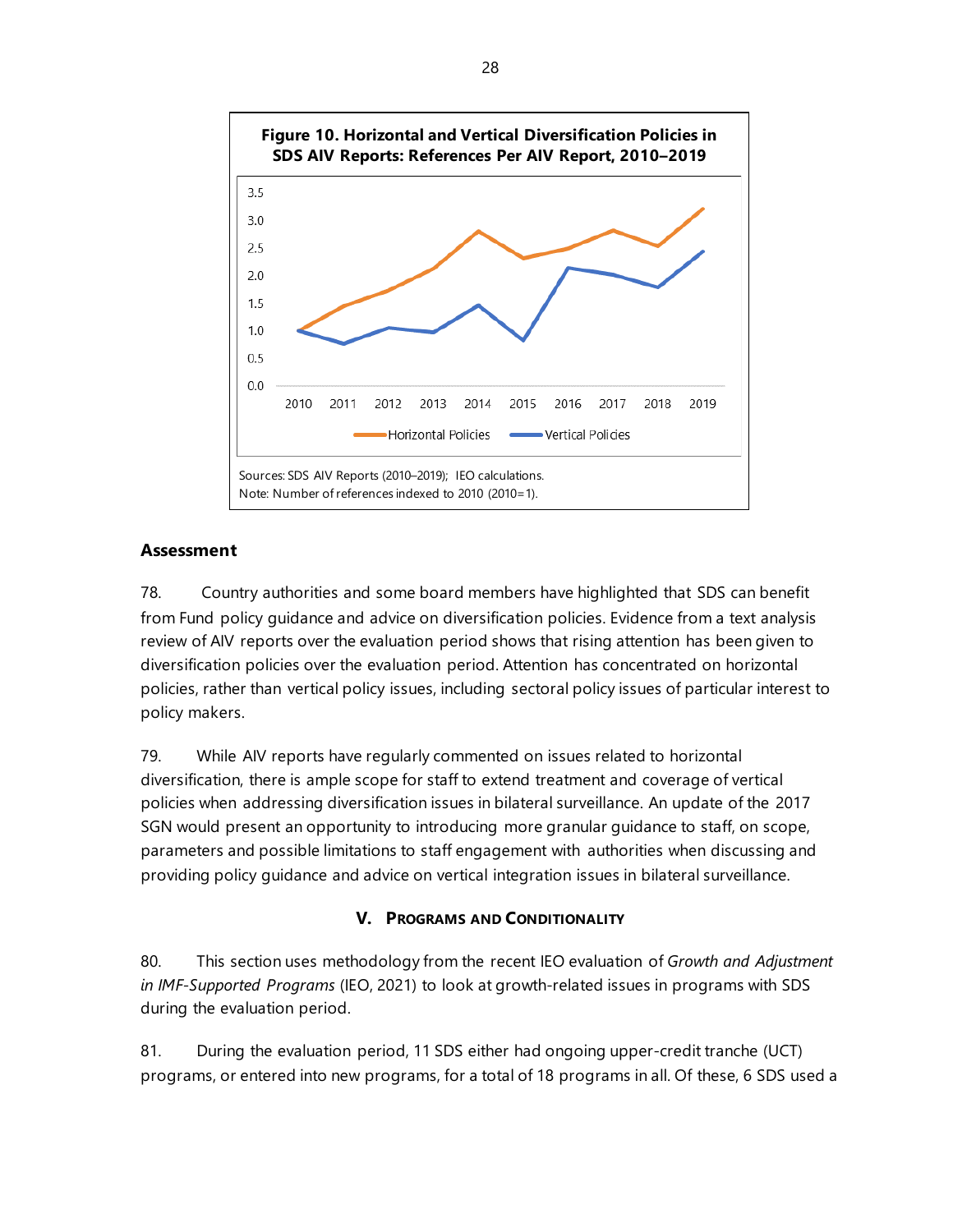total of 7 GRA programs: and 5 SDS used a total of 12 PRGT programs.<sup>[13](#page-34-0)</sup> In all cases, programs included structural conditionalities pertaining to macroeconomic policies designed to support SDS members efforts to strengthen economic growth (Table 1).

82. Compared to other country groups, a greater proportion of SDS programs (72 percent or almost three-quarters of all programs) were successfully completed, suggesting adequate Fund support for implementation in the SDS context.

| Table 1. Program Performance over the Evaluation Period |            |                  |             |    |  |  |
|---------------------------------------------------------|------------|------------------|-------------|----|--|--|
|                                                         | <b>SDS</b> | FCS <sup>2</sup> | <b>LICs</b> | EM |  |  |
| Number of countries                                     | 11         | 25               | 42          | 30 |  |  |
| Number of programs                                      | 18         | 42               | 74          | 55 |  |  |
| Completed programs                                      | 13         | 20               | 49          | 30 |  |  |
| As percent of total                                     | 72         | 48               | 66          | 55 |  |  |
| Off-track programs <sup>1</sup>                         |            | 10               | 11          | 14 |  |  |
| Quickly off-track programs <sup>1</sup>                 | 4          | 12               | 14          | 11 |  |  |
| Precautionary programs                                  |            | ς                | 8           | 10 |  |  |
| Exceptional access programs                             |            |                  | O           | 20 |  |  |
| As percent of total                                     | 6          |                  |             | 36 |  |  |

Sources: WEO; IEO calculations.

Notes: FCS=Fragile and conflict-affected states; LIC=Low-income countries; EM=Emerging markets. <sup>1</sup> Following the definition used by the 2018 Review of Conditionality, "off-track programs" refer to programs where at least two reviews were completed and at least two reviews were not completed at the end of the program and "quickly off-track programs" refer to programs where at most one review was completed and at least two reviews were not completed at the end of the program.  $2$  Excluding SDS that are classified as FCS.

83. The approach used in IEO (2021) was utilized to identify the extent to which the 18 SDS programs over the evaluation period included structural conditions conducive to fostering growth and to compare the overall balance of structural conditions whose primary goal was to help achieve adjustment-, vulnerability- or growth-related program objectives (Table 2). [14](#page-34-1) Compared to other UCT programs, programs in SDS exhibited a somewhat higher proportion of

<span id="page-34-0"></span><sup>13</sup> SDS using GRA programs included Antigua & Barbuda, Barbados, Maldives, the Seychelles (2), St. Kitts and Nevis, and Suriname. SDS using PRGT arrangements included Comoros, Djibouti, Grenada (3), Sao Tome and Principe (4), and the Solomon Islands (3).

<span id="page-34-1"></span><sup>&</sup>lt;sup>14</sup> The evaluation utilized the MONA database, which classifies structural conditions in IMF programs according to their content, or growth orientation, differentiating each structural condition according to whether it is intended primarily for: (a) facilitating adjustments in aggregate demand and underpinning stabilization efforts by enhancing the functioning of fiscal, monetary, and exchange rate policies; (b) enhancing growth and economic efficiency that would help the economy adapt better to changes in economic conditions, for example, structural conditions related to trade reforms or pricing policies in factor markets; and (c) managing vulnerabilities and addressing actual and potential balance sheet risks,for example, measures for strengthening prudential regulations and financial sector supervisory capabilities.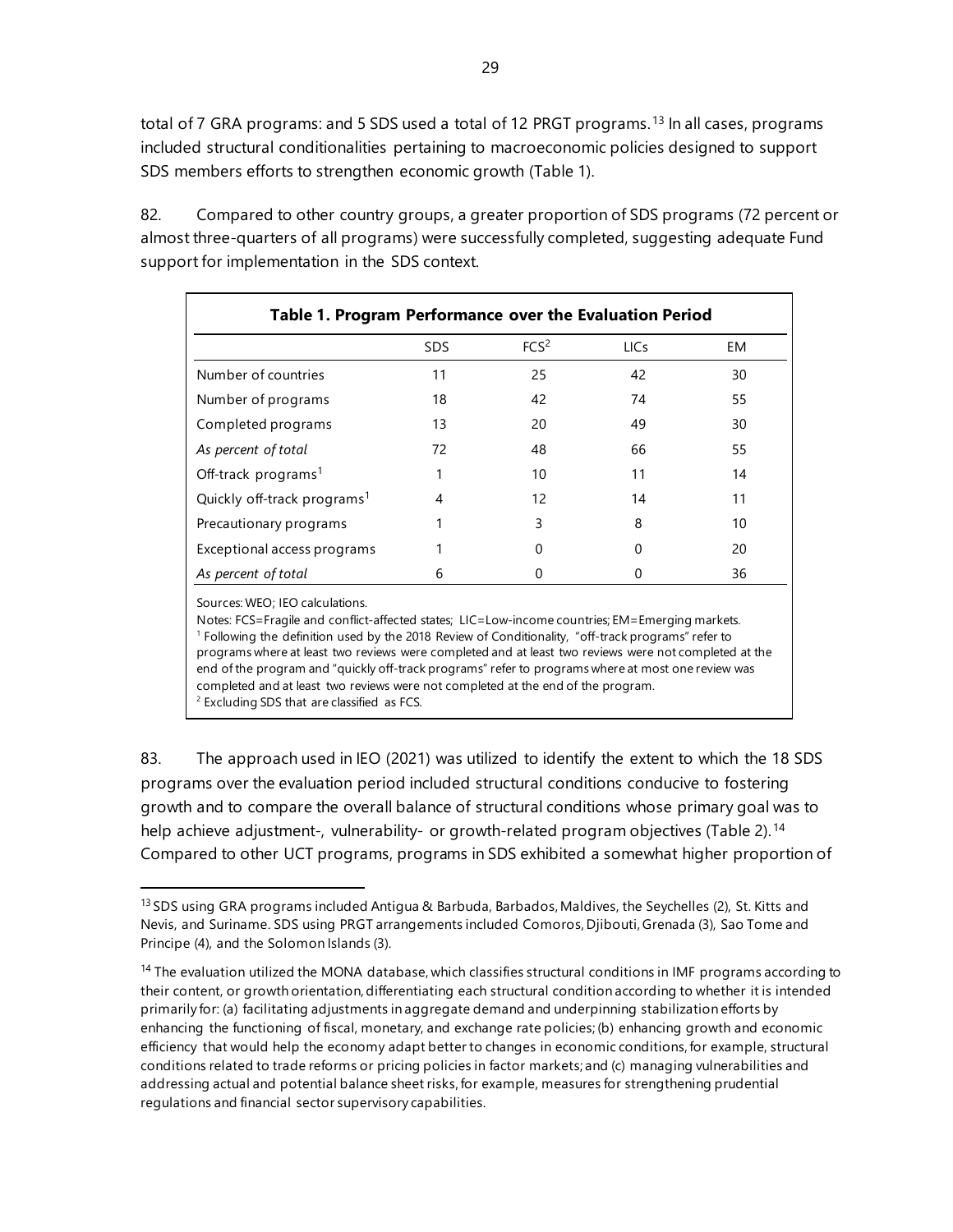structural conditionalities related to growth/efficiency, considerably higher than the share of growth/efficiency structural conditions (SCs) in PRGT programs, but a correspondingly low share of SCs on vulnerability management. SDS programs devoted particular attention to SC's related to fiscal policy. Compared to other GRA and PRGT programs, programs in SDS included a much smaller share of SCs related to monetary, financial and exchange rate policies.

| Table 2. Structural Conditions by Depth, Content, and Sector<br>(In percent of total)                                                          |                                 |       |               |      |                   |         |                                        |        |                                             |                     |
|------------------------------------------------------------------------------------------------------------------------------------------------|---------------------------------|-------|---------------|------|-------------------|---------|----------------------------------------|--------|---------------------------------------------|---------------------|
|                                                                                                                                                | Number of<br>SCs per<br>Program | Depth |               |      | Content           |         |                                        | Sector |                                             |                     |
|                                                                                                                                                |                                 | High  | <b>Medium</b> | Low  | Demand<br>Control | Growth/ | Vulnerability<br>Efficiency Management | Fiscal | Monetary/<br>Financial/<br>Exchange<br>Rate | Other<br>Structural |
| Total                                                                                                                                          | 23.9                            | 12.4  | 36.9          | 50.6 | 67.1              | 10.3    | 22.7                                   | 57.0   | 28.1                                        | 15.2                |
| <b>GRA</b>                                                                                                                                     | 25.2                            | 15.9  | 36.3          | 47.8 | 60.6              | 12.0    | 27.5                                   | 48.3   | 33.4                                        | 18.2                |
| PRGT                                                                                                                                           | 23.0                            | 9.3   | 37.5          | 53.1 | 72.8              | 8.8     | 18.4                                   | 63.9   | 23.5                                        | 12.5                |
| <b>SDS</b>                                                                                                                                     | 16.8                            | 11.0  | 40.4          | 48.6 | 70.2              | 18.3    | 11.5                                   | 60.1   | 21.6                                        | 18.3                |
| <b>GRA</b>                                                                                                                                     | 19.4                            | 10.3  | 43.3          | 46.4 | 66.0              | 23.7    | 10.3                                   | 52.6   | 25.8                                        | 21.6                |
| <b>PRGT</b>                                                                                                                                    | 15.1                            | 11.6  | 38.0          | 50.4 | 73.6              | 14.0    | 12.4                                   | 66.1   | 18.2                                        | 15.7                |
| Sources: MONA; 2018 ROC; IEO staff calculations.<br>Notes: Covers all UCT programs during 2010 to 2019, using approach followed in IEO (2021). |                                 |       |               |      |                   |         |                                        |        |                                             |                     |

84. The evaluation reviewed trajectories for growth projections and outcomes among SDS programs and compared results with those for non-SDS programs. Figure 11 compares SDS GRA programs with non-SDS GRA programs; and Figure 12 makes a similar comparison for PRGT programs. Results show that GRA programs in SDS performed reasonably well, with growth outcomes modestly but consistently exceeding projections, while for SDS with PRGT programs, post program growth performance fell short of projections in SDS, in part due to limited attention to growth enhancing reforms, as highlighted earlier in this paper.

85. Overall, taking into account of both GRA and PRGT programs in SDS, there was some limited overall improvement in growth rates after these programs, as average post-program two-year real GDP growth was 3.5 percent compared to 2.3 percent of average pre-program two-year real GDP growth (Figure 13). Among SDS with GRA programs, there was a marked improvement between pre- and post-program growth performance, in part reflecting factors including careful structuring of program engagement to support growth-enhancing outcomes, the contribution of CD and support of long-term resident experts and a continuity of Mission Chiefs and country teams.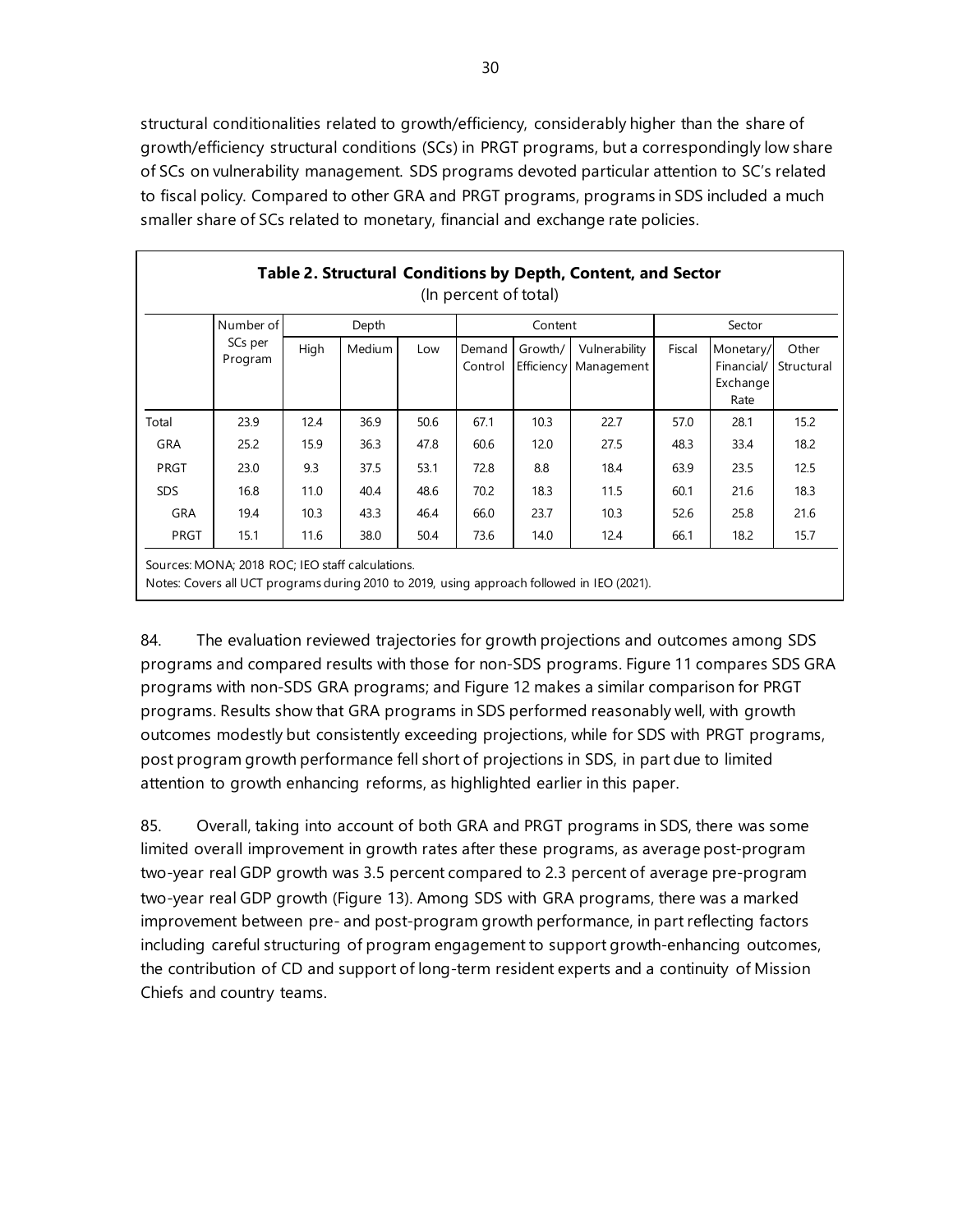

Notes: All projections refer to initial program projections made at program approval (T). Outcomes and projections represent crosscountry medians. Data availability is not uniform across periods mainly because post-program outcome data are not yet available for recently completed programs. Due to the presence of successor programs for some countries in the sample, there is overlap in the data presented over the period and, therefore, the results are not always fully consistent with those based on program periods only.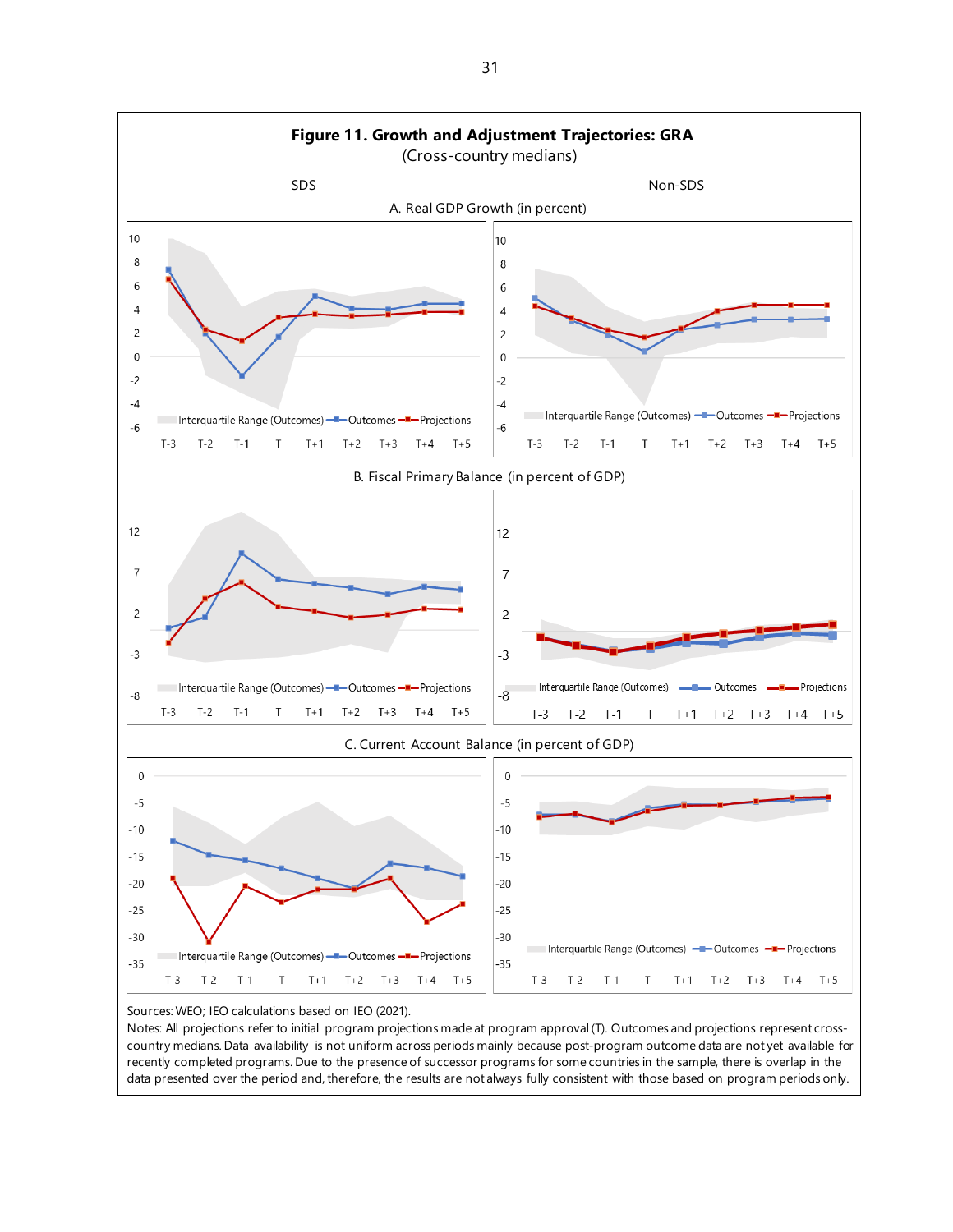

Note: All projections refer to initial program projections made at program approval (T). Outcomes and projections represent crosscountry medians. Data availability is not uniform across periods mainly because post-program outcome data are not yet available for recently completed programs. Due to the presence of successor programs for some countries in the sample, there is overlap in the data presented over the period and, therefore, the results are not always fully consistent with those based on program periods only.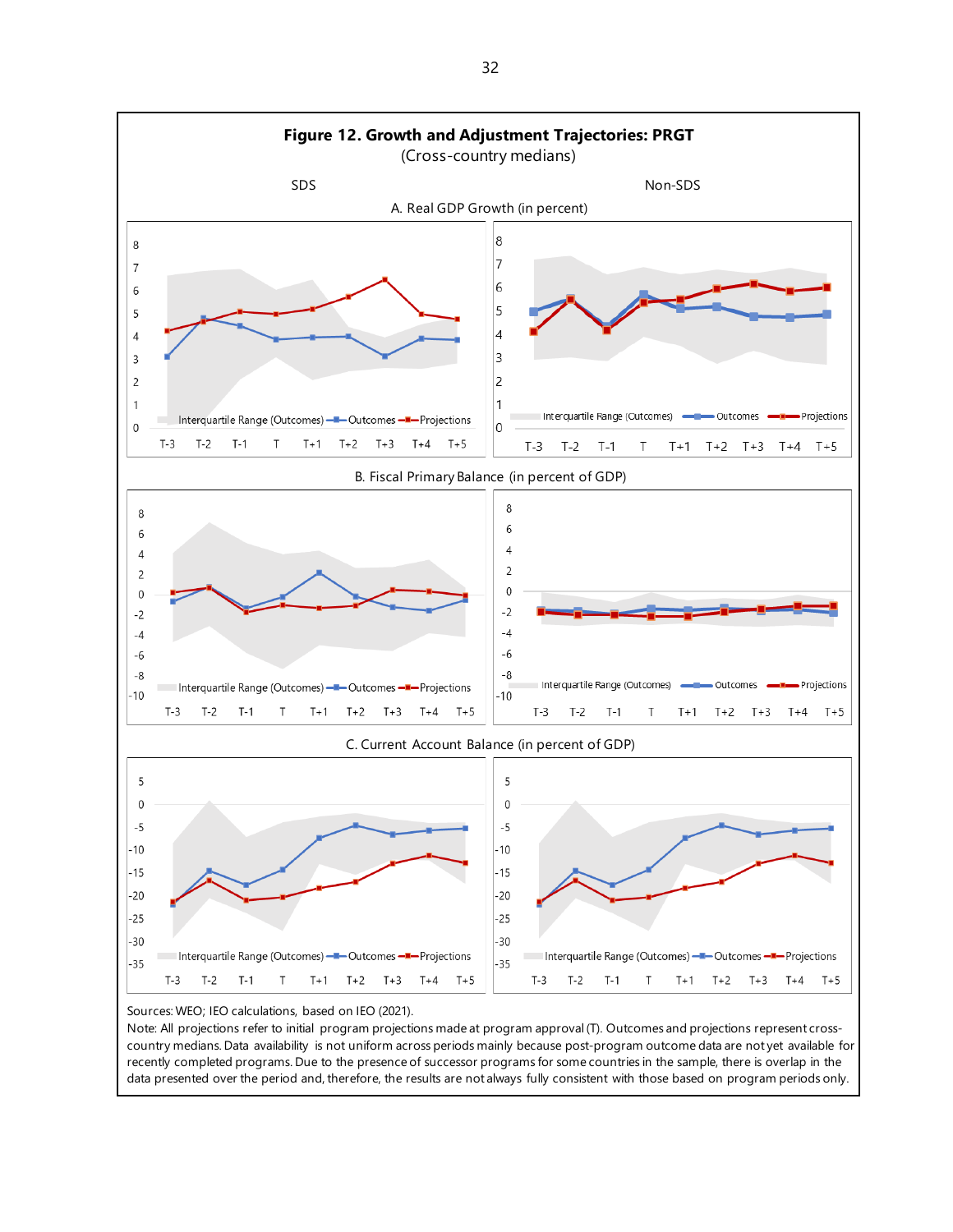

#### **Assessment**

86. There is greater room to pay more attention to growth in the context of SDS programs. While a large proportion of SDS programs were successfully completed, conditionality in these programs tended to focus on adjustment rather than vulnerability; and programs reflected very high growth optimism in initial projections. Growth outcomes in SDS programs were mixed. Growth in GRA programs performed reasonably well, with growth outcomes modestly but consistently exceeding projections during and after programs, and considerably exceeding preprogram growth. However, for SDS with PRGT programs, growth performance was little changed during and after programs and fell well short of projections, which may in part reflect limited attention to growth enhancing reforms.

87. In regard to GRA programs, relatively strong performance is consistent with findings elsewhere in this evaluation (DaCosta and Rustomjee, 2022) that when GRA programs are accompanied by strong Fund appreciation and adaptation to local contexts to foster ownership, support from Fund CD, deployment of long-term residential advisors to support programs, and continuity of MCs and country teams, these factors can contribute to program success.

88. In respect of PRGT programs, these findings are consistent with conclusions from IEO (2021). The importance of addressing them is highlighted by the findings of the 2018 Review of Program Design and Conditionality (ROC), which emphasized that growth shortfalls implied less progress in reducing stock imbalances or ensuring debt sustainability than intended, while disappointed growth expectations could adversely affect domestic support for program implementation.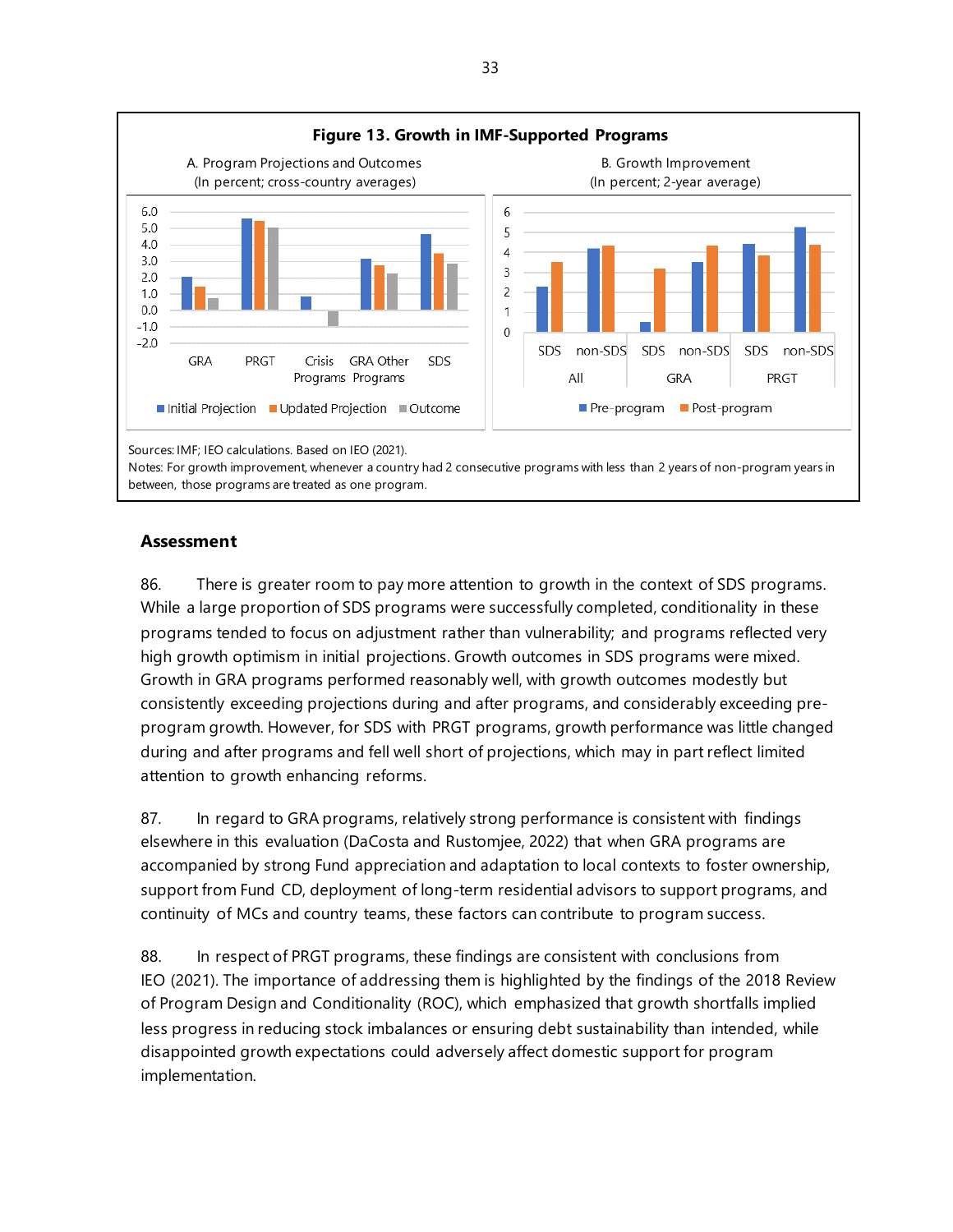#### **VI. CONCLUSIONS**

89. SDS' characteristics and vulnerabilities, including their narrow production and export bases due to their small population and economic size, and their vulnerability to ND&CC had adverse impacts on growth and other macro-critical effects and challenged policymakers' efforts to achieve macroeconomic stability, well diversified resilient economies and sustained growth. Reflecting these challenges, growth rates in SDS, particularly tourism-dependent SDS, microstates and Caribbean SDS persistently lagged those of other emerging markets and developing countries and fell short of the global average growth rate in each of the past four decades, including during the evaluation period. Both the GFC and COVID-19 shocks also had a much greater adverse impact on SDS than on LICs and fragile, non-SDS members, while SDS in all regions were also much worse affected by the COVID-19 pandemic than the GFC.

90. The 2014 SGN, updated in 2017, provided an explicit focus for staff engagement with SDS on countries' growth challenges, emphasizing particular attention to the effects of fiscal, monetary and exchange rate developments on growth and employment. further attention in three areas could improve the quality and depth of engagement: (i) more granular policy guidance and advice, through chapters prepared in SIPs; (ii) more opportunities to learn from experiences of other SDS, including through regionally-oriented policy guidance; and (iii) more granular advice and guidance on diversification policies.

91. Growth outcomes of SDS programs have been mixed, with limited overall improvement in growth rates and there is ample room to pay more attention to growth particularly in the context of PRGT programs. A large proportion of SDS programs were successfully completed. However, conditionality in these programs tended to focus on adjustment rather than vulnerability; and programs reflected growth optimism in initial projections, both findings consistent with conclusions from IEO (2021).

92. The Fund's contribution to research on challenges to growth in SDS escalated and deepened considerably over the evaluation period. Emphasizing that disadvantages and handicaps to growth in SDS can be mitigated by appropriate policies, Fund research focused particularly on macroeconomic challenges, the role of fiscal policy in creating room for SDS to respond to adverse external shocks and on the role of governance in addressing challenges to growth. Looing forward, further attention could be given to work on how growth strategies can encourage more inclusive growth over the longer term; research across the whole group of SDS, to identify cross-cutting lessons and to overcome growth challenges due to lack of diversity and reliance on a single sector; and research on growth-related aspects of financial sector policies, including on how financial sector development can contribute to growth.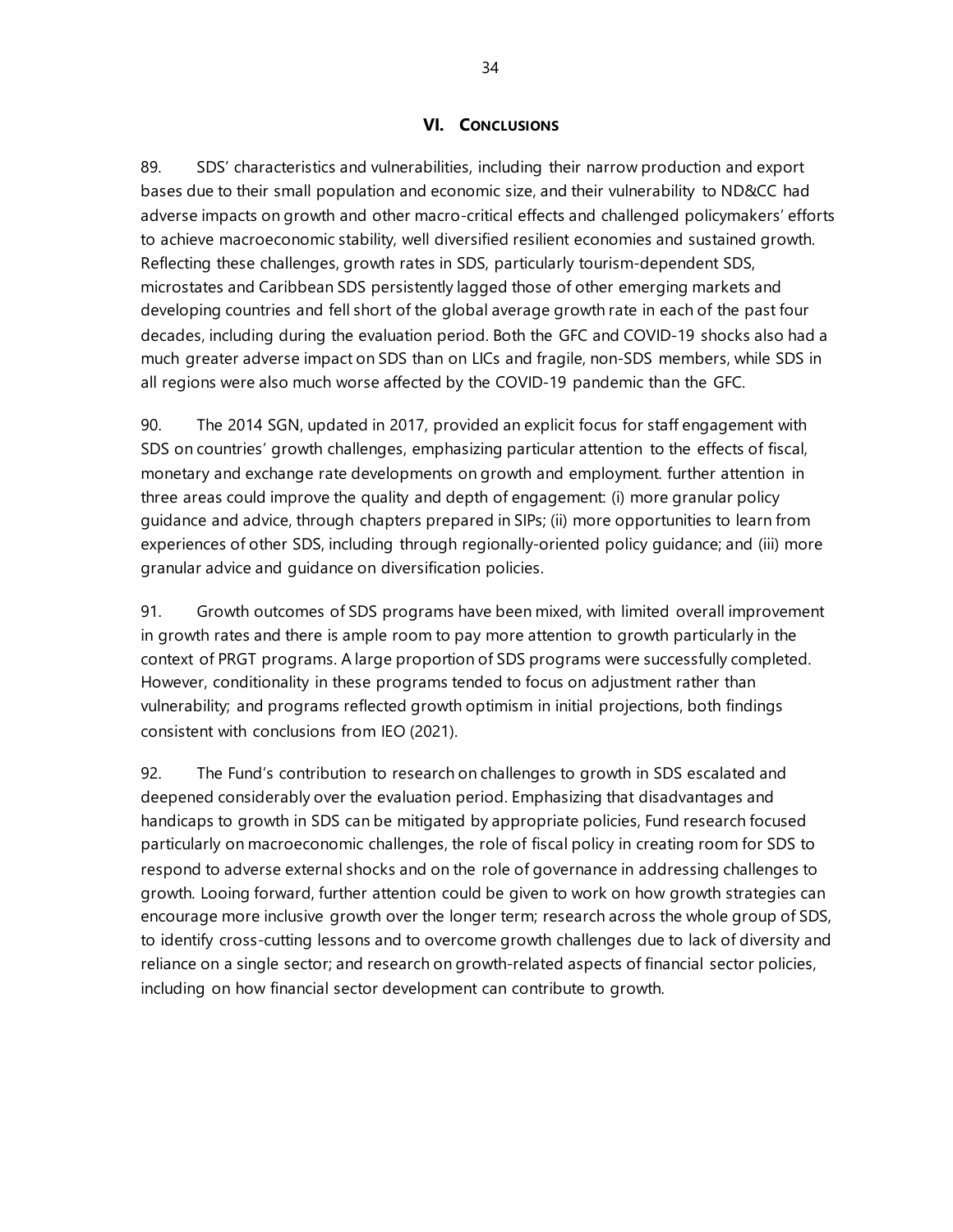# **ANNEX I. TREATMENT OF DIVERSIFICATION ISSUES IN SDS ARTICLE IV REPORTS—TEXT ANALYSIS**

The paper utilised text analysis to determine the extent to which SDS AIV reports included coverage of diversification issues. Two-hundred-thirty-four AIV reports were reviewed, for the period 2010–2020. The following key words were used to denote thematic issues, as well as specific policy approaches, identified in AIV reports.

# **1. Key Thematic Issues in Diversification**

- **Diversification, growth and transformation:** diversified, undiversified, diversification and growth, diversification policy, diversification policies, diversification process, structural transformation, industrialization, long-run growth, patterns of diversification, output diversification, market diversification, higher value-added, diversification and volatility, barriers to entry, development paths, geographic diversification.
- **Sectoral and product diversification:** sectoral policy, sectoral policies, sectoral strategy, sectoral strategies, sectoral productivity, sectoral value-added, sectoral shift, production structure, narrow production base, horizontal diversification, sophisticated products, product quality, quality upgrading, quality ladder, sectoral diversification, product diversification.
- **Export diversification:** export base, export structure, export concentration, export diversification, export product diversification, export quality, quality convergence, small export markets, diversification in export partners, global value chains, GVC, extensive margin, intensive margin.

# **2. Specific Policy Approaches**

- **Horizontal policies:** business environment, physical infrastructure, red tape, SMEs, promoting FDI, monopolies, human capital, strengthen institutions, strengthen infrastructure, property rights, labor market, labor policy.
- **Vertical policies:** special economic zones, SEZ, R&D, sectoral FDI, sectoral reallocation, sectoral value-added, sectoral assessment, targeted lending, targeted investment, industry development plans, industrial policy, industrial support, market access rules, picking winners.

# **3. Methodology**

• A desk-top study was devised to examine the extent of coverage for five growth-related topics in AIV consultation Summings Up for a group of sample countries during the evaluation period (2010–2020). The sample included eight countries or approximately 25 percent of all SDS members, chosen for geographic representation in keeping with the share of SDS members from various regions (two from consultations covered by the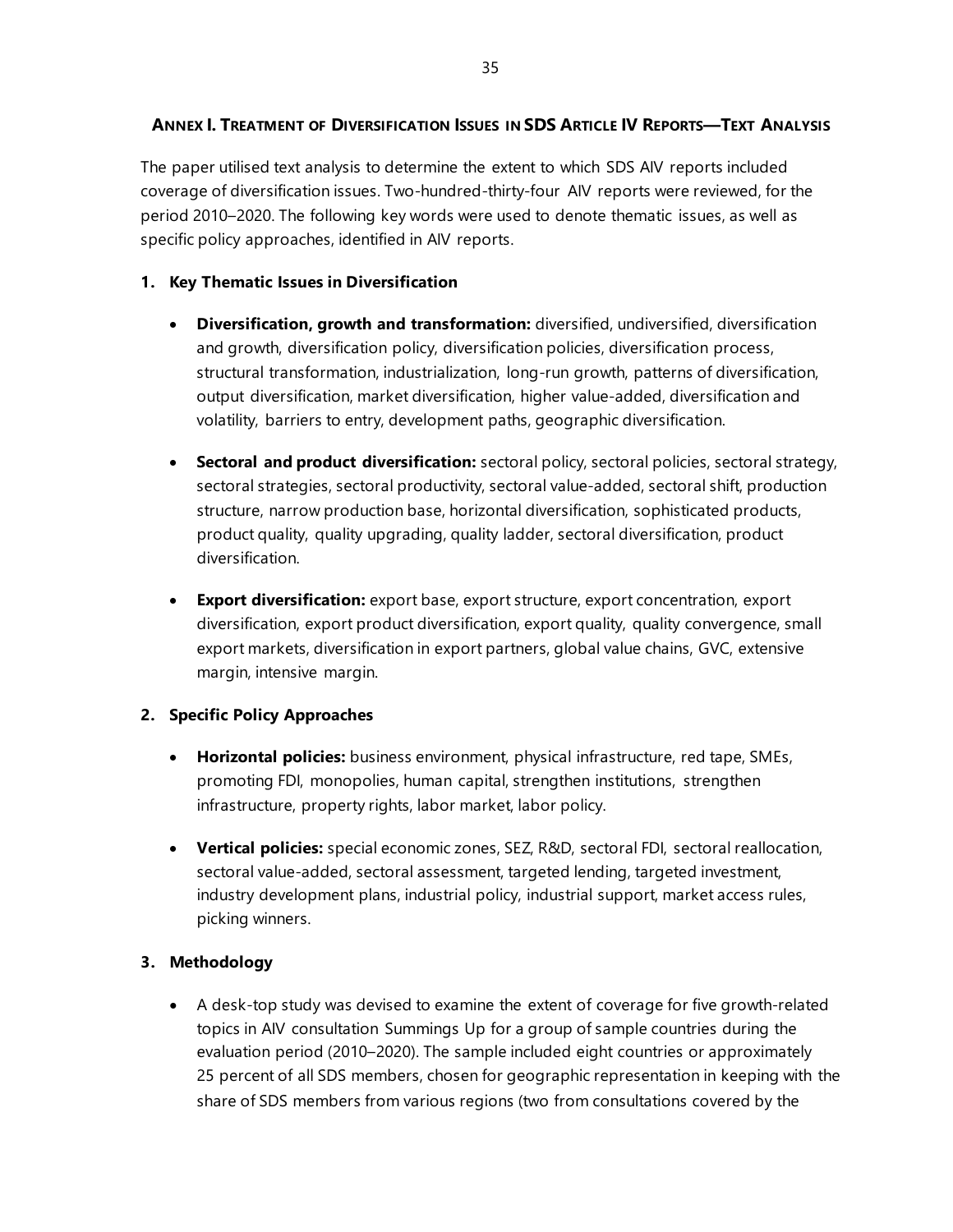African, Asia and Pacific, and Western Hemisphere departments, respectively, and one each from consultations covered by the European and Middle East and Central Asia Department, respectively) as well as varying income levels. The countries were Barbados, Bhutan, Comoros, Djibouti, Montenegro, Samoa, Seychelles, and St. Kitts and Nevis. Of the eight countries, three were microstates, or one each from the three most predominant regions where SDS members are located.

• The desk-top study sought to compare the extent of coverage relative to three points in time over the evaluation period, that being the consultation preceding the 2013 Board discussion on Macroeconomic Developments in Small State and the subsequent release of the 2014 SDS Guidance Note, the consultation following the issuance of the 2014 Guidance Note, and the end of the period yet while excluding 2020 by which time the COVID-19 pandemic came into play. Given that some SDS Article IV consultations are on a 24-month cycle, the data point in time is a range of years rather than one constant year.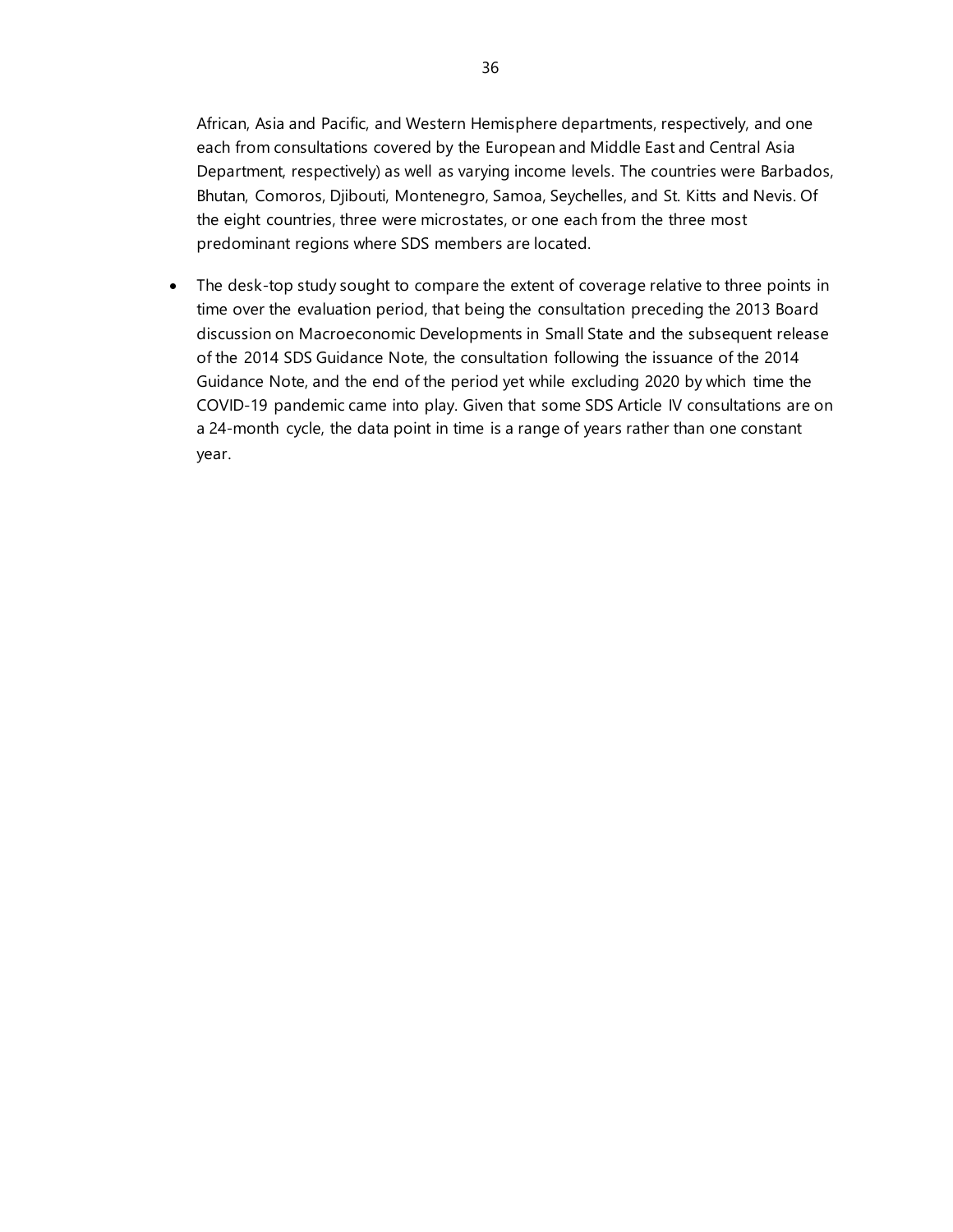#### **REFERENCES**

- <span id="page-42-0"></span>Alesina, A., E. Spolaore, and R. Wacziarg, 2000, "Economic Integration and Political Disintegration," American Economic Review, 90 (5): 1276-1296.
- \_\_\_\_\_\_\_\_\_\_, 2005, "Trade, Growth and the Size of Countries," in Handbook of Economic Growth, Vol. 1, pp. 1499-1542, Elsevier.
- Anklesaria Aiyar, S. S., 2008, "Small States: Not Handicapped and Under-Aided, But Advantaged and Over-Aided," Cato J., 28, 449.
- Apergis, N., and J.E. Payne, 2012, "Tourism and Growth in the Caribbean–Evidence from a Panel Error Correction Model," Tourism Economics, 18(2), 449-456.
- Archer, B., C. Cooper, and L. Ruhanen, 2005, "The Positive and Negative Impacts of Tourism," in Theobald, W.F (ed.), Global Tourism. Elsevier Inc.
- Armstrong, H. W., and R. Read, 2002a, "The Importance of Being Unimportant: The Political Economy of Trade and Growth in Small States," in Mansoob Murshed, S (Ed.) Issues in positive political economy (pp. 87-104), Routledge.
- Armstrong, H. W., and R. Read, 2003, "The Determinants of Economic Growth in Small States," The Round Table, 92(368), 99-124.

\_\_\_\_\_\_\_\_\_\_, 2004, "The Implications of Increasing Globalization and Regionalism for the Economic Growth of Small Island States," World Development, 32(2), 365-378.

- Azzopardi Muscat, N., and C. Camilleri, 2018, "Challenges and Opportunities for the Health Sector in Small States" in Briguglio, L. (ed) Handbook of Small States (pp. 445-474), Routledge.
- Briguglio, L., 2016, "Exposure to External Shocks and Economic Resilience of Countries: Evidence from Global Indicators," Journal of Economic Studies, Vol. 43(6): 1057-1078. Briguglio, L., and M. Vella, 2018, "Trade Openness, Volatility and Governance," in Briguglio, L. (Ed) Handbook of Small States: Economic, Social and Environmental Issues, 42-52.
	- \_\_\_\_\_\_\_\_\_\_, 2019, "The Small States of The European Union and the Resilience/Competitiveness Nexus," *Small States Small States and Territories*, Vol. 2, No. 1, 2019, 55-68.
- Briguglio, L., and others, 2009, "Economic Vulnerability and Resilience: Concepts and Measurements," Oxford Development Studies, 37(3), 229-247.
- Brown, D. R., 2010, "Institutional Development in Small States: Evidence from the Commonwealth Caribbean," Administrative Culture, 11(1), 44-65.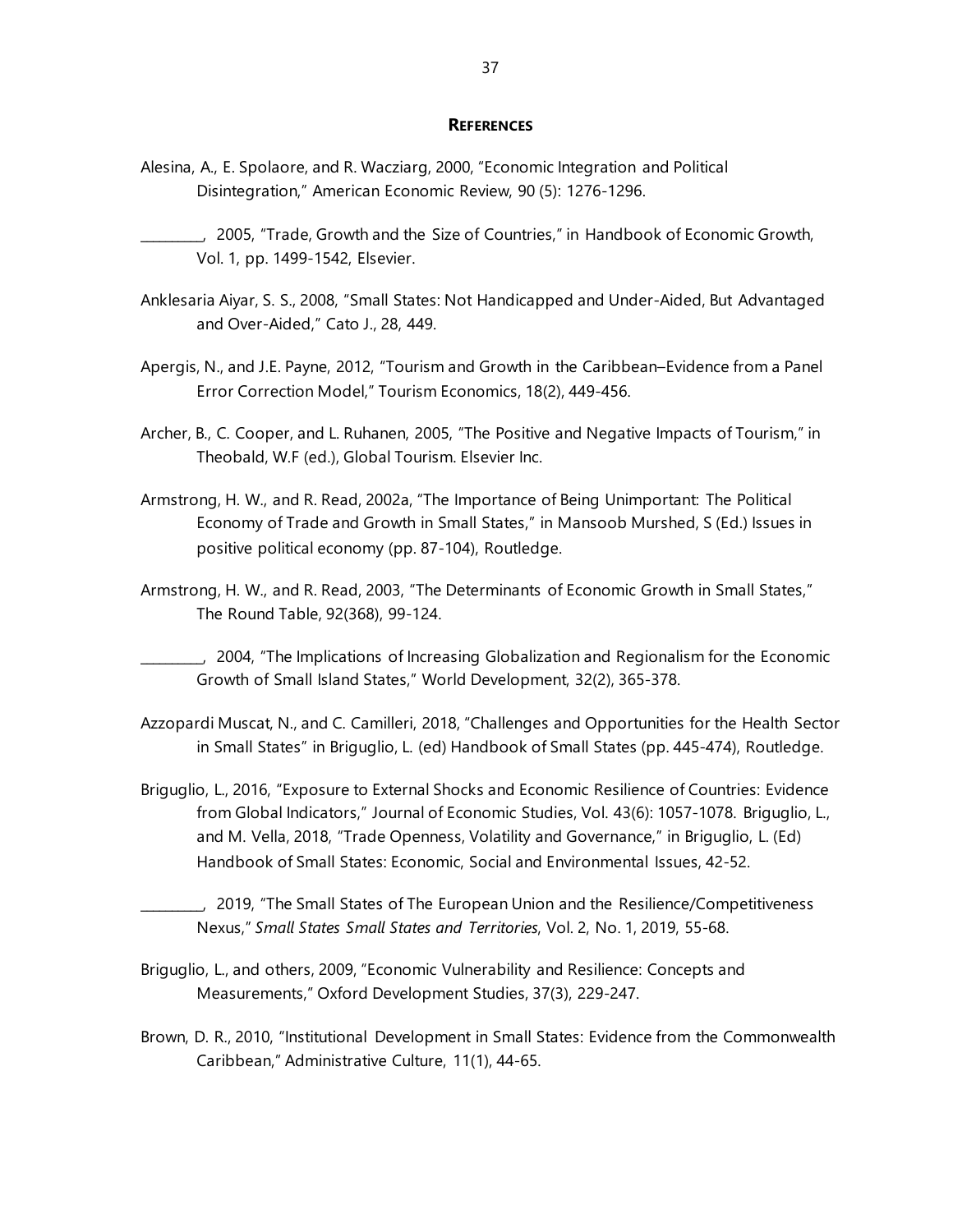- Cabezon, E.R., P. Tumbarello, and Y. Wu, 2015, "Strengthening Fiscal Frameworks and Improving the Spending Mix in Small States," IMF Working Paper 15/124 (Washington).
- Cannonier, C., and M.G. Burke, 2019, "The Economic Growth Impact of Tourism in Small Island Developing States—Evidence from the Caribbean," Tourism Economics, 25(1), 85-108.
- Easterly, W., and A. Kraay, 2000, "Small States, Small Problems? Income, Growth, and Volatility in Small States," World Development, 28(11), 2013-2027.
- Everett, H., D. Simpson, and S. Wayne, 2018, "Tourism as a River of Growth in the Pacific; A Pathway to Growth and Prosperity for Pacific Island Countries," Pacific Private Sector Development Initiative (Manila: Asian Development Bank).
- Fatas, A., and I. Mihov, 2013, "Policy Volatility, Institutions and Economic Growth," Review of Economics and Statistics Vol. 45(2): 362-376.
- Gavin, M., and R. Hausmann, 1996, "Macroeconomic Volatility and Economic Development," in *The Political Dimension of Economic Growth*, Part of the International Economic Association Series: 97-116.
- Goodwin, H., 2017, "The Challenge of Overtourism," Responsible Tourism Partnership Working Paper.
- Hnatkovska, V. and N. Loayza, 2005, "Volatility and Growth," in "Managing Economic Volatility and Crises," Aizenmann, J., and B. Pinto (eds) (Cambridge: Cambridge University Press).
- Independent Evaluation Office of the International Monetary Fund (IEO), 2021, *Growth and Adjustment in IMF-Supported Programs* (Washington: International Monetary Fund).
	- \_\_\_\_\_\_\_\_\_\_, 2022, *IMF Engagement with Small Developing States – Caribbean Case Studies*  (Washington: International Monetary Fund).
- International Monetary Fund (IMF), 2013a, "Macroeconomic Issues in Small States and Implications for Fund Engagement," Policy Paper (Washington).
- \_\_\_\_\_\_\_\_\_\_, 2013c, "Caribbean Small States: Challenges of High Debt and Low Growth," Policy Paper (Washington).
	- \_\_\_\_\_\_\_\_\_\_, 2014a, "Staff Guidance Note on The Fund's Engagement with Small Developing States," Policy Paper (Washington).

\_\_\_\_\_\_\_\_\_\_, 2015a, "Macroeconomic Developments and Selected Issues in Small Developing States (Washington).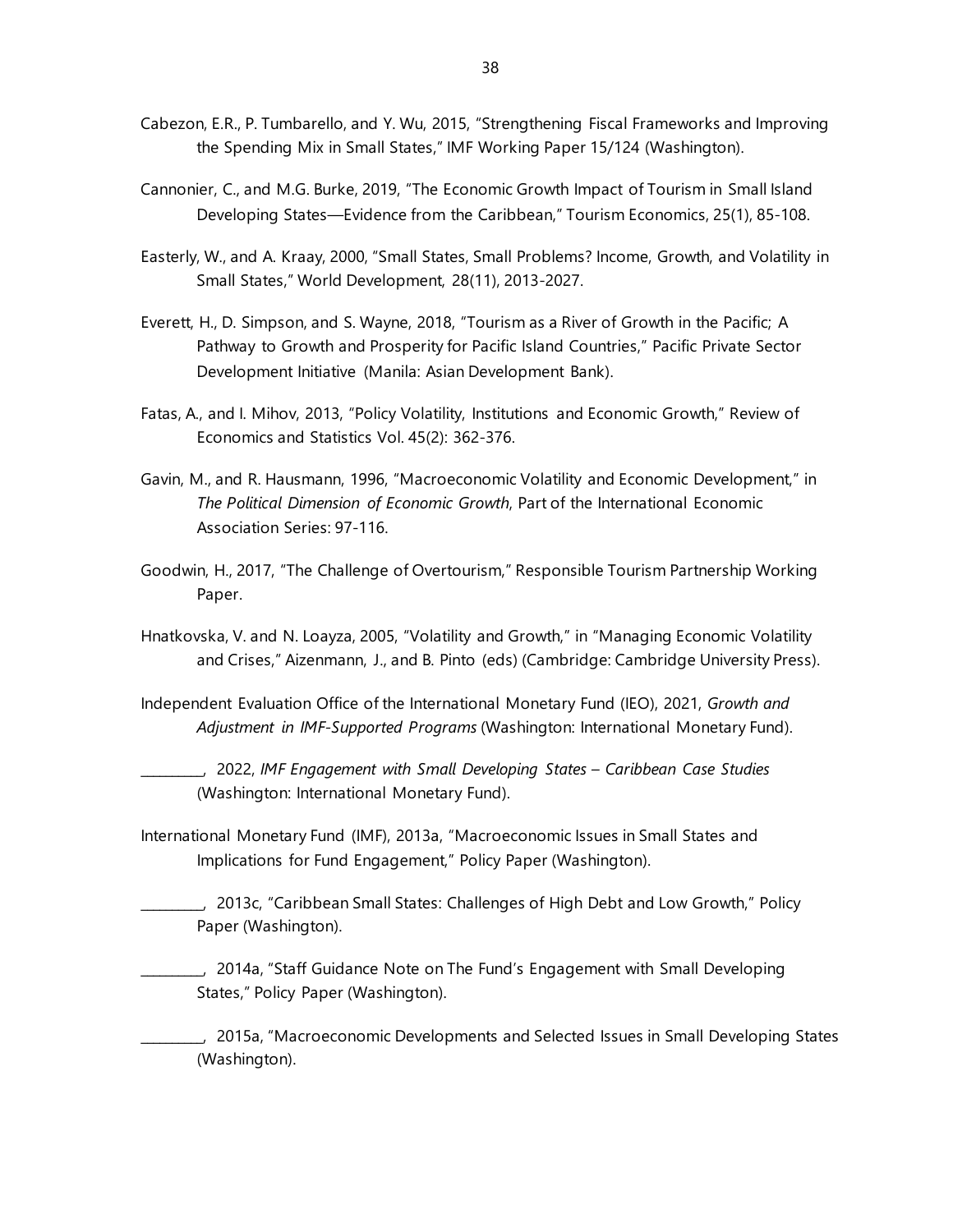- \_\_\_\_\_\_\_\_\_\_, 2016, "Small States' Resilience to Natural Disasters and Climate Change—Role for the IMF (Washington).
- \_\_\_\_\_\_\_\_\_\_, 2018, "2017 Staff Guidance Note on the Fund's Engagement with Small Developing States (Washington).
- \_\_\_\_\_\_\_\_\_\_, 2021, "Tourism in the Post-Pandemic World Economic Challenges and Opportunities for Asia-Pacific and the Western Hemisphere", Policy Paper (Washington)
- Jayaraman, T. K., 2006, "Macroeconomic Reform and Resilience Building in Small States," Building the Economic Resilience of Small States, Malta: Islands and Small States Institute and London: Commonwealth Secretariat, 33-58.
- Khor, H., R. Kronenberg, and P. Tumbarello, 2016a, "Economic Growth in the Pacific Island Countries—Challenges, Constraints, and Policy Responses," in *Resilience and Growth in the Small States of the Pacific* (Washington: International Monetary Fund).
- \_\_\_\_\_\_\_\_\_\_, 2016b, "Raising Potential Growth and Enhancing Resilience to Shocks," in *Resilience and Growth in the Small States of the Pacific* (Washington" International Monetary Fund).
- Loayza, N. and others, 2007, "Macroeconomic Volatility and Welfare in Developing Countries: An Introduction," The World Bank Economic Review, Vol. 21(3): 343–357.
- Marston, D., 2022, "IMF Engagement on Financial Sector Issues in Small Developing States," IEO Background Paper No BP/22-01/07 (Washington: International Monetary Fund).
- Marto, R., C. Papageorgiou, and V. Klyuev, 2018, "Building Resilience to Natural Disasters: An Application to Small Developing States, Journal of Development Economics, 135, 574- 586.
- Mitchell, T., and others, 2018, "A Panel VARX Analysis of Debt and Natural Disasters in SIDS," Commonwealth Secretariat.
- Ota, R., and S. M. Cas, 2008, "Big Government, High Debt, and Fiscal Adjustment in Small States," IMF Working Paper 8/39 (Washington: International Monetary Fund).
- Ramey, G., and V. Ramey, 1995, "Cross-Country Evidence on the Link Between Volatility and Growth," The American Economic Review, Vol. 85, No. 5, pp. 1138–1151.
- Rasmussen, T., 2006, "Natural Disasters and Their Macroeconomic Implications," in *The Caribbean: From Vulnerability to Sustained Growth*, ed. by R. Sahay, D. Robinson And P. Cashin (Washington: International Monetary Fund).